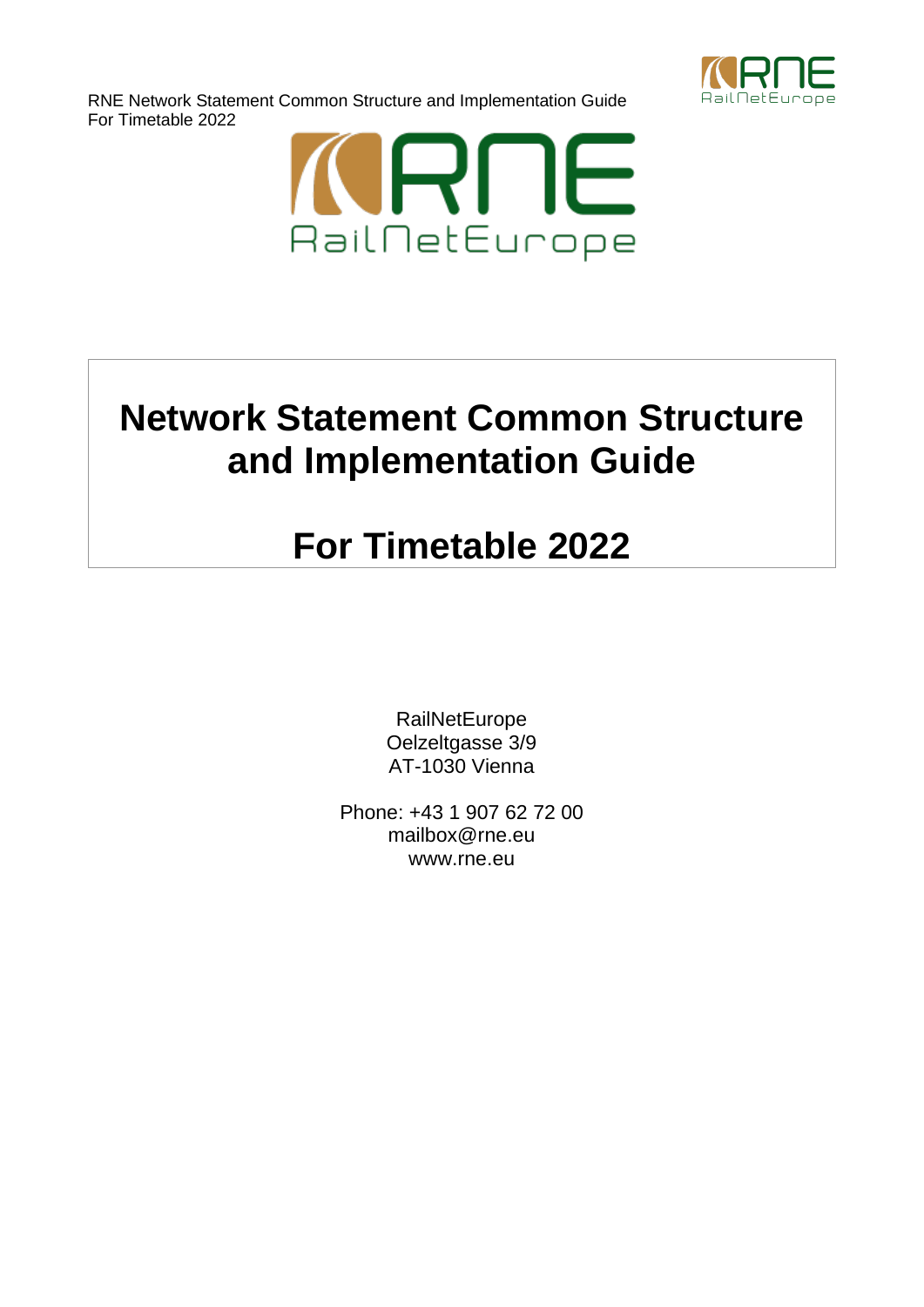

RNE Network Statement Common Structure and Implementation Guide For Timetable 2022

# **Version Control**

| <b>VERSION</b> | <b>DATE</b> | <b>CHANGES</b>                                                                                                                                                                                                                                                                                                                                                                                                                              |
|----------------|-------------|---------------------------------------------------------------------------------------------------------------------------------------------------------------------------------------------------------------------------------------------------------------------------------------------------------------------------------------------------------------------------------------------------------------------------------------------|
|                | 17-10-2019  | Major review of the complete Network Statement Common<br><b>Structure</b>                                                                                                                                                                                                                                                                                                                                                                   |
|                | 04-12-2019  | RNE GA approval                                                                                                                                                                                                                                                                                                                                                                                                                             |
|                | 22-01-2020  | Correction of typo in chapter 2.3.1. from Track Topologies to<br><b>Track Typologies</b>                                                                                                                                                                                                                                                                                                                                                    |
| Timetable 2022 | 11-03-2020  | Amendment to chapter 5.7 Performance Scheme<br>New chapter 7.3.1 Common Provisions<br>Correction to chapter 7.3.1.2 Services<br>New chapters along with recommended text:<br>4.9.1 Objectives of TTR<br>4.9.2 Process Components<br>4.9.3 Implementation<br>4.9.3.1 Capacity Needs Announcements<br>4.9.3.1 Capacity Needs Announcements<br>4.9.3.2 Capacity Model<br>4.9.4 TTR Pilot Projects<br>added in the meeting of the NS and CID WG |
|                | 20 May 2020 | Approval by RNE General Assembly                                                                                                                                                                                                                                                                                                                                                                                                            |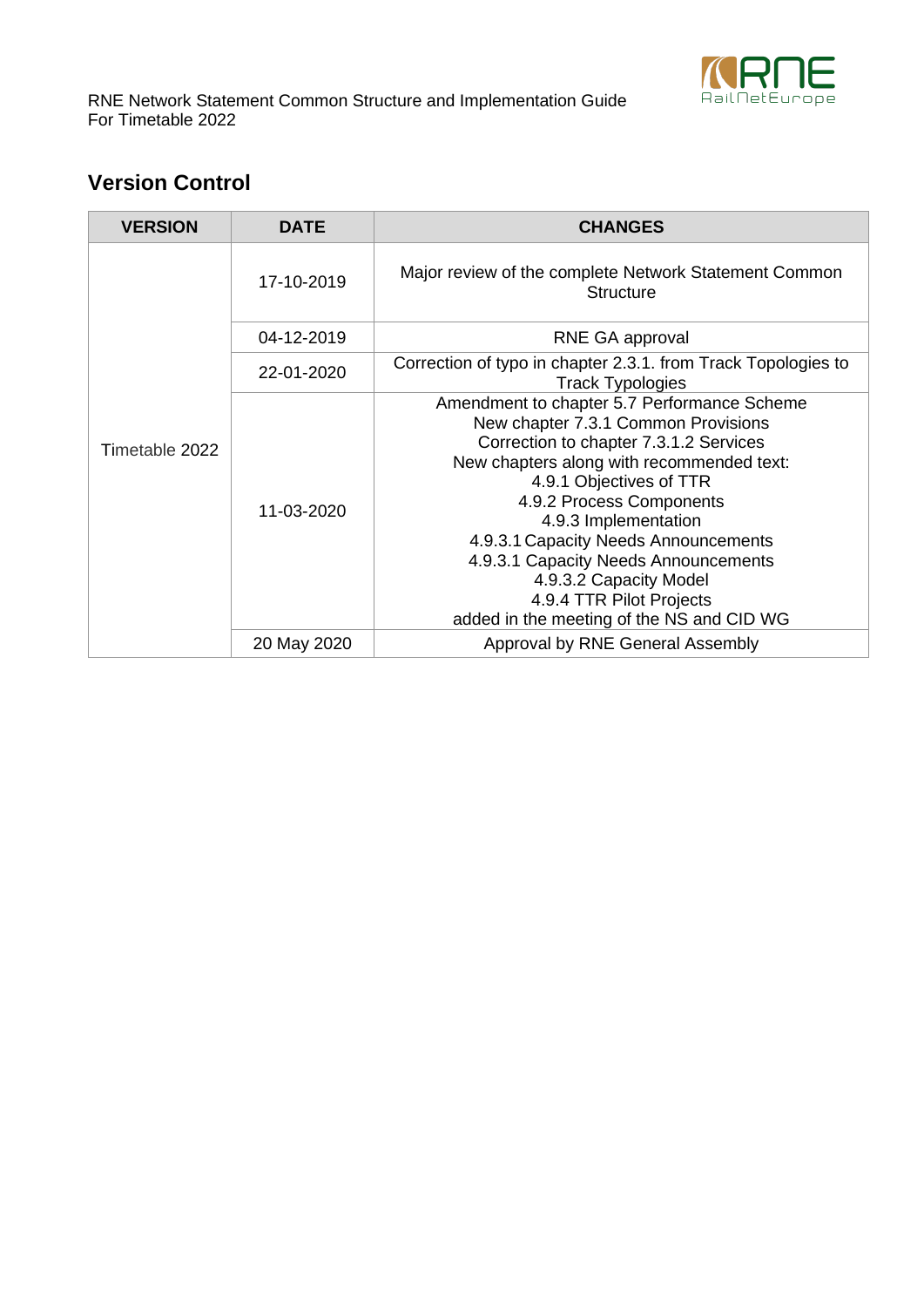

# **Contents**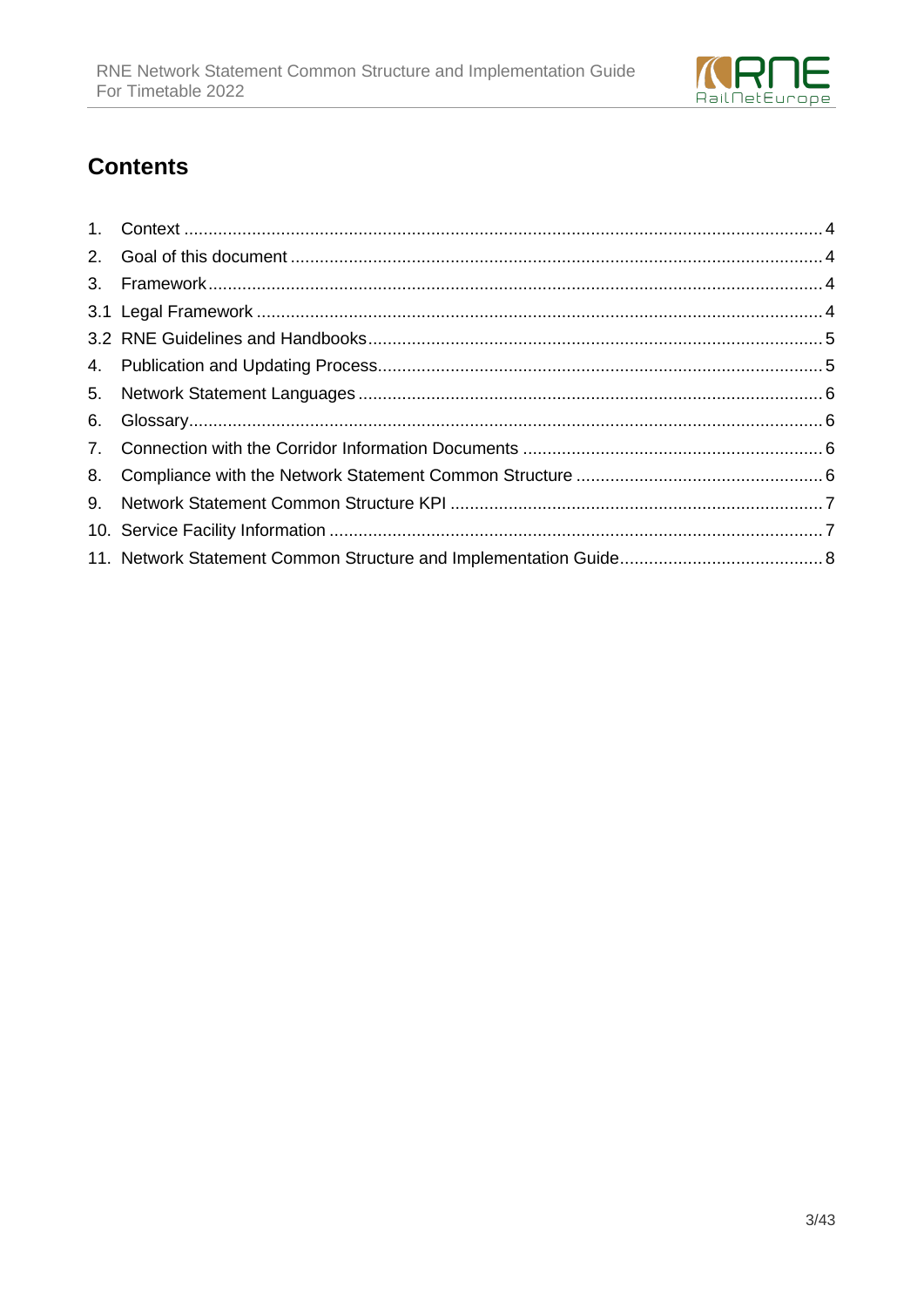

# **1. Context**

Article 27 of Directive 2012/34/EU of 21 November 2012 establishing a single European railway area describes the obligation for each rail Infrastructure Manager (IM) to publish a Network Statement as follows.

*1. The infrastructure manager shall, after consultation with the interested parties, develop and*  publish a network statement which shall be obtainable against payment of a fee which shall not *exceed the cost of publication of that statement. The network statement shall be published in at least two official languages of the Union. The content of the network statement shall be made available free of charge in electronic format on the web portal of the infrastructure manager and accessible through a common web portal. That web portal shall be set up by the infrastructure managers in the framework of their cooperation in accordance with Articles 37 and 40.*

*2. The network statement shall set out the nature of the infrastructure, which is available to railway undertakings, and contain information setting out the conditions for access to the relevant railway infrastructure. The network statement shall also contain information setting out the conditions for access to service facilities connected to the network of the infrastructure manager and for supply of services in these facilities or indicate a website where such information is made available free of charge in electronic format. The content of the network statement is laid down in Annex IV of the Directive.*

These network statements are key to market access since they present all the information that applicants need to know in order to place requests for and to gain access to and to use infrastructure capacity, as well as the commercial, technical and legal access conditions. They aim to provide applicants wishing to operate services on a given rail network with a single source of up-to-date, relevant information on a transparent and non-discriminatory basis.

# **2. Goal of this document**

The goal of this document is to facilitate the production of the network statements by offering guidelines to IMs for the structure and expected content, as well as other recommendations to be used. It has been developed and is updated by IMs and ABs in the RNE Network Statement and Corridor Information Document Working Group.

The aim is for applicants to find the same information in the same place in each Network Statement.

## **3. Framework**

#### **3.1 Legal Framework**

The RNE Network Statement Common Structure and Implementation Guide is in line with the requirements of the following European directives and regulations.

#### **a) Directives:**

- ➢ DIRECTIVE 2012/34/EU OF THE EUROPEAN PARLIAMENT AND OF THE COUNCIL of 21 November 2012 establishing a single European railway area (recast)
- ➢ Art. 8 (8) of Directive (EU) 2016/798 of the European Parliament and of the Council of 11 May 2016 on railway safety
- ➢ DIRECTIVE 2007/59/EC OF THE EUROPEAN PARLIAMENT AND OF THE COUNCIL of 23 October 2007 on the certification of train drivers operating locomotives and trains on the railway system in the Community ANNEX VI - 8. LANGUAGE paragraph (2)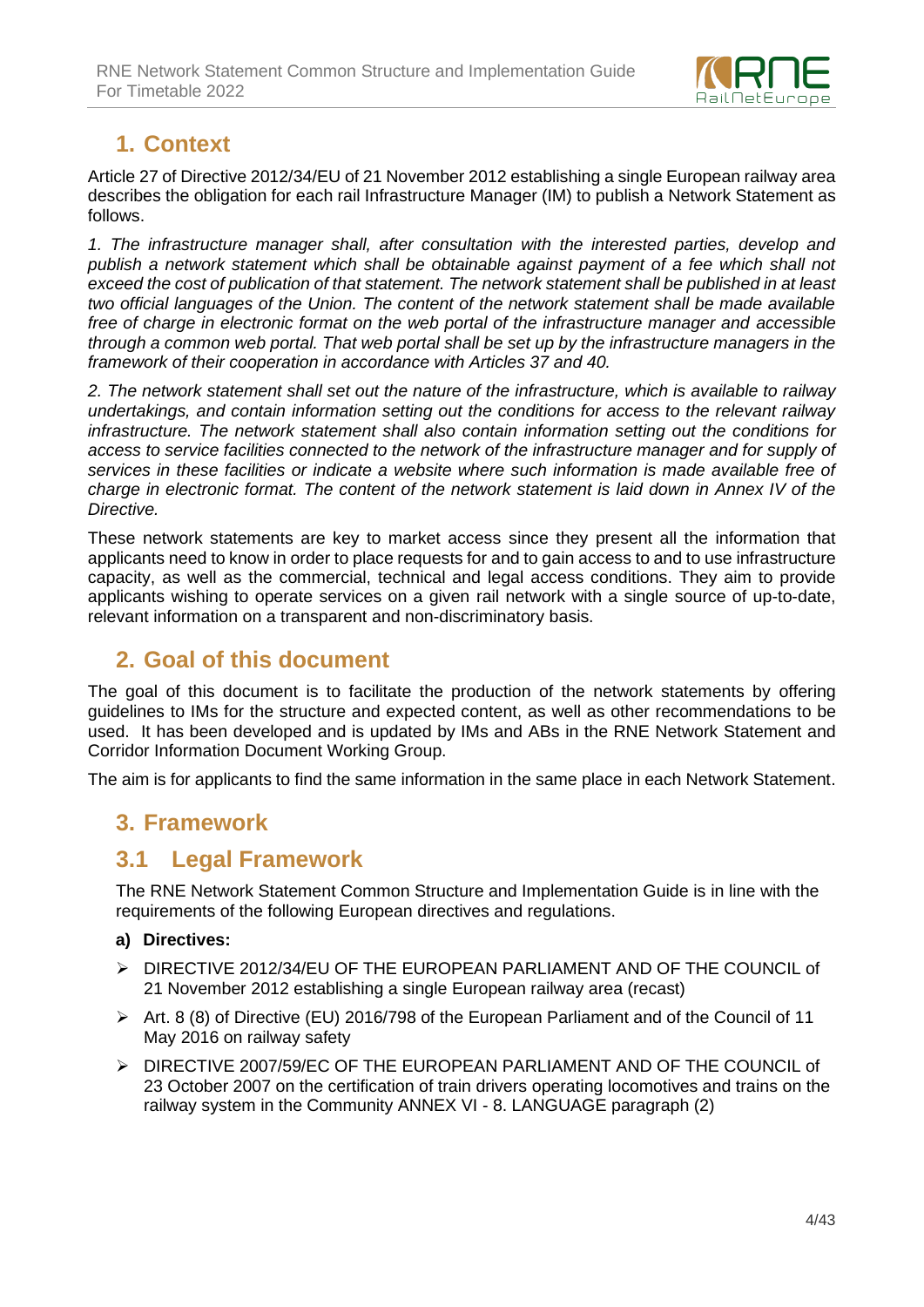

#### **b) Regulations:**

- ➢ COMMISSION IMPLEMENTING REGULATION (EU) 2015/10 of 6 January 2015 on criteria for applicants for rail infrastructure capacity and repealing Implementing Regulation (EU) No 870/2014
- ➢ COMMISSION IMPLEMENTING REGULATION (EU) 2016/545 of 7 April 2016 on procedures and criteria concerning framework agreements for the allocation of rail infrastructure capacity
- ➢ COMMISSION IMPLEMENTING REGULATION (EU) 2017/2177 of 22 November 2017 on access to service facilities and rail-related services
- ➢ COMMISSION IMPLEMENTING REGULATION (EU) 2019/777 of 16 May 2019 on the common specifications for the register of railway infrastructure and repealing Implementing Decision 2014/880/EU
- ➢ Art. 17(2) of REGULATION (EU) No 913/2010 OF THE EUROPEAN PARLIAMENT AND OF THE COUNCIL of 22 September 2010 concerning a European rail network for competitive freight

# **3.2 RNE Guidelines and Handbooks**

In addition, the following RNE Guidelines and Handbooks have an impact on the content of the Network Statements.

- ➢ [European General Terms and Conditions](http://www.rne.eu/wp-content/uploads/E-GTC-I_Agreement_RNE-CIT_EN-FR-DE_2014-09-01.pdf)
- ➢ [Guidelines for Coordination / Publication of Planned Temporary Capacity Restrictions](http://rne.eu/wp-content/uploads/2019-10-17_TCR_Guidelines_V3.00.pdf)  [for the European Railway Network](http://rne.eu/wp-content/uploads/2019-10-17_TCR_Guidelines_V3.00.pdf)
- ➢ [Guidelines concerning non-RU applicants](http://www.rne.eu/wp-content/uploads/2016-01-12_RNE_Guidelines_non-RU_Applicants.pdf)
- ➢ [Handbook for international ad-hoc request management](http://rne.eu/wp-content/uploads/1.2_HB_Ad_Hoc_Management_V2.0_2019-12-04.pdf)
- ➢ [Handbook for international path allocation](http://rne.eu/wp-content/uploads/1.0_HB_Initial_Path_Allocation_V2.0_2019-12-04.pdf)
- ➢ [Handbook for international path alteration management](http://rne.eu/wp-content/uploads/1.4_HB_Path_Alteration_Management_V1.0_2019-12-04.pdf)
- ➢ [Handbook for international path modification management](http://rne.eu/wp-content/uploads/1.3_HB_Path_Modification_Management_V2.0_2019-12-04.pdf)
- ➢ [Handbook for international late path request management](http://www.rne.eu/wp-content/uploads/1.1_HANDB_LPRManagement_20180518.pdf)
- ➢ [International Contingency Management Handbook](http://www.rne.eu/wp-content/uploads/International_Contingency_Management_Handbook_final_v1.5.pdf)

# **4. Publication and Updating Process**

#### **c) of Network Statements**

As defined in Article 27(4) of Directive 2012/34/EU, the Network Statement shall be published no less than four months in advance of the deadline for requests for infrastructure capacity. Ideally, this date corresponds to at least 12 months prior to when the annual working timetable enters into force – on the 2<sup>nd</sup> Saturday of December (X-12).

As defined in Article 27(3) of Directive 2012/34/EU, the Network Statement shall be kept up to date and amended as necessary.

#### **d) of this document**

The RNE Network Statement Common Structure and Implementation Guide is revised every year and is adjusted accordingly when needed, primarily due to changes in the legal framework, business and customer needs. In order to ensure sufficient time for the IMs to adjust their Network Statements to the latest changes, the revision and update of this document is done by May.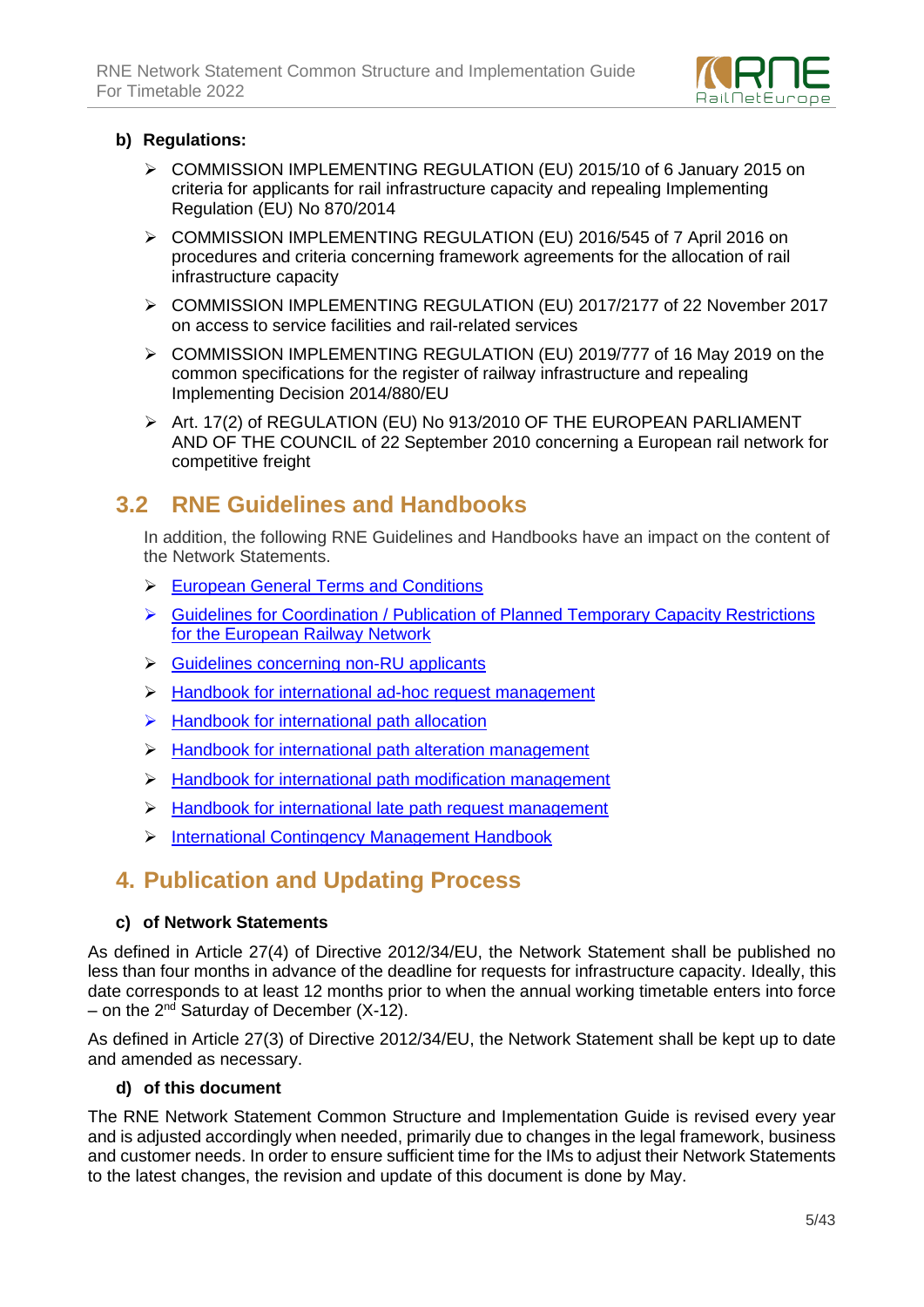

# **5. Network Statement Languages**

As defined in Article 27 (1) of Directive 2012/34/EU, the Network Statement shall be published in at least two official languages of the Union.

The RNE General Assembly decided on 5 May 2010 in Brussels that the Network Statement, including its annexes, shall also be published in English. This shall be done regardless of the number of languages in which a Network Statement is published in a given country. The English version of the Network Statement shall be published by X-12, i.e. at the same time as the Network Statement is published in the national language, which is in line with the above Directive. It will allow foreign applicants to have access to the information available in the Network Statement at the same time as national applicants in each country.

### **6. Glossary**

The RNE Network Statement and Corridor Information Document Working Group has developed an easy-to-use glossary of terms related both to Network Statements and Corridor Information Documents (CIDs). Its aim is to facilitate the production, the harmonisation of wording and the comparability of the English-language Network Statements. Additionally, a common glossary to be published as a list of terms in the Network Statements (and another one to be published in the CIDs) are also included in this glossary.

It can be downloaded from the RNE website:<http://www.rne.eu/organisation/network-statements/>

The definitions in this glossary are written in a clear language using as little technical or legal jargon as possible. They provide practical guidance to IMs, ABs, RFCs, applicants and translators. As the railway sector is undergoing rapid change in Europe, this glossary is a dynamic document, updated and expanded every year or when needed according to the procedure described in the 'Revision Process of the Glossary'.

## **7. Connection with the Corridor Information Documents**

The Corridor Information Documents (CIDs) are strongly connected with the Network Statements, because it is stipulated in Article 18 of Regulation 913/2010/EU that the CIDs shall include among other information excerpts of the Network Statements. Therefore, the RNE CID Common Texts and Structure replicate the structure of the RNE Network Statement Common Structure. Consequently, all updates in this Network Statement Common Structure shall be taken into consideration in the Book 2 (Network Statement Excerpts) of the RNE CID Common Texts and Structure.

In addition, the CIDs are published at X-11 and in English language. This further increases the importance of the availability of the English language Network Statements at X-12 in order to allow the Rail Freight Corridors sufficient time to prepare their CID Book 2 until X-11.

## **8. Compliance with the Network Statement Common Structure**

RNE members are requested to fully implement the Network Statement Common Structure by obeying the following rules:

- a. Adding chapters: whenever, for national reasons, a chapter needs to be added, it shall be placed at the end of the chapter level (example: if a new 2<sup>nd</sup> level chapter needs to be added in section 1, it shall be placed as 1.8, as in the Network Statement Common Structure the last 2<sup>nd</sup> level chapter of section 1 is 1.7).
- b. Removing chapters: whenever, due to national particularities, a chapter needs to be removed, it shall be done in a way that does not affect the remaining chapter numbering of the Network Statement Common Structure (for example: if in 7.3.1 the next levels are not applicable [7.3.1.1, 7.3.1.2, 7.3.1.X], then all these  $4<sup>th</sup>$  level chapters can be removed. In addition, please see chapter 11 about chapters not applicable to an IM.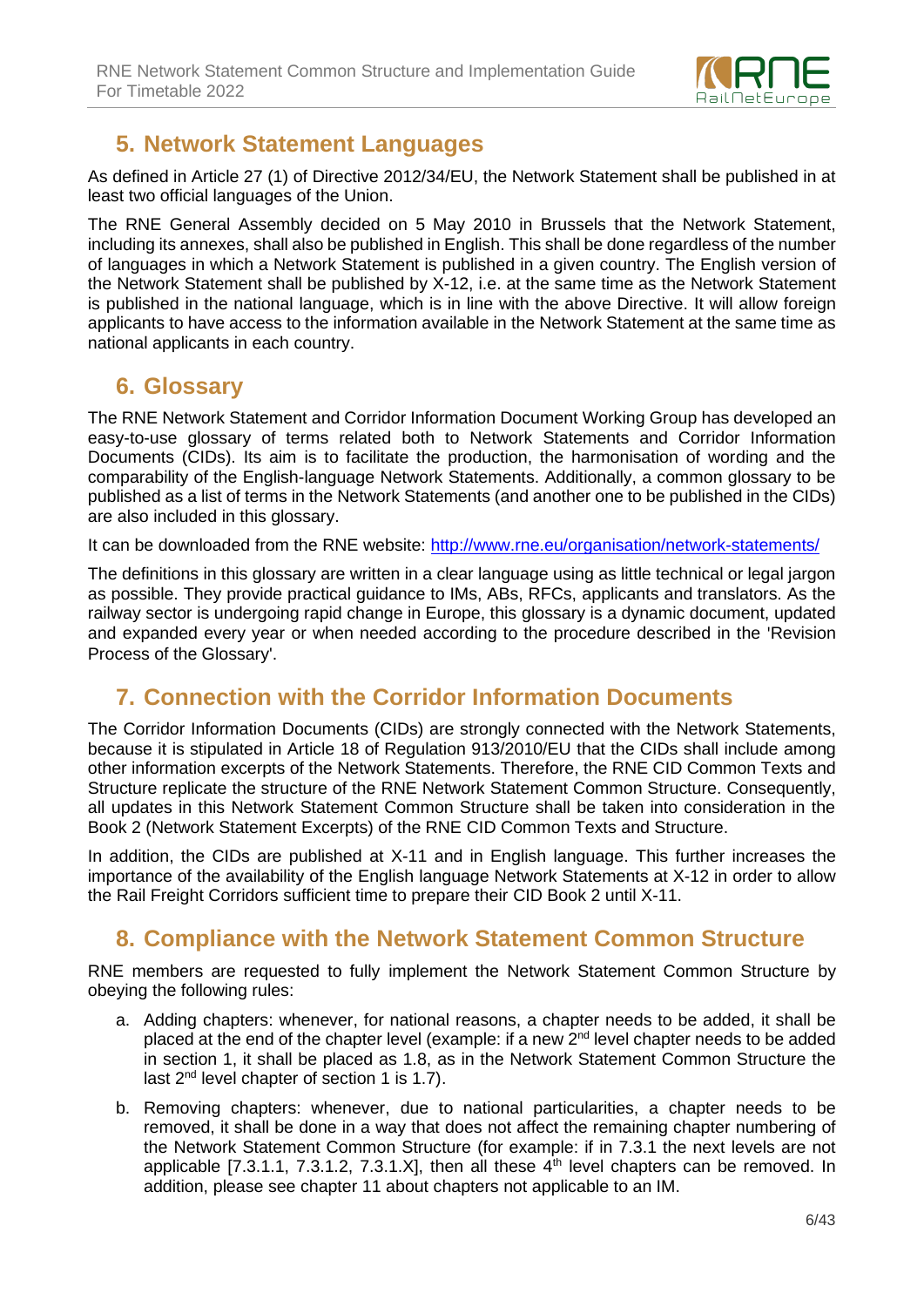

## **9. Network Statement Common Structure KPI**

The compliance of the Network Statements with the RNE Network Statement Common Structure is one of the RNE KPIs. It measures the success of the RNE members in harmonising their network statements, which is one of the most important reasons for having set up the RNE Network Statement and Corridor Information Document Working Group.

The criteria are the following:

- a. The KPI consists of 2 parts:
	- i. The first one is related to the compliance of the national Network Statement with the RNE Network Statement Common Structure and has a weight of 90%.
	- ii. The second one is related to the simultaneous publication of the English version Network Statement by X-12 and has a weight of 10%.
- b. The compliance is measured through the number of compliances divided by the number of chapters (up to the 4<sup>th</sup> level) from the Network Statement Common Structure.
- c. Compliance is given when the chapter number from the Network Statement Common Structure corresponds to the chapter number of the national Network Statement. However, if a chapter has been removed by using the rules set out in the previous point of this document, then it will be considered as compliant as well.
- d. Chapters levels are weighted differently:
	- i. Level 1 chapters have 100% weight
	- ii. Level 2 chapters have 90% weight
	- iii. Level 3 chapters have 70% weight
	- iv. Level 4 chapters have 50% weight

This assessment is done every January-February, through self-assessment by each IM.

#### **10. Service Facility Information**

As defined in Point 2 of Article 27 and Point 6 of Annex IV of Directive 2012/34/EU, operators of service facilities that are not controlled by the IM shall supply information on charges for gaining access to the facility and for the provision of services, and information on technical access conditions for inclusion in the Network Statement or shall indicate a website where such information is made available free of charge in electronic format.

EU Implementing Regulation No 2017/2177 sets out the detailed requisites for the publication of information for the service facility operators.

This RNE Network Statement Common Structure presents a harmonised template in [Annex 1](http://www.rne.eu/wp-content/uploads/Common_template_for_service_facility_information_clean.pdf) (separate file) that is meant to comply with the EU legislation. Its structure respects the logic of the Network Statements, but in a more simplified manner, adjusted to the service facilities' context.

Another option for the publication of service facility information is the [https://railfacilitiesportal.eu/.](https://railfacilitiesportal.eu/) The structure of the portal is aligned with the above mentioned RNE template. In this way, service facility operators have the option to either publish a SF Information Document by using the above template or inserting the information directly into the portal.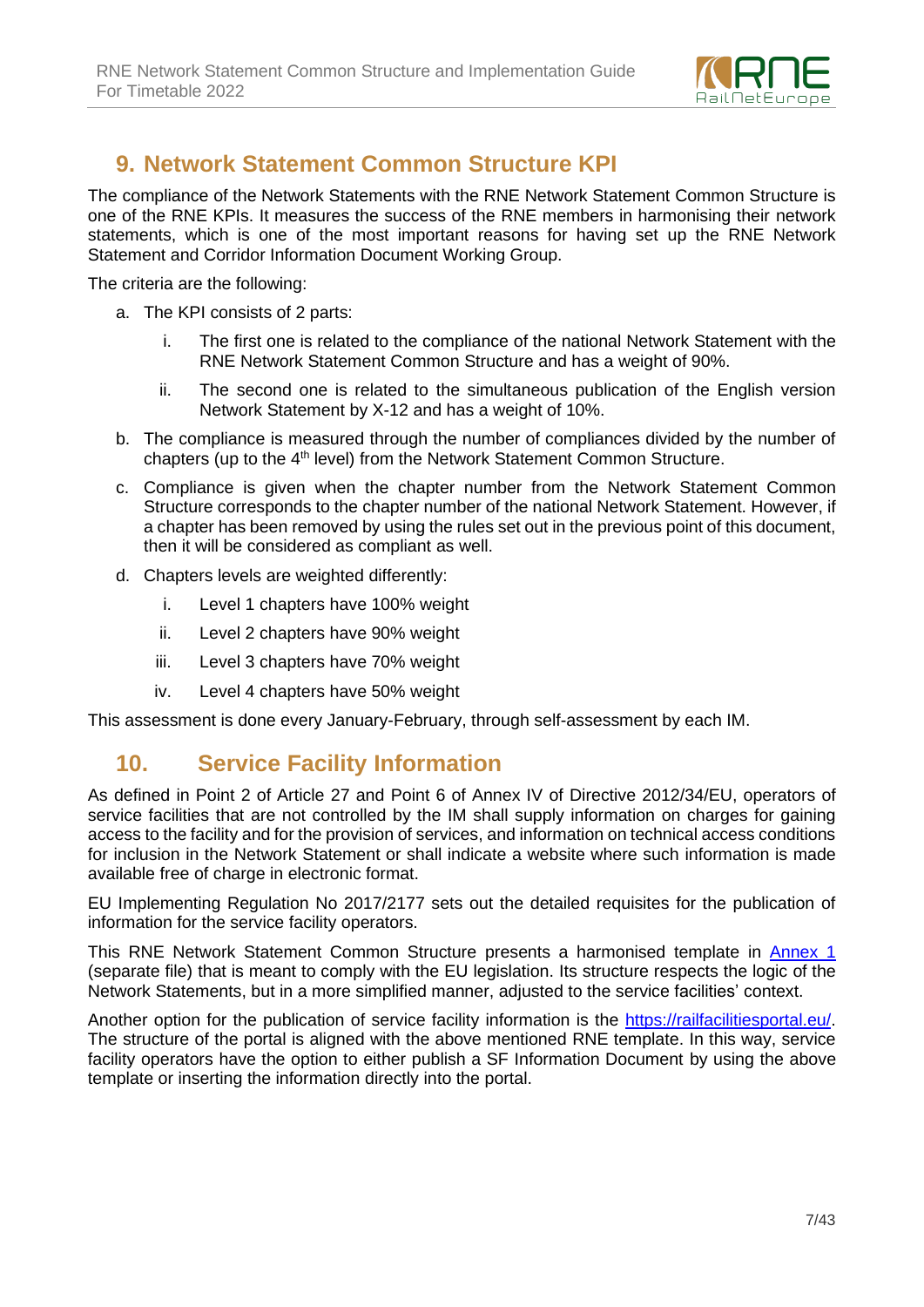

## **11. Network Statement Common Structure and Implementation Guide**

The latest applicable version is presented in the template below, comprising 7 sections including chapters and sub-chapters, the latter one at maximum up to the  $4<sup>th</sup>$  level.

The Implementation Guide suggests the recommended content for each chapter. If recommended texts are applicable, they are written at the end of each section.

The last column includes control information, listing the changes that have been implemented throughout the years.

If a chapter is not applicable on an IM's network, it shall be clearly stated in its Network Statement in the chapter concerned (e.g. 7.3.7. Maritime and inland port facilities: *This service facility is not available on this network.*). In this way, the provision of information is more transparent for the applicants and the common structure can be promoted to a full extent.

Texts in *italics* indicate a reference to the relevant section of applicable EU directives and regulations or to RNE guidelines and handbooks listed in chapter 3.

| <b>Number</b><br><b>of</b><br>section/<br>chapter | <b>Heading</b>                                         | <b>Implementation Guide</b>                                                                                                                                                                                                                                                                                                                                                                                                           | <b>Remarks</b><br>(version<br>control) |
|---------------------------------------------------|--------------------------------------------------------|---------------------------------------------------------------------------------------------------------------------------------------------------------------------------------------------------------------------------------------------------------------------------------------------------------------------------------------------------------------------------------------------------------------------------------------|----------------------------------------|
|                                                   | <b>SECTIONS</b>                                        | <b>Content</b>                                                                                                                                                                                                                                                                                                                                                                                                                        |                                        |
|                                                   | The following headings and sections are<br>applicable. | Each IM is responsible for providing information<br>regarding its network based on Annex IV of<br>Directive 2012/34/EU while also clearly stating,<br>if the information is not provided because not<br>applicable (e.g. information on specific services<br>not described since such services are not<br>provided by the IM; information on discounts<br>and mark-ups on charges not described since<br>they actually do not exist). |                                        |
|                                                   |                                                        | Information regarding neighbouring networks<br>(including cross-border information) is optional.                                                                                                                                                                                                                                                                                                                                      |                                        |
|                                                   |                                                        | As for the publication language of the Network<br>Statement, please refer to chapter 5 of this<br>document.                                                                                                                                                                                                                                                                                                                           |                                        |
|                                                   | <b>VERSION CONTROL</b>                                 | All previous versions of each Network<br>Statement shall be identified together with a<br>short description of the changes and the date<br>when the change became applicable.                                                                                                                                                                                                                                                         |                                        |
|                                                   | <b>TABLE OF CONTENTS</b>                               |                                                                                                                                                                                                                                                                                                                                                                                                                                       |                                        |
|                                                   | <b>GLOSSARY</b>                                        | Provide a glossary of terms used in the Network<br>Statement based on the glossary referred to in<br>chapter 6 of this document. It is recommended<br>to include a glossary as an annex to the<br><b>Network Statement</b><br>or to use a cross-reference to the RNE Glossary<br>by adding the following link:                                                                                                                        |                                        |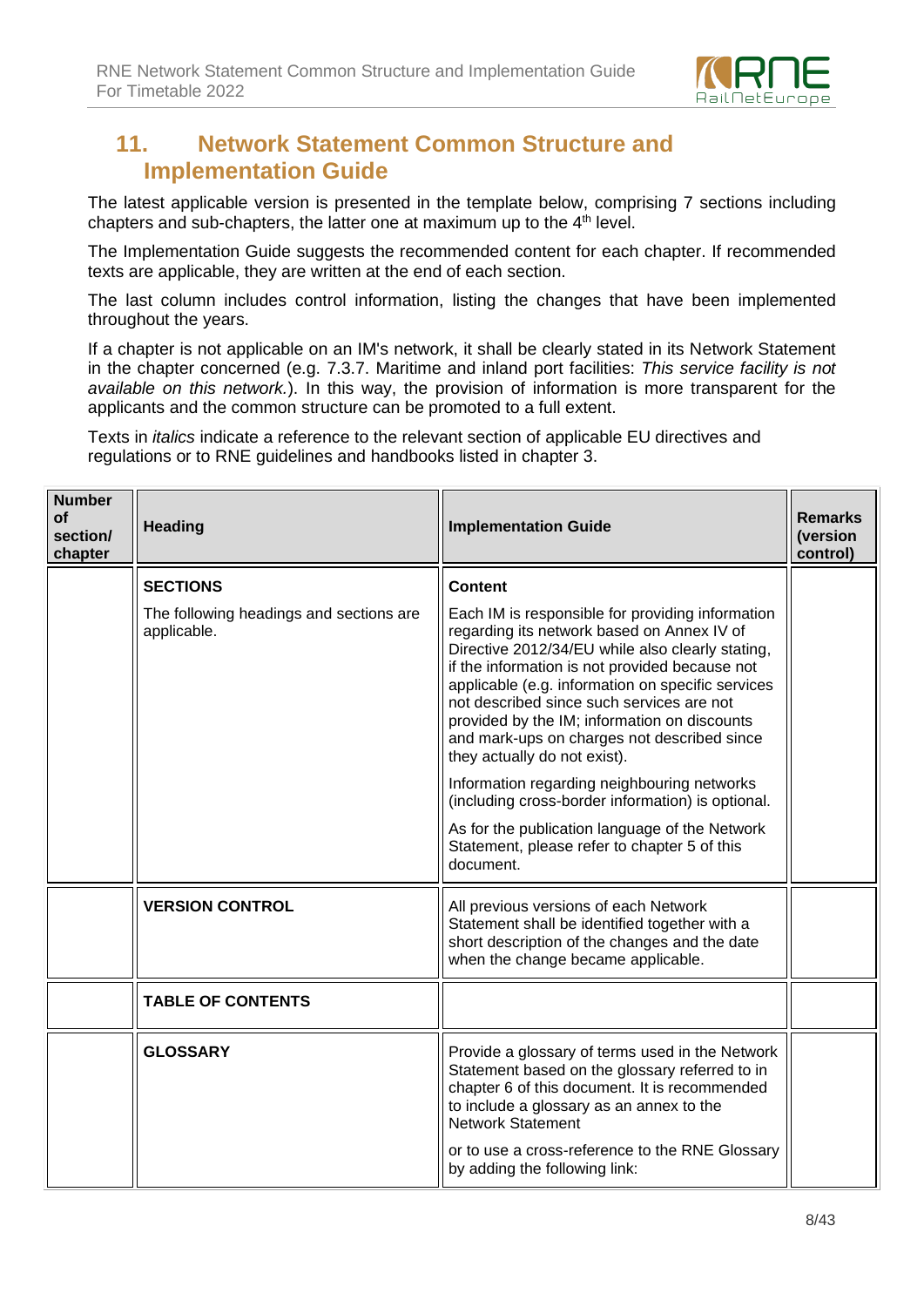

| <b>Number</b><br>of<br>section/<br>chapter | <b>Heading</b>              | <b>Implementation Guide</b>                                                                                                                                                                                                                     | <b>Remarks</b><br>(version<br>control) |
|--------------------------------------------|-----------------------------|-------------------------------------------------------------------------------------------------------------------------------------------------------------------------------------------------------------------------------------------------|----------------------------------------|
|                                            |                             | http://www.rne.eu/organisation/network-<br>statements/                                                                                                                                                                                          |                                        |
|                                            |                             | Please note the Legal Disclaimer, which<br>stresses that the available material is for<br>information purposes only and that definitions<br>are not legally-binding. By using this glossary,<br>you agree to the terms of the Legal Disclaimer. |                                        |
|                                            | <b>GENERAL INFORMATION</b>  |                                                                                                                                                                                                                                                 |                                        |
| $\mathbf{2}$                               | <b>INFRASTRUCTURE</b>       |                                                                                                                                                                                                                                                 |                                        |
| 3                                          | <b>ACCESS CONDITIONS</b>    |                                                                                                                                                                                                                                                 |                                        |
| 4                                          | <b>CAPACITY ALLOCATION</b>  |                                                                                                                                                                                                                                                 |                                        |
| 5                                          | <b>SERVICES AND CHARGES</b> |                                                                                                                                                                                                                                                 |                                        |
| 6                                          | <b>OPERATIONS</b>           |                                                                                                                                                                                                                                                 |                                        |
|                                            | <b>SERVICE FACILITIES</b>   |                                                                                                                                                                                                                                                 |                                        |

|                                          | <b>SECTION 1 - GENERAL INFORMATION</b>  |                                                                                                                 |                                        |  |
|------------------------------------------|-----------------------------------------|-----------------------------------------------------------------------------------------------------------------|----------------------------------------|--|
| <b>Number</b><br>of section<br>/ chapter | <b>Heading</b>                          | <b>Implementation Guide</b>                                                                                     | <b>Remarks</b><br>(version<br>control) |  |
|                                          | <b>GENERAL INFORMATION</b>              |                                                                                                                 |                                        |  |
| 1.1                                      | <b>Introduction</b>                     | Give a brief presentation of the IM and state why<br>the IM produces the Network Statement Common<br>Structure. |                                        |  |
|                                          |                                         | A diagram showing the organisation of the railway<br>sector in the IM's country can be included.                |                                        |  |
|                                          |                                         | Consider the proposed text included in the specific<br>'Recommended Texts' table below.                         |                                        |  |
| 1.2                                      | <b>Purpose of the Network Statement</b> | Directive 2012/34/EU Article 3 (26) and Article 27                                                              |                                        |  |
|                                          |                                         | Give a brief description of the purpose of the<br>Network Statement.                                            |                                        |  |
|                                          |                                         | Consider the proposed text included in the specific<br>'Recommended Texts' table below.                         |                                        |  |
| 1.3                                      | <b>Legal Aspects</b>                    |                                                                                                                 |                                        |  |
| 1.3.1                                    | Legal Framework                         | List the main legislation and regulations to be<br>considered by applicants, including:                         |                                        |  |
|                                          |                                         | International law (optional)<br>٠                                                                               |                                        |  |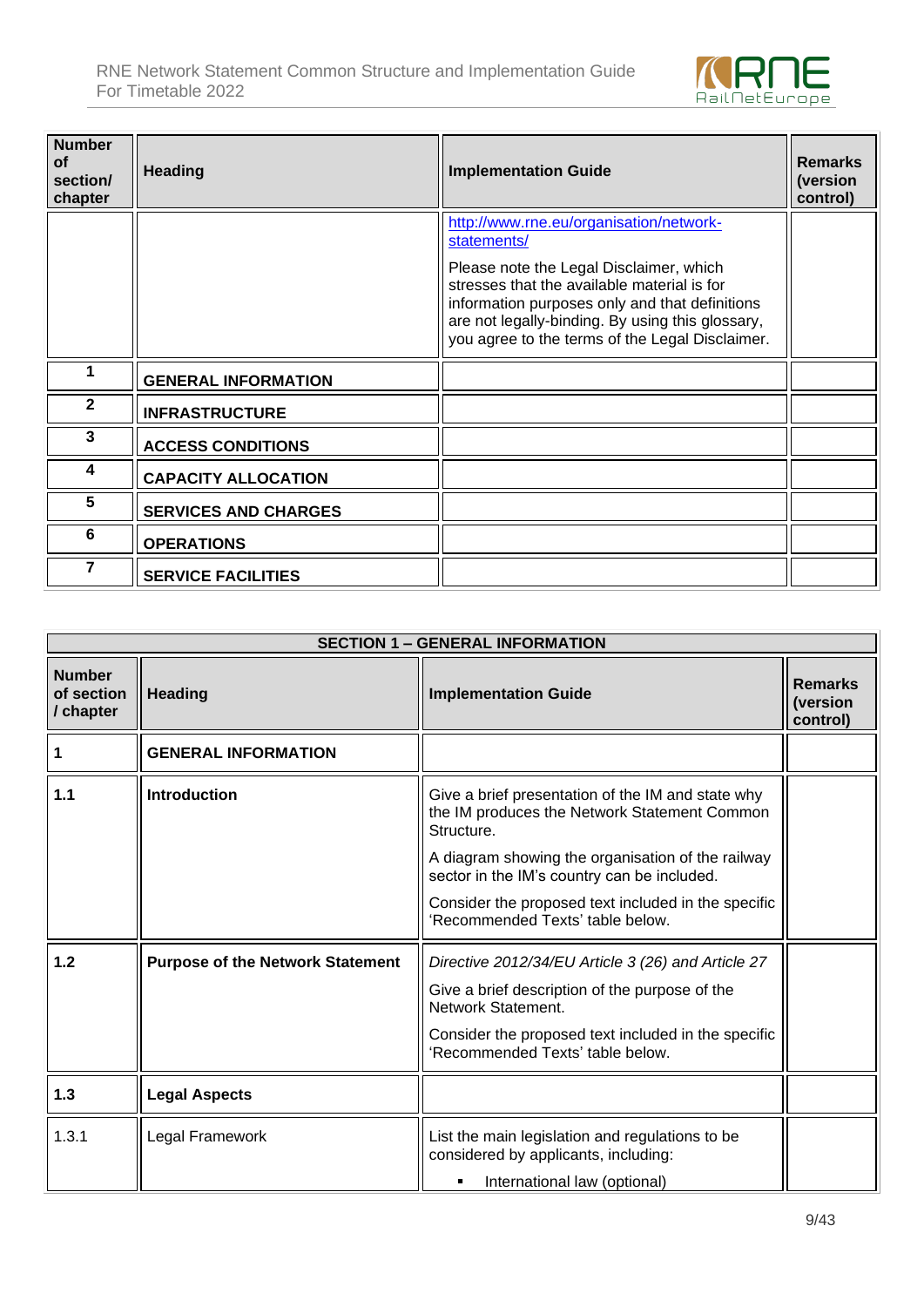

| <b>SECTION 1 - GENERAL INFORMATION</b>   |                                                           |                                                                                                                                                                                                                                                  |                                        |
|------------------------------------------|-----------------------------------------------------------|--------------------------------------------------------------------------------------------------------------------------------------------------------------------------------------------------------------------------------------------------|----------------------------------------|
| <b>Number</b><br>of section<br>/ chapter | <b>Heading</b>                                            | <b>Implementation Guide</b>                                                                                                                                                                                                                      | <b>Remarks</b><br>(version<br>control) |
|                                          |                                                           | National law<br>٠<br>IM's internal regulations<br>Other applicable regulations (e.g. imposed<br>by the national rail Regulatory Body).                                                                                                           |                                        |
| 1.3.2                                    | <b>Legal Status and Liability</b>                         | State if the Network Statement is considered to be<br>a legally binding document in the IM's country.<br>State the extent of the liability of the IM for<br>information contained in the Network Statement<br>and include any legal disclaimers. |                                        |
|                                          |                                                           | In the cases where the IM is not responsible for<br>the management of certain service facilities, the<br>related information contained in this Network<br>Statement is not binding. Make a reference to the<br>chapters concerned.               |                                        |
| 1.3.3                                    | Appeals Procedure                                         | Directive 2012/34/EU Article 46 (6) 56 (1a-b)<br>Describe the procedure for applicants to appeal<br>against any action or decision taken by the IM,<br>including the content of the Network Statement.                                           |                                        |
| 1.4                                      | <b>Structure of the Network Statement</b>                 | Give a brief description of Network Statement<br>Common Structure.<br>Consider the proposed text included in the specific                                                                                                                        |                                        |
|                                          |                                                           | 'Recommended Texts' table below.                                                                                                                                                                                                                 |                                        |
| 1.5                                      | <b>Validity Period, Updating and</b><br><b>Publishing</b> | Directive 2012/34/EU Article 27 (3-4)                                                                                                                                                                                                            |                                        |
| 1.5.1                                    | <b>Validity Period</b>                                    | State the dates of the period of validity of the<br>Network Statement and the relevant annual<br>timetable's start and end dates (if they are<br>different from the validity dates of the Network<br>Statement).                                 |                                        |
|                                          |                                                           | Consider the proposed text included in the specific<br>'Recommended Texts' table below.                                                                                                                                                          |                                        |
| 1.5.2                                    | Updating                                                  | Describe how the Network Statement is updated,<br>with special reference to the situations where<br>consultation with the interested parties is<br>mandatory.                                                                                    |                                        |
|                                          |                                                           | Also describe the consultation process.                                                                                                                                                                                                          |                                        |
| 1.5.3                                    | Publishing                                                | Directive 2012/34/EU Article 27 (1)<br>List the available formats of the Network<br>Statement and the place of publication, how they<br>can be obtained and their prices.                                                                        |                                        |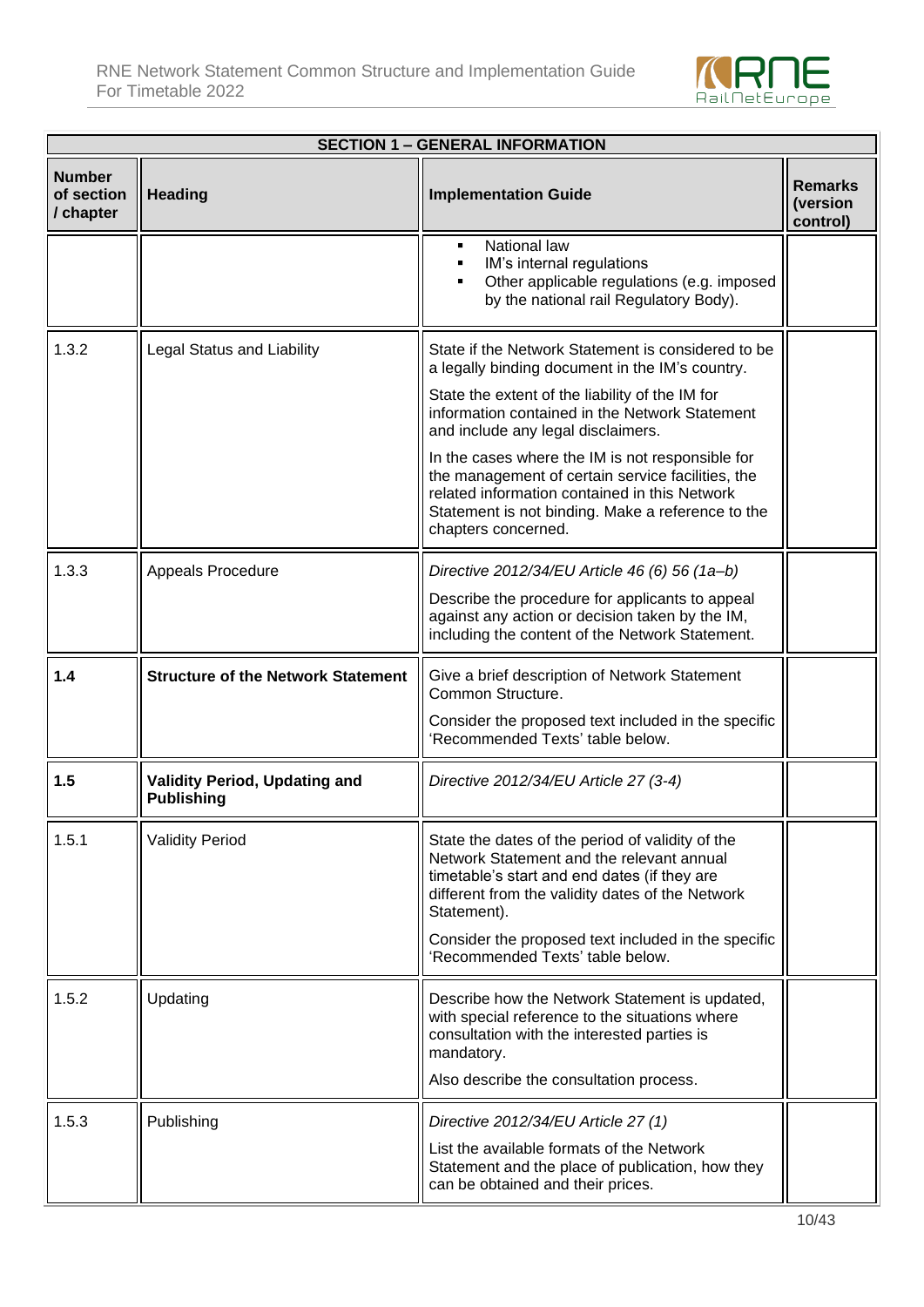

| <b>SECTION 1 - GENERAL INFORMATION</b>   |                                                       |                                                                                                                                                                                                                                                                                                                                                                                                                                   |                                        |
|------------------------------------------|-------------------------------------------------------|-----------------------------------------------------------------------------------------------------------------------------------------------------------------------------------------------------------------------------------------------------------------------------------------------------------------------------------------------------------------------------------------------------------------------------------|----------------------------------------|
| <b>Number</b><br>of section<br>/ chapter | <b>Heading</b>                                        | <b>Implementation Guide</b>                                                                                                                                                                                                                                                                                                                                                                                                       | <b>Remarks</b><br>(version<br>control) |
|                                          |                                                       | An English version of the Network Statement<br>should be made available. State which language<br>version will prevail in case of inconsistencies.<br>State that links to the English version of all<br>network statements, if available, can be found on<br>the RNE website.<br>http://www.rne.eu/organisation/network-<br>statements/<br>Consider the proposed text included in the specific<br>'Recommended Texts' table below. |                                        |
| 1.6                                      | <b>Contacts</b>                                       | List the contacts who will provide more information<br>on domestic and international traffic (job functions<br>or department names rather than names of<br>individuals) and indicate their respective fields of<br>information.                                                                                                                                                                                                   |                                        |
|                                          |                                                       | The list should include contacts (email and phone<br>number) within the IM/AB, including the<br>(RailNetEurope) OSS, and contacts in other<br>relevant national (e.g. NSA, RB) and international<br>organisations, namely the connected networks<br>(the RNE website provides the contact information<br>of national OSSs).                                                                                                       |                                        |
|                                          |                                                       | http://www.rne.eu/organisation/oss-c-oss/                                                                                                                                                                                                                                                                                                                                                                                         |                                        |
| 1.7                                      | <b>Cooperation Between European</b><br><b>IMs/ABs</b> |                                                                                                                                                                                                                                                                                                                                                                                                                                   |                                        |
| 1.7.1                                    | <b>Rail Freight Corridors</b>                         | Provide information on the RFCs that are<br>integrated in the IM/AB network, namely<br>institutional information regarding the RFC,<br>including the website information and relevant<br>RFC contacts; maps or other descriptions with the<br>corridor's identification; connected Corridor<br>Information Document (CID) content; chapters<br>inside the Network Statement where information<br>applicable to RFCs can be found. |                                        |
|                                          |                                                       | Consider the proposed text included in the specific<br>'Recommended Texts' table below.                                                                                                                                                                                                                                                                                                                                           |                                        |
|                                          |                                                       | Also consider the Corridor Information Document<br>Common Texts and Structure produced by RNE in<br>support of the implementation of Article 18 of<br>Regulation 913/2010.                                                                                                                                                                                                                                                        |                                        |
| 1.7.2                                    | RailNetEurope                                         | Directive 2012/34/EU Article 37 (1 and 2), Article<br>40 and Article 44 (4) EITHER use the text included<br>in the specific 'Recommended Texts' table below                                                                                                                                                                                                                                                                       |                                        |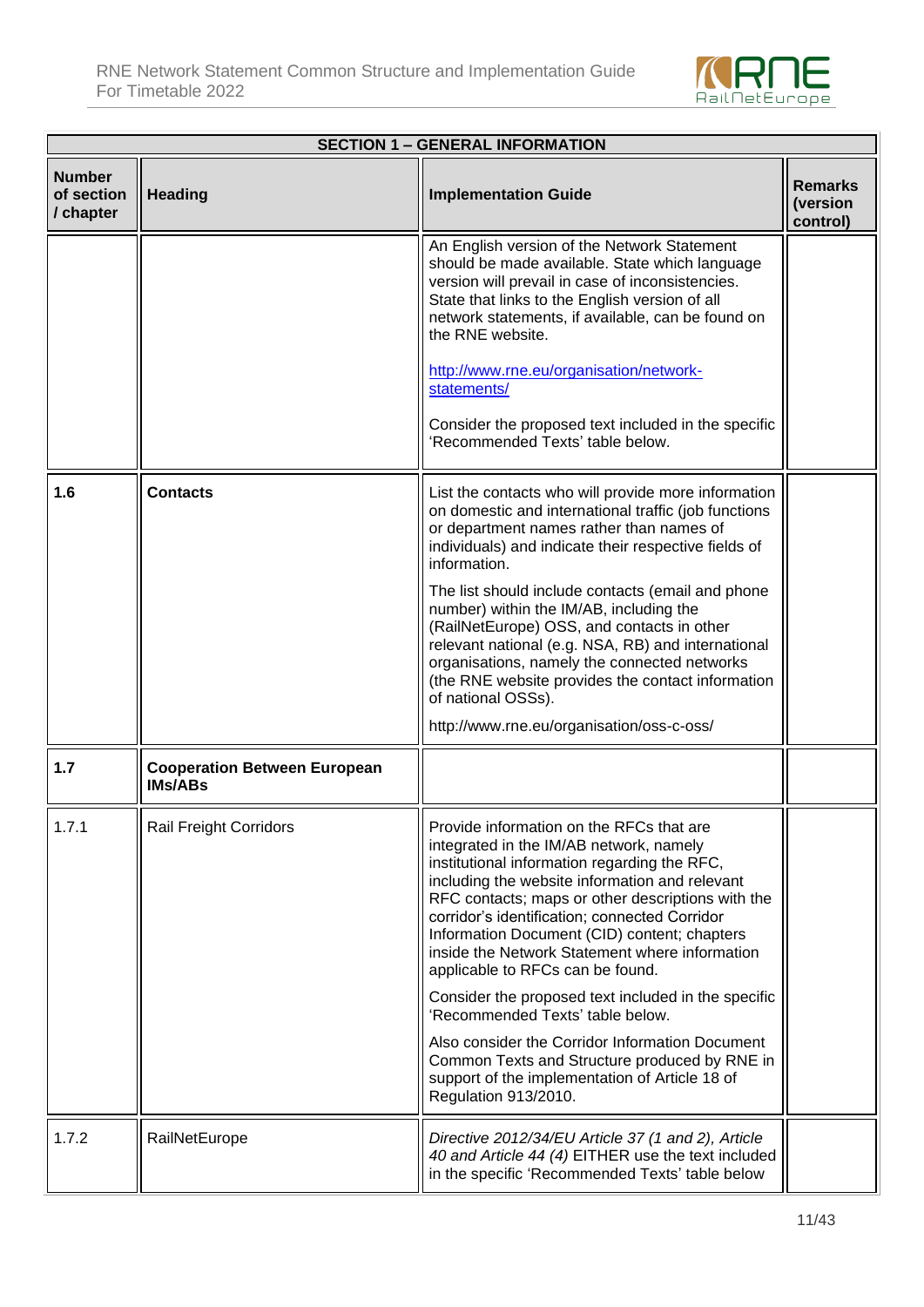

| <b>SECTION 1 - GENERAL INFORMATION</b>   |                                        |                                                                                                                                                                                                                    |                                        |
|------------------------------------------|----------------------------------------|--------------------------------------------------------------------------------------------------------------------------------------------------------------------------------------------------------------------|----------------------------------------|
| <b>Number</b><br>of section<br>/ chapter | Heading                                | <b>Implementation Guide</b>                                                                                                                                                                                        | <b>Remarks</b><br>(version<br>control) |
|                                          |                                        | OR copy and paste from the RNE website                                                                                                                                                                             |                                        |
|                                          |                                        | OR use a cross-reference to the RNE website:                                                                                                                                                                       |                                        |
|                                          |                                        | http://www.rne.eu/organisation/rne-approach-<br>structure/                                                                                                                                                         |                                        |
| 1.7.3                                    | <b>Other International Cooperation</b> | If applicable, specify the other international<br>arrangements in which the IM is involved, for<br>instance PRIME, CER, EIM, etc.<br>Other operational cooperation has to be included<br>in section 6. Operations. |                                        |

|                                          | <b>SECTION 1 - GENERAL INFORMATION</b><br><b>Recommended Texts</b>                                                                                                                                                                                                                                                                                                                                                                                                                                                                                                                            |
|------------------------------------------|-----------------------------------------------------------------------------------------------------------------------------------------------------------------------------------------------------------------------------------------------------------------------------------------------------------------------------------------------------------------------------------------------------------------------------------------------------------------------------------------------------------------------------------------------------------------------------------------------|
| <b>Number</b><br>of section<br>/ chapter | <b>Recommended text</b>                                                                                                                                                                                                                                                                                                                                                                                                                                                                                                                                                                       |
| $1.1$                                    | [IM Company] is a state / limited liability / join stock company under public law. [IM Company] wishes to<br>contribute to sustainable mobility within the European rail network in order to boost economic and social<br>development in [IM's country].                                                                                                                                                                                                                                                                                                                                      |
|                                          | It is responsible for the operation, maintenance and renewal of railway infrastructure, for the control and<br>the safety of all train traffic as well as for participating in the development of the infrastructure.                                                                                                                                                                                                                                                                                                                                                                         |
|                                          | Article 27 of Directive 2012/34/EU and national law [please specify if] gives the IM the task of drafting and<br>publishing the Network Statement (NS).                                                                                                                                                                                                                                                                                                                                                                                                                                       |
|                                          | Optional:                                                                                                                                                                                                                                                                                                                                                                                                                                                                                                                                                                                     |
|                                          | The position of [IM Company] in the [IM's country's] railway sector is shown in the organisation chart<br>below:                                                                                                                                                                                                                                                                                                                                                                                                                                                                              |
|                                          | A diagram showing the organisation of the railway sector in the IM's country.                                                                                                                                                                                                                                                                                                                                                                                                                                                                                                                 |
| 1.2                                      | The purpose of the Network Statement is to inform applicants, authorities and other interested parties<br>about [IM Company]'s infrastructure, conditions of access to it and the terms and conditions for allocation<br>and use of capacity and services, as well as the related charges.                                                                                                                                                                                                                                                                                                    |
|                                          | The Network Statement is produced in accordance with Article 27 and Annex IV of Directive 2012/34/EU<br>and 'national law' [please specify it].                                                                                                                                                                                                                                                                                                                                                                                                                                               |
| 1.4                                      | The structure of this NS follows the Network Statement Common Structure and Implementation Guide,<br>adopted by European Infrastructure Managers belonging to RailNetEurope (RNE) (see 1.7.2), on the<br>basis of the applicable European legal framework. The document is revised when needed and the most<br>recent version is available on the RNE website (http://www.rne.eu/organisation/network-statements/).<br>The goal of the Common Structure and Implementation Guide is that all applicants and interested parties<br>can find the same information at the same place in each NS. |
|                                          | The NS is thus structured in 7 sections constituting the main body of the document and appendixes<br>giving further details:                                                                                                                                                                                                                                                                                                                                                                                                                                                                  |
|                                          | - Section 1 provides general information about the NS and contacts.                                                                                                                                                                                                                                                                                                                                                                                                                                                                                                                           |
|                                          | - Section 2 describes the main technical and functional characteristics of the IM's network.                                                                                                                                                                                                                                                                                                                                                                                                                                                                                                  |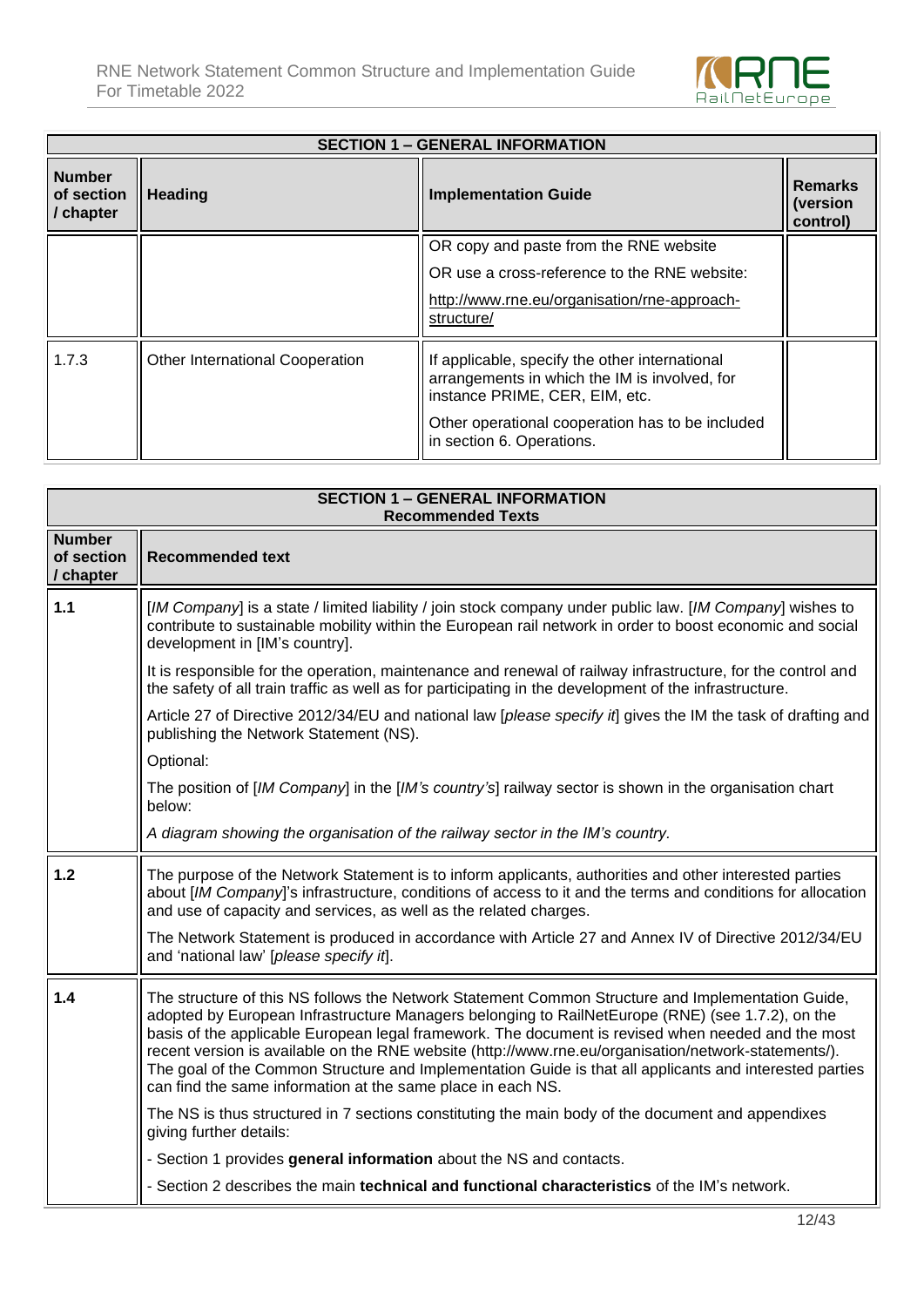

|                                          | <b>SECTION 1 - GENERAL INFORMATION</b><br><b>Recommended Texts</b>                                                                                                                                                                                                                                                                                          |  |  |
|------------------------------------------|-------------------------------------------------------------------------------------------------------------------------------------------------------------------------------------------------------------------------------------------------------------------------------------------------------------------------------------------------------------|--|--|
| <b>Number</b><br>of section<br>/ chapter | <b>Recommended text</b>                                                                                                                                                                                                                                                                                                                                     |  |  |
|                                          | - Section 3 defines the legal requirements and <b>access conditions</b> to the IM's network.                                                                                                                                                                                                                                                                |  |  |
|                                          | - Section 4 sets the procedure for the allocation of the train paths.                                                                                                                                                                                                                                                                                       |  |  |
|                                          | - Section 5 gives an overview of the services provided by [IM company], as well as the charges for<br>these services. The incentive schemes are also described in this section.                                                                                                                                                                             |  |  |
|                                          | - Section 6 describes the traffic management procedures, including the procedures to be followed in<br>the event of incidents.                                                                                                                                                                                                                              |  |  |
|                                          | - Section 7 provides an overview of the service facilities connected to the IM's network.                                                                                                                                                                                                                                                                   |  |  |
| 1.5.1                                    | The NS applies to capacity requests and execution of planned transport operations (traffic movements)<br>during the XX timetable starting on Sunday XX December XXXX 00:00 and ending on Saturday XX<br>December XXXX 24:00. The present NS comes into force on XX.                                                                                         |  |  |
| 1.5.3                                    | The NS is drawn up and published in [languages] and English on [IM]'s website (link), where it is<br>available free of charge in electronic format. In the event of inconsistencies or interpretation difficulties<br>between versions, the [language] version prevails/takes precedence/alone is authoritative.                                            |  |  |
|                                          | Optional: Publication of updated versions is announced by email to interested parties.                                                                                                                                                                                                                                                                      |  |  |
| 1.7.1                                    | Regulation (EU) No. 913/2010 concerning a European rail network for competitive freight required<br>Member States to establish international market-oriented Rail Freight Corridors (RFCs) in order to meet<br>the following goals:                                                                                                                         |  |  |
|                                          | - strengthening co-operation between IMs/ABs on key aspects such as the allocation of paths,<br>deployment of interoperable systems and infrastructure development,                                                                                                                                                                                         |  |  |
|                                          | - finding the right balance between freight and passenger traffic along the RFCs, giving adequate<br>capacity for freight in line with market needs and ensuring that common punctuality targets for freight<br>trains are met,                                                                                                                             |  |  |
|                                          | - promoting intermodality between rail and other transport modes by integrating terminals into the corridor<br>management process.                                                                                                                                                                                                                          |  |  |
|                                          | [IM company] is involved in RFC X, RFC Y, etc                                                                                                                                                                                                                                                                                                               |  |  |
|                                          | Link to RFC X, RFC Y, etc. website:                                                                                                                                                                                                                                                                                                                         |  |  |
| 1.7.2                                    | [IM company] is a member of RailNetEurope (RNE), which is an umbrella organisation of European<br>railway Infrastructure Managers and Allocation Bodies (IMs/ABs). RNE facilitates international railway<br>business by developing harmonised international business processes in the form of templates,<br>handbooks, and guidelines, as well as IT tools. |  |  |
|                                          | You can find more information about RNE on http://www.rne.eu/organisation/rne-approach-structure/                                                                                                                                                                                                                                                           |  |  |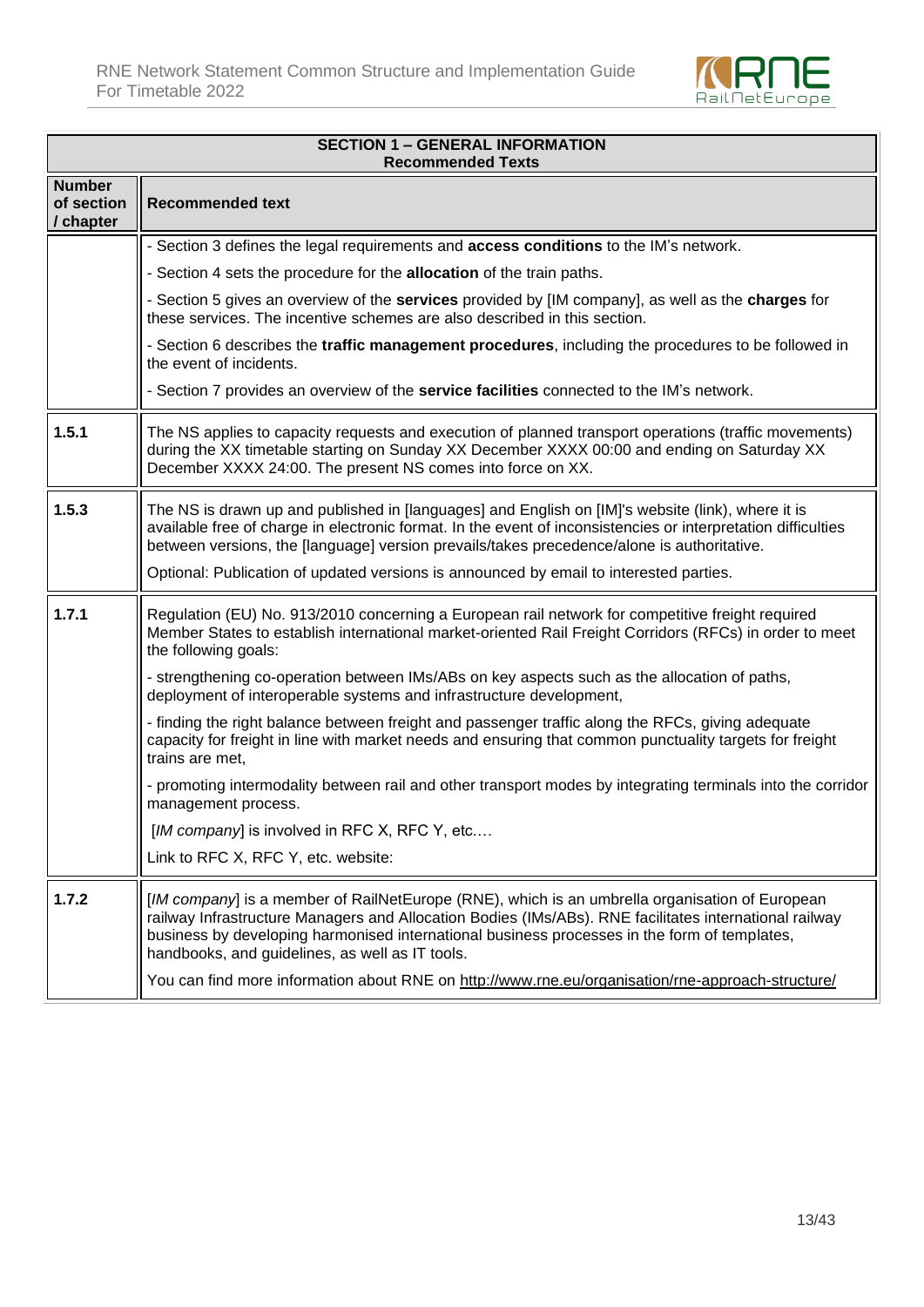

| <b>SECTION 2 - INFRASTRUCTURE</b>        |                                    |                                                                                                                                                                                                                                                                               |                                        |
|------------------------------------------|------------------------------------|-------------------------------------------------------------------------------------------------------------------------------------------------------------------------------------------------------------------------------------------------------------------------------|----------------------------------------|
| <b>Number</b><br>of section<br>/ chapter | <b>Heading</b>                     | <b>Implementation Guide</b>                                                                                                                                                                                                                                                   | <b>Remarks</b><br>(version<br>control) |
| $\overline{\mathbf{2}}$                  | <b>INFRASTRUCTURE</b>              | All the information (in Section 2) is provided by the<br>individual IM according to availability and<br>relevance of the data. For example, if an IM has<br>no tunnels on its network, this fact will be stated in<br>Section 2.4.4.                                          |                                        |
|                                          |                                    | Where relevant, maps or lists should be produced,<br>or reference should be made to documents<br>containing the required information, ideally by<br>means of GIS allowing the customers (applicants)<br>to quickly access infrastructure information on the<br>specific line. |                                        |
| 2.1                                      | <b>Introduction</b>                | State the general validity of the information<br>provided, especially referring to possible changes<br>of infrastructure characteristics or constraints.                                                                                                                      |                                        |
|                                          |                                    | Directive 2012/34/EU Article 27(2) and Annex IV<br>1.                                                                                                                                                                                                                         |                                        |
|                                          |                                    | <b>COMMISSION IMPLEMENTING REGULATION</b><br>(EU) 2019/777 of 16 May 2019 on the common<br>specifications for the register of railway<br>infrastructure and repealing Implementing<br>Decision 2014/880/EU                                                                    |                                        |
|                                          |                                    | State how the information in the Network<br>Statement is consistent with the rail infrastructure<br>register, including how the register can be<br>accessed.                                                                                                                  |                                        |
|                                          |                                    | Add a link to a geographical overview of rail<br>network of the IM, if available.                                                                                                                                                                                             |                                        |
|                                          |                                    | Consider the proposed text included in the specific<br>Recommended Texts' table below.                                                                                                                                                                                        |                                        |
| 2.2                                      | <b>Extent of Network</b>           |                                                                                                                                                                                                                                                                               |                                        |
| 2.2.1                                    | Limits                             | Directive 2012/34/EU Article 27(2) and<br>Annex IV 1.                                                                                                                                                                                                                         |                                        |
| 2.2.2                                    | <b>Connecting Railway Networks</b> | State the geographic limits of the IM's<br>infrastructure and indicate any lines not available<br>for normal railway traffic operations.                                                                                                                                      |                                        |
|                                          |                                    | Refer to neighbouring IMs, including other national<br>networks, and list all international border<br>crossings.                                                                                                                                                              |                                        |
|                                          |                                    | Refer to Section 7 for details of service facilities<br>operated by the IM or other IMs.                                                                                                                                                                                      |                                        |
| 2.3                                      | <b>Network Description</b>         | List available documents that provide detailed<br>infrastructure data or provide a link to the rail                                                                                                                                                                           |                                        |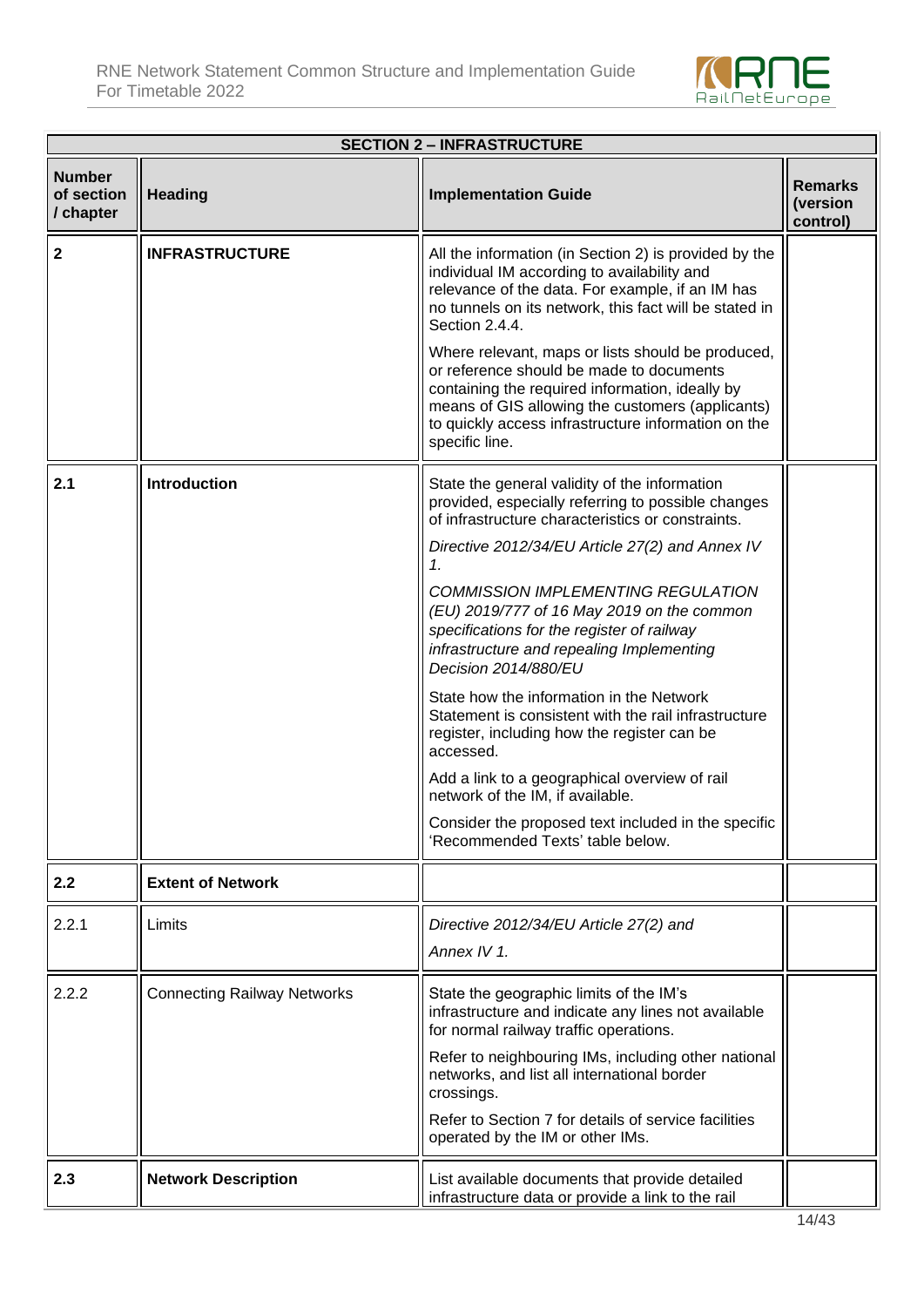

|                                          | <b>SECTION 2 - INFRASTRUCTURE</b> |                                                                                                                                                                                                                                                              |                                        |  |
|------------------------------------------|-----------------------------------|--------------------------------------------------------------------------------------------------------------------------------------------------------------------------------------------------------------------------------------------------------------|----------------------------------------|--|
| <b>Number</b><br>of section<br>/ chapter | <b>Heading</b>                    | <b>Implementation Guide</b>                                                                                                                                                                                                                                  | <b>Remarks</b><br>(version<br>control) |  |
|                                          |                                   | infrastructure register. Provide contact details for<br>further information.                                                                                                                                                                                 |                                        |  |
| 2.3.1                                    | <b>Track Typologies</b>           | Indicate the length of single track / double track /<br>multiple track.                                                                                                                                                                                      |                                        |  |
| 2.3.2                                    | <b>Track Gauges</b>               | State the track gauge(s) (EN 15273:2013). Even if<br>there is only one gauge, its value should be<br>stated.                                                                                                                                                 |                                        |  |
|                                          |                                   | If the network has more than one gauge, indicate<br>the length of track of each gauge.                                                                                                                                                                       |                                        |  |
| 2.3.3                                    | <b>Stations and Nodes</b>         | List the stations and nodes and describe their<br>main characteristics.                                                                                                                                                                                      |                                        |  |
|                                          |                                   | Key characteristics can include distances between<br>nodes and the length of station tracks. As a<br>minimum, the permitted train length for each<br>station should be stated.                                                                               |                                        |  |
| 2.3.4                                    | Loading Gauge                     | Indicate the loading gauge applicable to each<br>route section.                                                                                                                                                                                              |                                        |  |
|                                          |                                   | Refer to EN 15273 or to Combined Traffic Codes.                                                                                                                                                                                                              |                                        |  |
| 2.3.5                                    | <b>Weight Limits</b>              | Indicate the maximum axle load and any other<br>weight limits applicable to each route section.                                                                                                                                                              |                                        |  |
|                                          |                                   | Refer to UIC leaflet 700-0. Axle and meter loads<br>should be included.                                                                                                                                                                                      |                                        |  |
| 2.3.6                                    | <b>Line Gradients</b>             | Indicate the maximum or critical gradient on each<br>route section.                                                                                                                                                                                          |                                        |  |
| 2.3.7                                    | Maximum Line Speed                | Indicate the maximum permitted speed per line for<br>each route section.                                                                                                                                                                                     |                                        |  |
| 2.3.8                                    | <b>Maximum Train Lengths</b>      | Indicate the maximum train length allowed on<br>each line or section (excluding Exceptional<br>Consignments).                                                                                                                                                |                                        |  |
| 2.3.9                                    | Power Supply                      | Indicate the extent of the network that is electrified<br>and describe the electrification system including<br>the voltage and frequency used. Optionally,<br>additional information such as contact wire height,<br>contact pressure, etc. can be provided. |                                        |  |
| 2.3.10                                   | <b>Signalling Systems</b>         | Give a brief technical description of the signalling<br>systems.                                                                                                                                                                                             |                                        |  |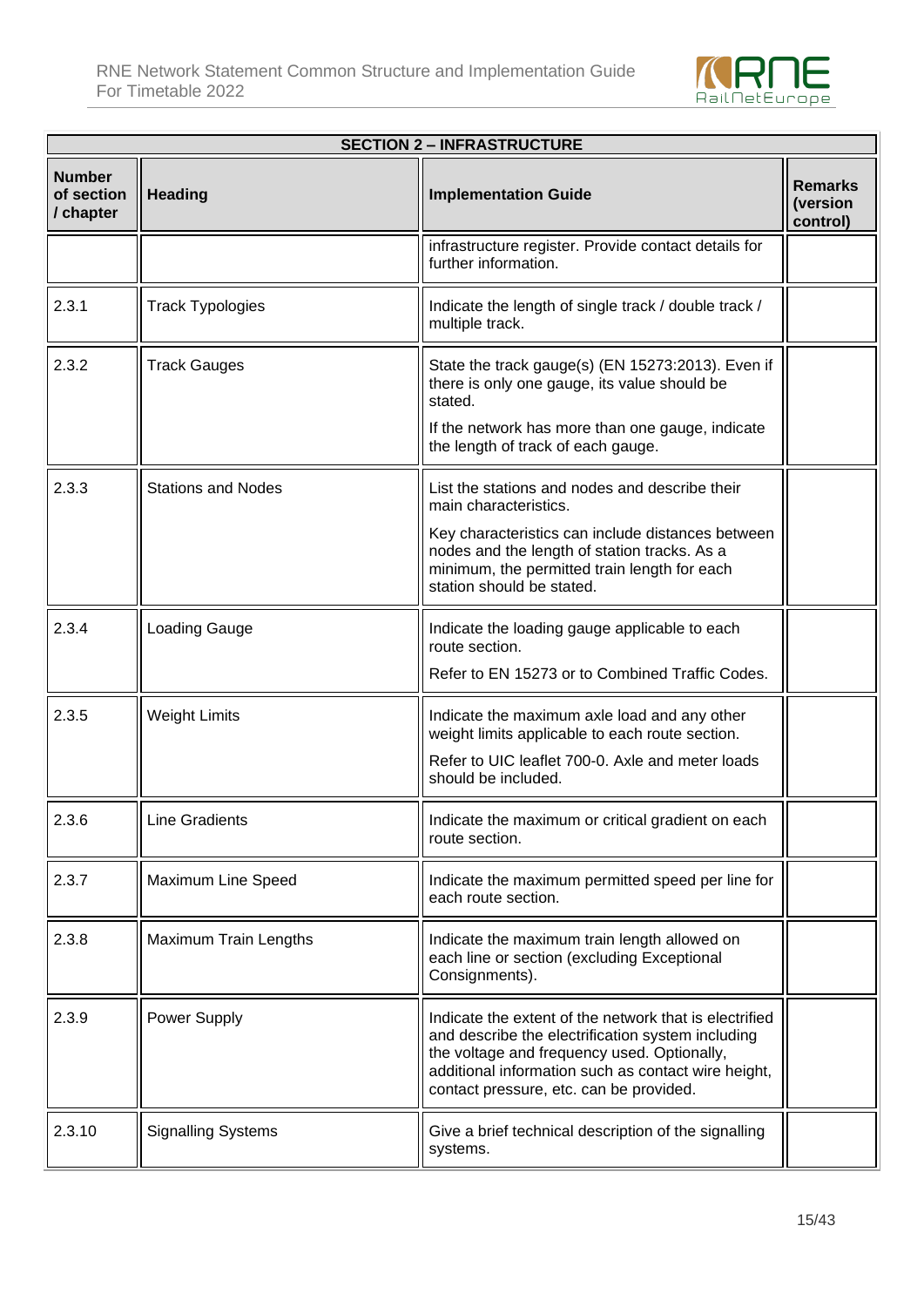

| <b>SECTION 2 - INFRASTRUCTURE</b>        |                                    |                                                                                                                                                                                                                                                                                                                               |                                        |
|------------------------------------------|------------------------------------|-------------------------------------------------------------------------------------------------------------------------------------------------------------------------------------------------------------------------------------------------------------------------------------------------------------------------------|----------------------------------------|
| <b>Number</b><br>of section<br>/ chapter | <b>Heading</b>                     | <b>Implementation Guide</b>                                                                                                                                                                                                                                                                                                   | <b>Remarks</b><br>(version<br>control) |
| 2.3.11                                   | <b>Traffic Control Systems</b>     | Give a brief technical description of the traffic<br>control systems including dispatching systems.                                                                                                                                                                                                                           |                                        |
| 2.3.12                                   | <b>Communication Systems</b>       | Give a brief technical description of the train radio<br>communication systems.                                                                                                                                                                                                                                               |                                        |
| 2.3.13                                   | <b>Train Control Systems</b>       | Give a brief technical description of the automatic<br>train control systems.                                                                                                                                                                                                                                                 |                                        |
|                                          |                                    | State weather it is mandatory for trains operating<br>on lines with train control systems to be equipped<br>with corresponding on-board systems.                                                                                                                                                                              |                                        |
| 2.4                                      | <b>Traffic Restrictions</b>        |                                                                                                                                                                                                                                                                                                                               |                                        |
| 2.4.1                                    | Specialized Infrastructure         | Directive 2012/34/EU Article 49 and Annex IV 1.                                                                                                                                                                                                                                                                               |                                        |
|                                          |                                    | Indicate the extent of any specialised<br>infrastructure and describe the traffic restrictions<br>that apply.                                                                                                                                                                                                                 |                                        |
| 2.4.2                                    | <b>Environmental Restrictions</b>  | Indicate, if there are any limits on, for example,<br>noise levels or other environmental restrictions. If<br>the limits are applicable to certain line sections or<br>hours, state it.                                                                                                                                       |                                        |
| 2.4.3                                    | Dangerous Goods                    | Indicate, if there are any line sections where<br>dangerous goods are not permitted, or where<br>permission is limited (to certain times of the day<br>and/or to certain classes of dangerous goods).                                                                                                                         |                                        |
| 2.4.4                                    | <b>Tunnel Restrictions</b>         | Indicate, if there are any tunnel restrictions, for<br>example restrictions on the use of diesel traction.                                                                                                                                                                                                                    |                                        |
| 2.4.5                                    | <b>Bridge Restrictions</b>         | Indicate, if there are any bridge restrictions, for<br>example closure in high-wind conditions, specific<br>opening hours, etc.                                                                                                                                                                                               |                                        |
| 2.5                                      | Availability of the Infrastructure | Commission Delegated Decision (EU) 2017/2075                                                                                                                                                                                                                                                                                  |                                        |
|                                          |                                    | Provide information on traffic restrictions, for<br>example imposed by the IM due to its own<br>infrastructure management needs. These can<br>include all kinds of temporary capacity restrictions,<br>such as track works, possessions and other<br>capacity limitations, as well as restrictions on route<br>opening hours. |                                        |
|                                          |                                    | Refer to Chapter 4.3 Reserving Capacity for<br>Temporary Capacity Restrictions.                                                                                                                                                                                                                                               |                                        |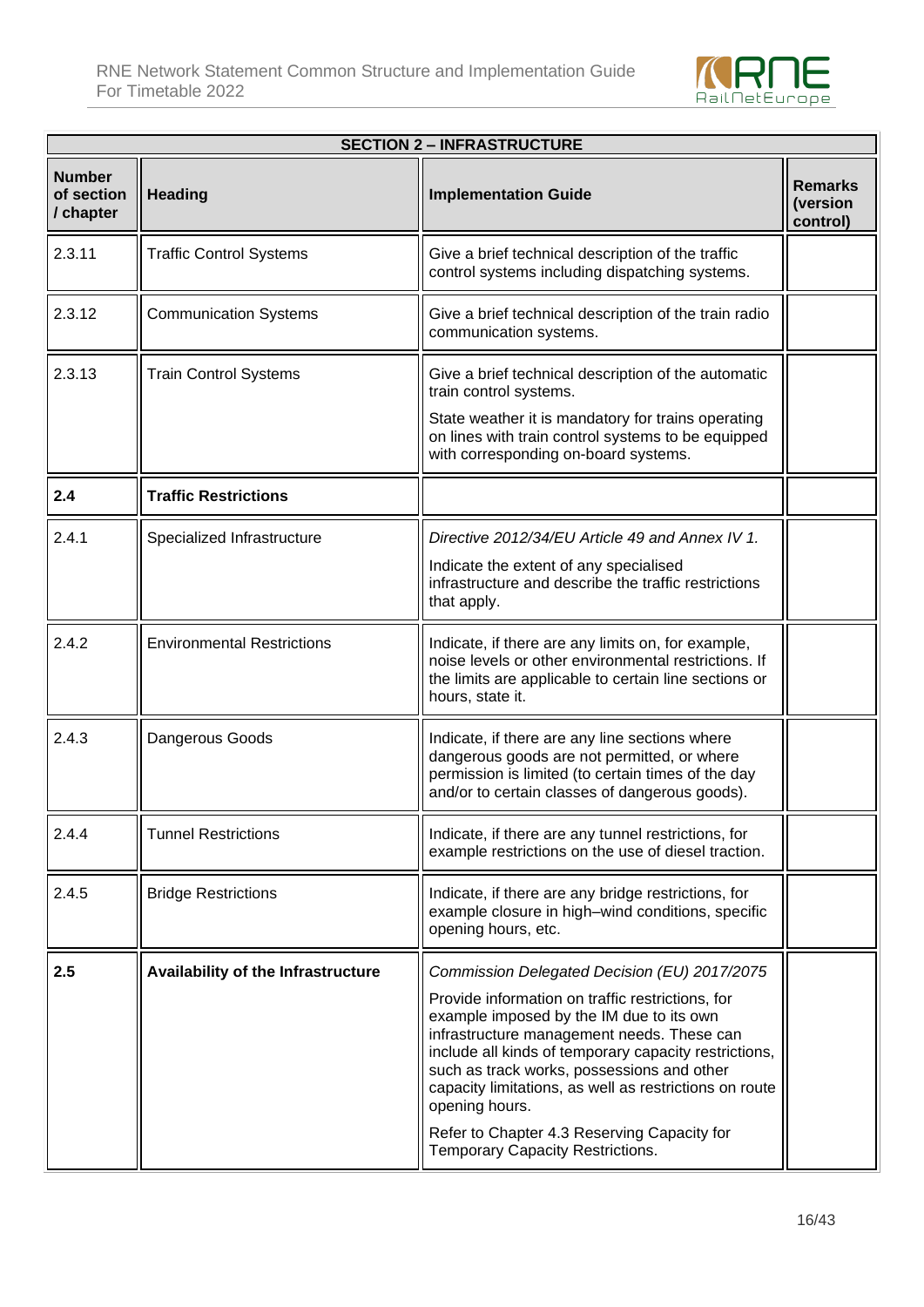

|                                          | <b>SECTION 2 - INFRASTRUCTURE</b> |                                                                                                                                                                                                                                                                                                                                                                                                              |                                        |  |
|------------------------------------------|-----------------------------------|--------------------------------------------------------------------------------------------------------------------------------------------------------------------------------------------------------------------------------------------------------------------------------------------------------------------------------------------------------------------------------------------------------------|----------------------------------------|--|
| <b>Number</b><br>of section<br>/ chapter | <b>Heading</b>                    | <b>Implementation Guide</b>                                                                                                                                                                                                                                                                                                                                                                                  | <b>Remarks</b><br>(version<br>control) |  |
| 2.6                                      | Infrastructure Development        | Directive $2012/34/EU$ Article 8 (3)<br>Provide any available information on the main<br>infrastructure development projects, including<br>timescales, the nature of the works and their<br>impact on operational characteristics, both during<br>the construction period and after completion.<br>The information given in this chapter is not limited<br>to the validity period of this Network Statement. |                                        |  |

|                                          | <b>SECTION 2 - INFRASTRUCTURE</b><br><b>Recommended Texts</b>                                                                                                                                                                                                                                                                                                                                                        |  |  |
|------------------------------------------|----------------------------------------------------------------------------------------------------------------------------------------------------------------------------------------------------------------------------------------------------------------------------------------------------------------------------------------------------------------------------------------------------------------------|--|--|
| <b>Number</b><br>of section<br>/ chapter | Recommended text                                                                                                                                                                                                                                                                                                                                                                                                     |  |  |
| 2.1                                      | This chapter contains a description of the functional and technical characteristics of the railway<br>infrastructure managed by [IM]. It is formulated for the purpose of meeting existing and new Railway<br>Undertakings' information needs in connection with their planning of railway traffic. Reference is made to<br>(e.g. IMs document, Technical Rules, 'Supplementary Information and Regulations', maps). |  |  |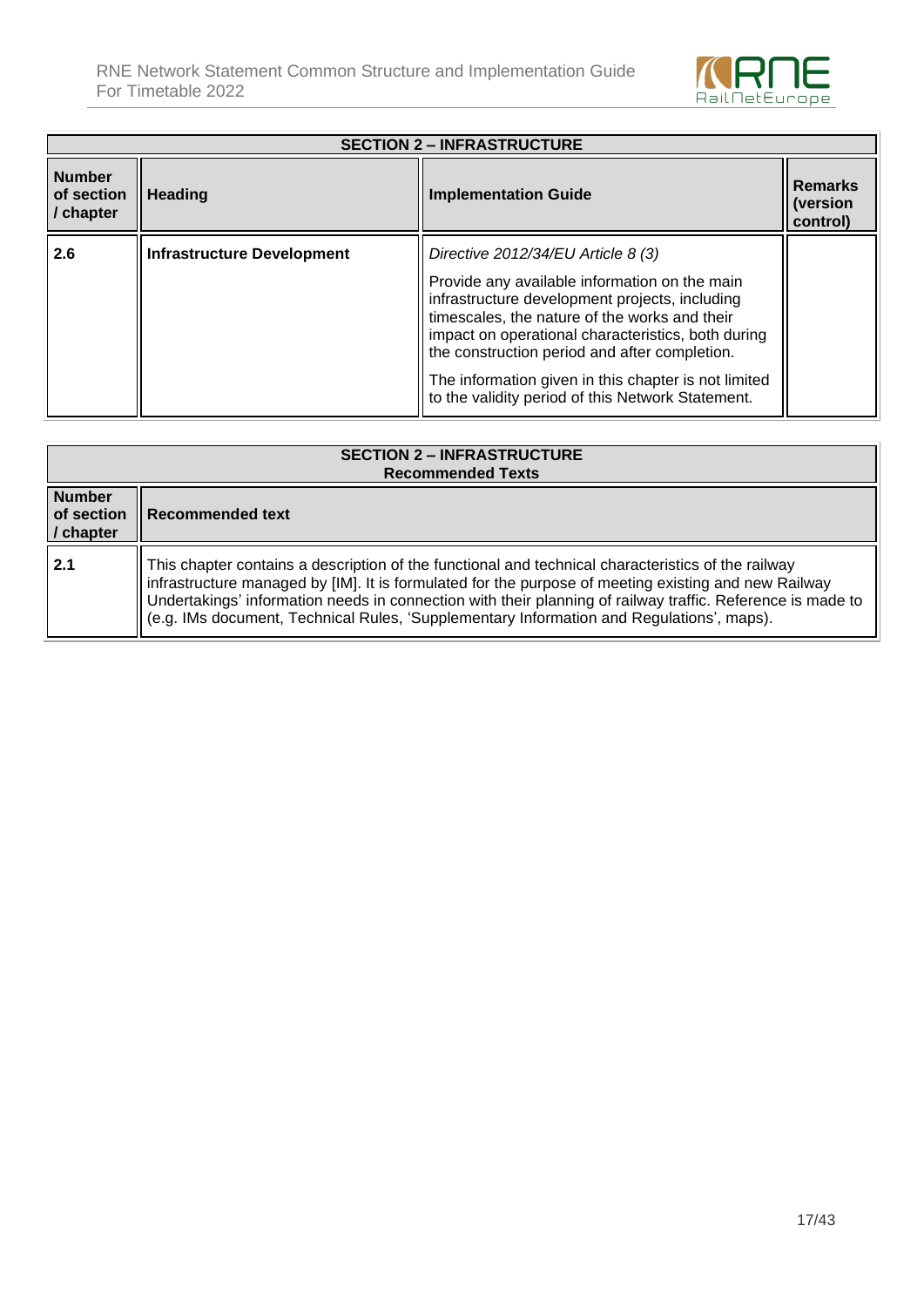Ŧ



٦Í

| <b>SECTION 3 - ACCESS CONDITIONS</b>     |                                                        |                                                                                                                                                                                                                                                                                                                                                                                                                                                                                                                               |                                        |  |
|------------------------------------------|--------------------------------------------------------|-------------------------------------------------------------------------------------------------------------------------------------------------------------------------------------------------------------------------------------------------------------------------------------------------------------------------------------------------------------------------------------------------------------------------------------------------------------------------------------------------------------------------------|----------------------------------------|--|
| <b>Number</b><br>of section<br>/ chapter | <b>Heading</b>                                         | <b>Implementation Guide</b>                                                                                                                                                                                                                                                                                                                                                                                                                                                                                                   | <b>Remarks</b><br>(version<br>control) |  |
| 3                                        | <b>ACCESS CONDITIONS</b>                               |                                                                                                                                                                                                                                                                                                                                                                                                                                                                                                                               |                                        |  |
| 3.1                                      | <b>Introduction</b>                                    | Consider the proposed text included in the specific<br>'Recommended Texts' table below.                                                                                                                                                                                                                                                                                                                                                                                                                                       |                                        |  |
| 3.2                                      | <b>General Access Requirements</b>                     | Describe or refer to the main legal regulations set<br>by national and international authorities.                                                                                                                                                                                                                                                                                                                                                                                                                             |                                        |  |
|                                          |                                                        | This information should cover domestic as well as<br>international traffic.                                                                                                                                                                                                                                                                                                                                                                                                                                                   |                                        |  |
| 3.2.1                                    | Conditions for Applying for Capacity                   | Directive 2012/34/EU Article 41                                                                                                                                                                                                                                                                                                                                                                                                                                                                                               |                                        |  |
|                                          |                                                        | State the prerequisites for being accepted as an<br>applicant (an entity or person that wants to apply<br>for a train path).                                                                                                                                                                                                                                                                                                                                                                                                  |                                        |  |
|                                          |                                                        | For example, state whether an entity applying for<br>a train path needs to be an RU at the time it<br>makes its path application.                                                                                                                                                                                                                                                                                                                                                                                             |                                        |  |
|                                          |                                                        | State, whether a third party may apply for train<br>paths on behalf of an RU.                                                                                                                                                                                                                                                                                                                                                                                                                                                 |                                        |  |
|                                          |                                                        | A clear statement that the allocated capacity is<br>non-transferable and non-tradable should be<br>included in the Network Statement.                                                                                                                                                                                                                                                                                                                                                                                         |                                        |  |
|                                          |                                                        | Mention RFC-applicable conditions and their<br>relation to Section 4 Capacity Allocation of the<br>Network Statement.                                                                                                                                                                                                                                                                                                                                                                                                         |                                        |  |
|                                          |                                                        | Directive 2012/34/EU Article 41 (2)<br>If applicable, state any further requirements with<br>regard to applicants to ensure that their legitimate<br>expectations about future revenues and utilisation<br>of the infrastructure are safeguarded in form of a<br>financial guarantee where the credit rating<br>(described in section 5) of the applicant suggests<br>that it might have difficulties in effecting regular<br>payments for infrastructure charges, or make a<br>reference to chapter 5.2 Charging Principles. |                                        |  |
| 3.2.2                                    | Conditions for Access to the Railway<br>Infrastructure | Directive 2012/34/EU Article 10 and Annex IV 1.<br>State, which kinds of RUs (domestic and/or<br>foreign) or other organisations are permitted to<br>perform train operations (freight and/or passenger<br>or other e.g. traction).                                                                                                                                                                                                                                                                                           |                                        |  |
| 3.2.3                                    | Licences                                               | Directive 2012/34/EU Article 25 and Annex IV 4.<br>Name the body responsible for issuing train                                                                                                                                                                                                                                                                                                                                                                                                                                |                                        |  |
|                                          |                                                        | operating licences.                                                                                                                                                                                                                                                                                                                                                                                                                                                                                                           |                                        |  |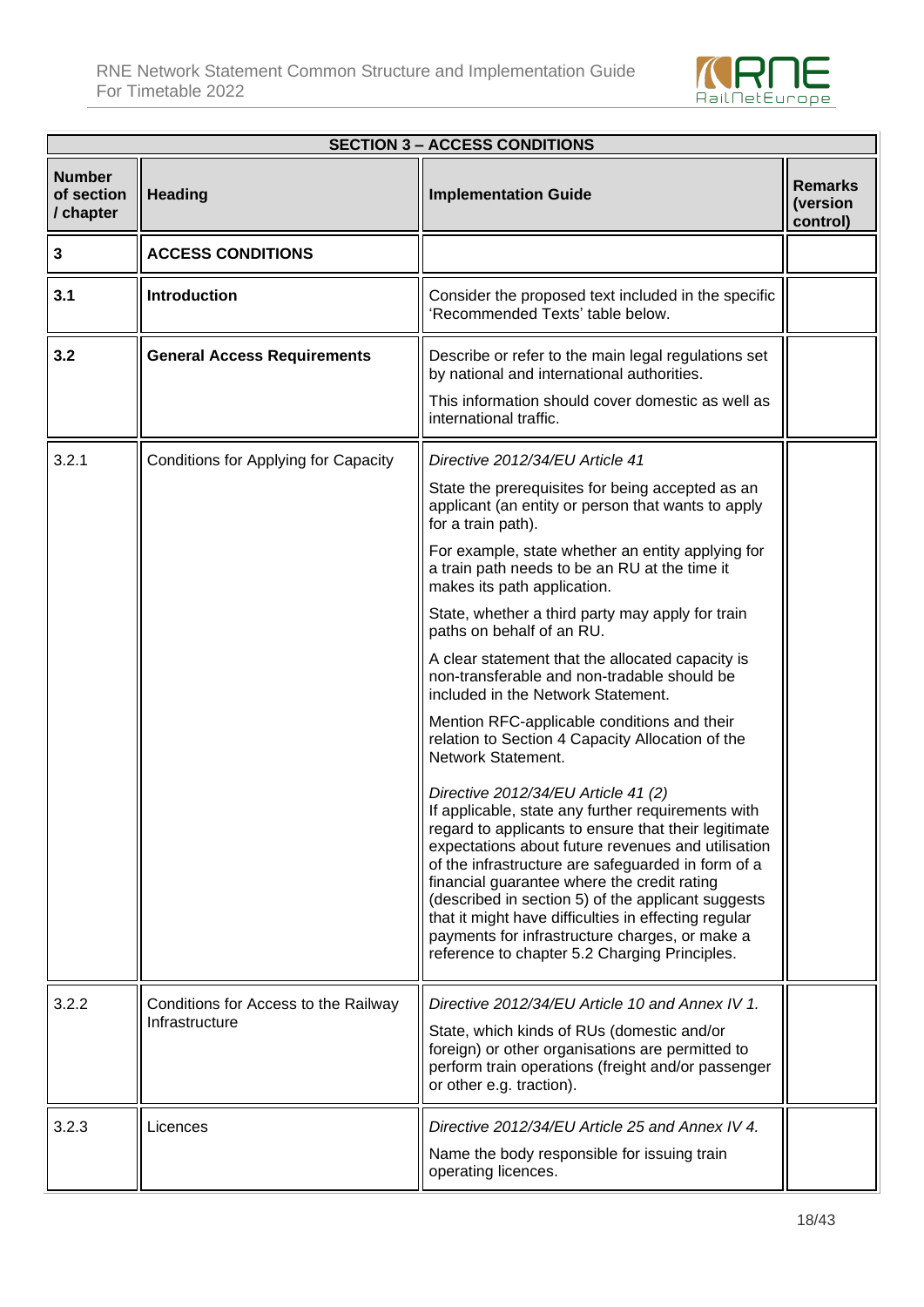

|                                          | <b>SECTION 3 - ACCESS CONDITIONS</b> |                                                                                                                                                                                                                                                    |                                        |  |
|------------------------------------------|--------------------------------------|----------------------------------------------------------------------------------------------------------------------------------------------------------------------------------------------------------------------------------------------------|----------------------------------------|--|
| <b>Number</b><br>of section<br>/ chapter | <b>Heading</b>                       | <b>Implementation Guide</b>                                                                                                                                                                                                                        | <b>Remarks</b><br>(version<br>control) |  |
|                                          |                                      | Give the relevant contacts or refer to Section 1.6.                                                                                                                                                                                                |                                        |  |
|                                          |                                      | OR Indicate a website where such information is<br>made available free of charge in electronic format.                                                                                                                                             |                                        |  |
| 3.2.4                                    | <b>Safety Certificate</b>            | Directive 2012/34/EU Annex IV 4.<br>Directive 2004/49/EC Article 10                                                                                                                                                                                |                                        |  |
|                                          |                                      | Regulation 2018/763                                                                                                                                                                                                                                |                                        |  |
|                                          |                                      | Name the body responsible for issuing safety<br>certificates.                                                                                                                                                                                      |                                        |  |
|                                          |                                      | Provide contacts or refer to Chapter 1.6 Contacts.                                                                                                                                                                                                 |                                        |  |
|                                          |                                      | Refer to the relevant subpage of ERA's website<br>regarding single safety certificates.                                                                                                                                                            |                                        |  |
|                                          |                                      | https://www.era.europa.eu/applicants/applications-<br>single-safety-certificates_en                                                                                                                                                                |                                        |  |
| 3.2.5                                    | Insurance                            | Directive 2012/34/EU Article 22                                                                                                                                                                                                                    |                                        |  |
|                                          |                                      | Describe or refer to the relevant national<br>legislation and state any mandatory levels of<br>insurance. If other means of risk coverage than<br>insurance are permitted, state this (e.g. state<br>guarantee).                                   |                                        |  |
| 3.3                                      | <b>Contractual Arrangements</b>      |                                                                                                                                                                                                                                                    |                                        |  |
| 3.3.1                                    | Framework Agreement                  | Directive 2012/34/EU Article 42 and Annex IV 7.                                                                                                                                                                                                    |                                        |  |
|                                          |                                      | Directive 2012/34/EU Article 38 (2)                                                                                                                                                                                                                |                                        |  |
|                                          |                                      | Regulation 2016/545/EU                                                                                                                                                                                                                             |                                        |  |
|                                          |                                      | State, if the IM offers framework agreements or<br>not.                                                                                                                                                                                            |                                        |  |
|                                          |                                      | Give a brief description of the role of a framework<br>agreement and refer to contracts that are<br>regarded as framework agreements (e.g. Track<br>Access Agreement, Station Access Agreement,<br>$etc.$ ).                                       |                                        |  |
|                                          |                                      | State, whether the IM is permitted to enter into bi-<br>lateral agreements with RUs to develop<br>infrastructure enhancements and refer to any<br>standard regulations or state which other body is<br>responsible for infrastructure enhancement. |                                        |  |
|                                          |                                      | State, if there is a need for a third party's<br>agreement to a framework agreement (e.g. a<br>regulator).                                                                                                                                         |                                        |  |
|                                          |                                      | Include a model of a framework agreement, either<br>by inserting it in an annex or by referring to a<br>website link.                                                                                                                              |                                        |  |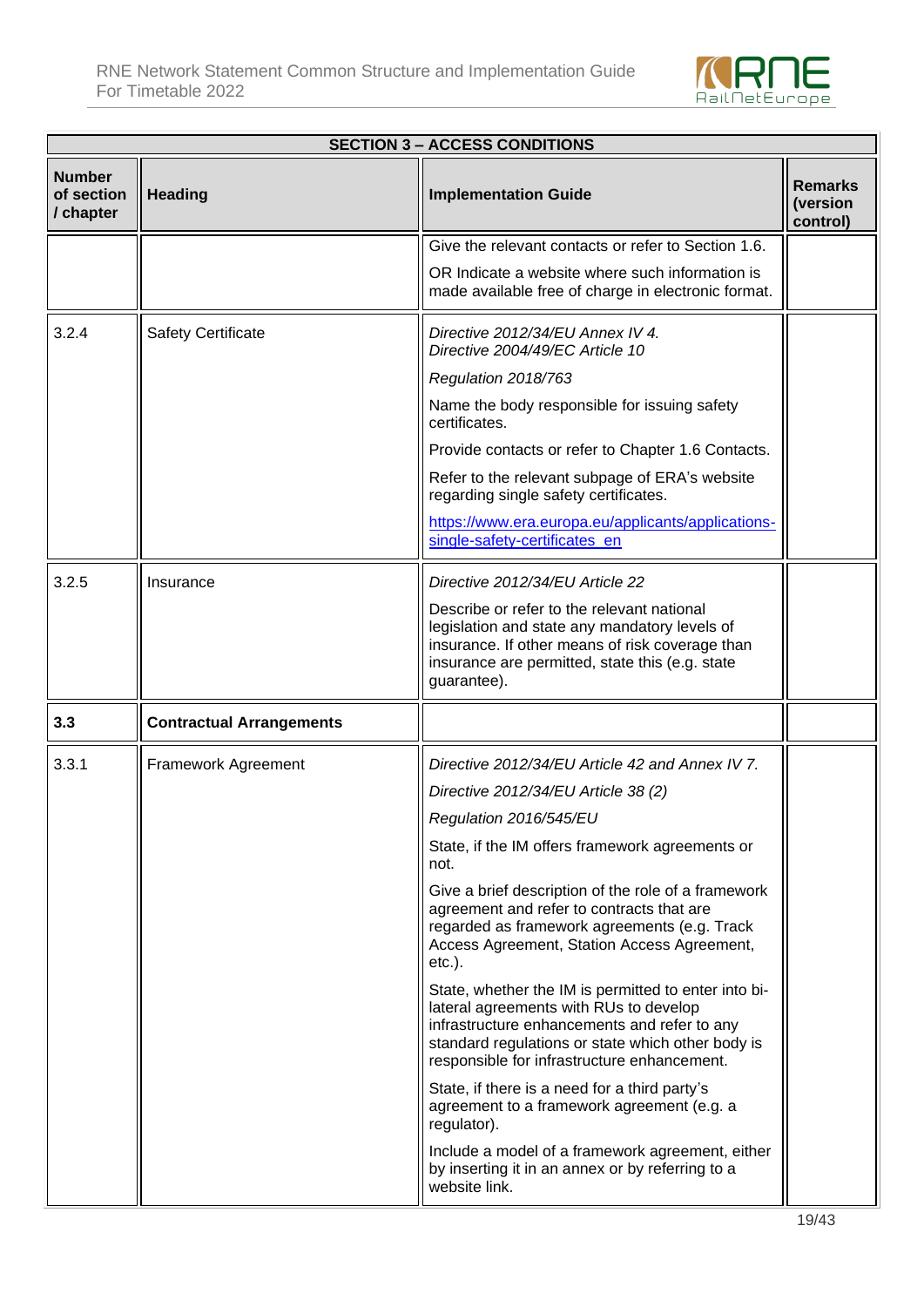

|                                          | <b>SECTION 3 - ACCESS CONDITIONS</b> |                                                                                                                                                                                                                                                                                                                             |                                        |  |
|------------------------------------------|--------------------------------------|-----------------------------------------------------------------------------------------------------------------------------------------------------------------------------------------------------------------------------------------------------------------------------------------------------------------------------|----------------------------------------|--|
| <b>Number</b><br>of section<br>/ chapter | <b>Heading</b>                       | <b>Implementation Guide</b>                                                                                                                                                                                                                                                                                                 | <b>Remarks</b><br>(version<br>control) |  |
| 3.3.2                                    | <b>Contracts with RUs</b>            | Directive 2012/34/EU Article 28, Article 38 (3)                                                                                                                                                                                                                                                                             |                                        |  |
|                                          |                                      | State, which contracts are necessary for the use<br>of infrastructure capacity, for example:                                                                                                                                                                                                                                |                                        |  |
|                                          |                                      | track access (i.e. regarding the right of<br>using the railway line for performing train<br>operations)                                                                                                                                                                                                                     |                                        |  |
|                                          |                                      | access to passenger terminals, freight<br>terminals, train depots, etc.                                                                                                                                                                                                                                                     |                                        |  |
|                                          |                                      | State, whether an access contract is required<br>before applying for a train path and/or before<br>actual operation, and if separate contracts are<br>required for station / depot access and/or any<br>other services.                                                                                                     |                                        |  |
|                                          |                                      | State, which contracts are required to deliver the<br>minimum access package as set out in Directive<br>2012/34/EU. Refer to Section 5 for details of<br>additional and ancillary service contracts. If<br>applicable, refer to Section 7 (or certain<br>subchapters thereof) for details of service facility<br>contracts. |                                        |  |
|                                          |                                      | State, if any independent approval of access<br>contracts is needed (e.g. by Regulatory Body or<br>by government).                                                                                                                                                                                                          |                                        |  |
|                                          |                                      | State, if a standard form of access contract exists<br>and whether its use is compulsory.                                                                                                                                                                                                                                   |                                        |  |
|                                          |                                      | The contract templates should be included in an<br>Annex to the Network Statement and/or published<br>on the IM's website. If they are not annexed to the<br>Network Statement, a link to the website where<br>they are published should be provided.                                                                       |                                        |  |
| 3.3.3                                    | Contracts with non-RU Applicants     | Directive 2012/34/EU Article 38(3) and<br>Article 41 (1)                                                                                                                                                                                                                                                                    |                                        |  |
|                                          |                                      | State which contracts are necessary before<br>applicants that are not RUs can apply for a train<br>path.                                                                                                                                                                                                                    |                                        |  |
|                                          |                                      | State if a standard form of contract exists and<br>whether its use is compulsory. If no contract is<br>necessary, please indicate it as well.                                                                                                                                                                               |                                        |  |
|                                          |                                      | The contract template should be included in an<br>annex to the Network Statement and/or published<br>on the IM's website. If they are not annexed to the<br>Network Statement, a link to the website where<br>they are published should be provided.                                                                        |                                        |  |
| 3.3.4                                    | <b>General Terms and Conditions</b>  | <b>European General Terms and Conditions (EGTC)</b>                                                                                                                                                                                                                                                                         |                                        |  |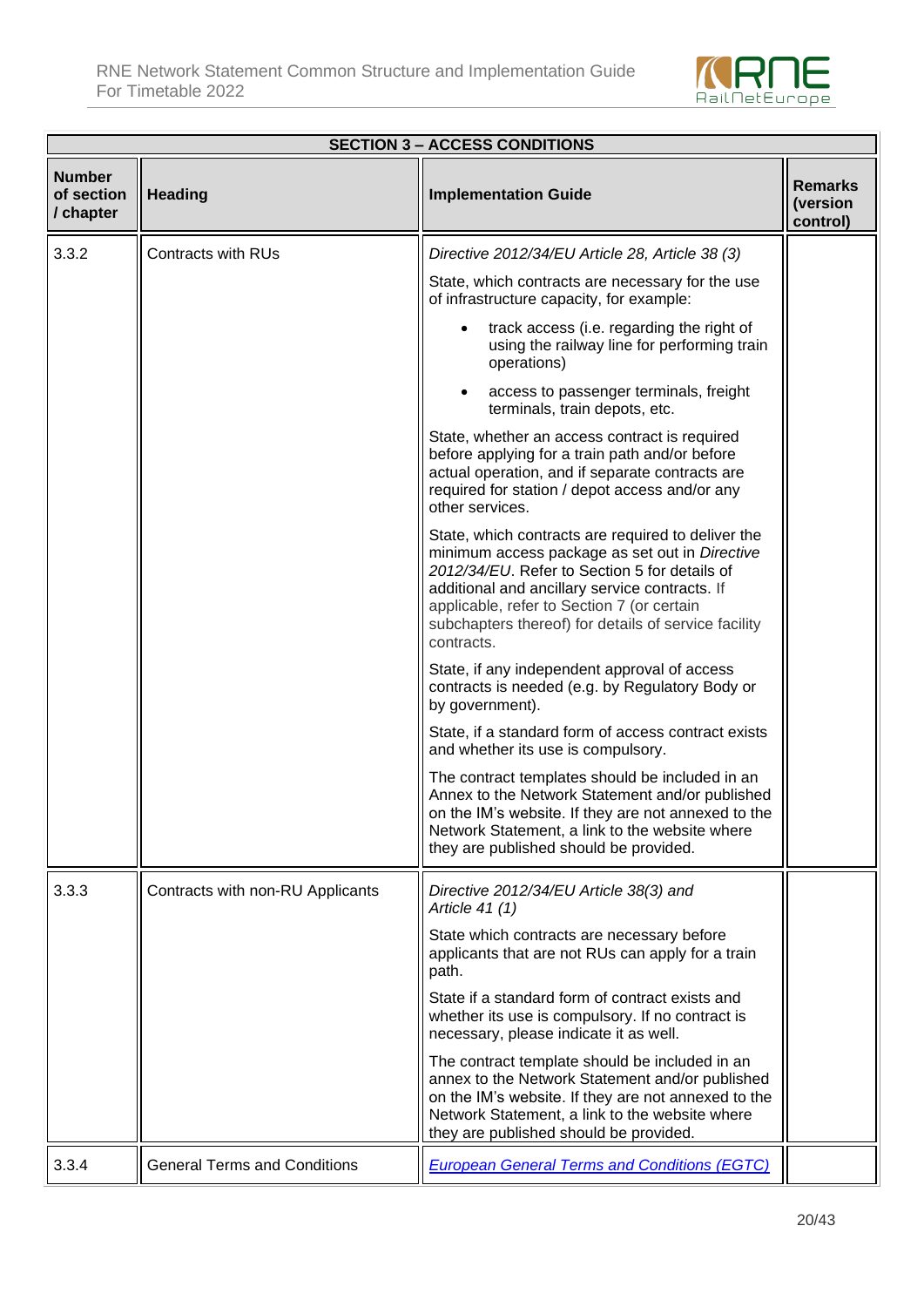

| <b>SECTION 3 - ACCESS CONDITIONS</b>     |                                     |                                                                                                                                                                                                                                                                                                                    |                                        |
|------------------------------------------|-------------------------------------|--------------------------------------------------------------------------------------------------------------------------------------------------------------------------------------------------------------------------------------------------------------------------------------------------------------------|----------------------------------------|
| <b>Number</b><br>of section<br>/ chapter | <b>Heading</b>                      | <b>Implementation Guide</b>                                                                                                                                                                                                                                                                                        | <b>Remarks</b><br>(version<br>control) |
|                                          |                                     | State, if the IM uses applicable general terms and<br>conditions, and state, where they are included e.g.<br>by referring to another chapter or an annex of the<br>Network Statement and/or to a usage agreement,<br>if integrated there, and if not part of the main body<br>of the Network Statement, use a link |                                        |
|                                          |                                     | Also state, if the IM uses the EGTC or at least part<br>of it.                                                                                                                                                                                                                                                     |                                        |
| 3.4                                      | <b>Specific Access Requirements</b> |                                                                                                                                                                                                                                                                                                                    |                                        |
| 3.4.1                                    | <b>Rolling Stock Acceptance</b>     | Directive 2004/49/EC Article 10                                                                                                                                                                                                                                                                                    |                                        |
|                                          |                                     | State, which organisations are in charge of the<br>process and provide contacts or refer to Section<br>1.6 or add a link to the website of the organisation.                                                                                                                                                       |                                        |
|                                          |                                     | Describe the main stages in the process, the<br>required information, the timeline for completion of<br>the process and any relevant documentation.                                                                                                                                                                |                                        |
|                                          |                                     | If the IM is not in charge of the rolling stock<br>acceptance process, then provide the possible<br>amount of information only.                                                                                                                                                                                    |                                        |
| 3.4.2                                    | Staff Acceptance                    | Directive 2004/49/EC Article 10                                                                                                                                                                                                                                                                                    |                                        |
|                                          |                                     | This provision covers operations staff, e.g. drivers,<br>conductors, shunters.                                                                                                                                                                                                                                     |                                        |
|                                          |                                     | State, which organisations are in charge of the<br>process and provide contacts or refer to chapter<br>1.6 Contacts or add a link to the website of the<br>organisation.                                                                                                                                           |                                        |
|                                          |                                     | Describe the main stages in the process, the<br>required information, the timeline for completion of<br>the process and any relevant documentation.                                                                                                                                                                |                                        |
|                                          |                                     | If the IM is not in charge of the staff acceptance<br>process, then just provide information as far as<br>possible.                                                                                                                                                                                                |                                        |
| 3.4.3                                    | <b>Exceptional Consignments</b>     | For example, out-of-gauge loads, heavy axle load<br>vehicles.                                                                                                                                                                                                                                                      |                                        |
|                                          |                                     | Refer to UIC leaflet 502 Annex 1 (Article 1.3)<br>extract from the RIV for definition of 'Exceptional<br>Transports'. State, whether the IM uses the UIC<br>definition or not.                                                                                                                                     |                                        |
|                                          |                                     | State, which body is in charge of the rules for<br>exceptional transports and provide contacts or<br>refer to chapter 1.6 Contacts or add a link to the<br>body's website.                                                                                                                                         |                                        |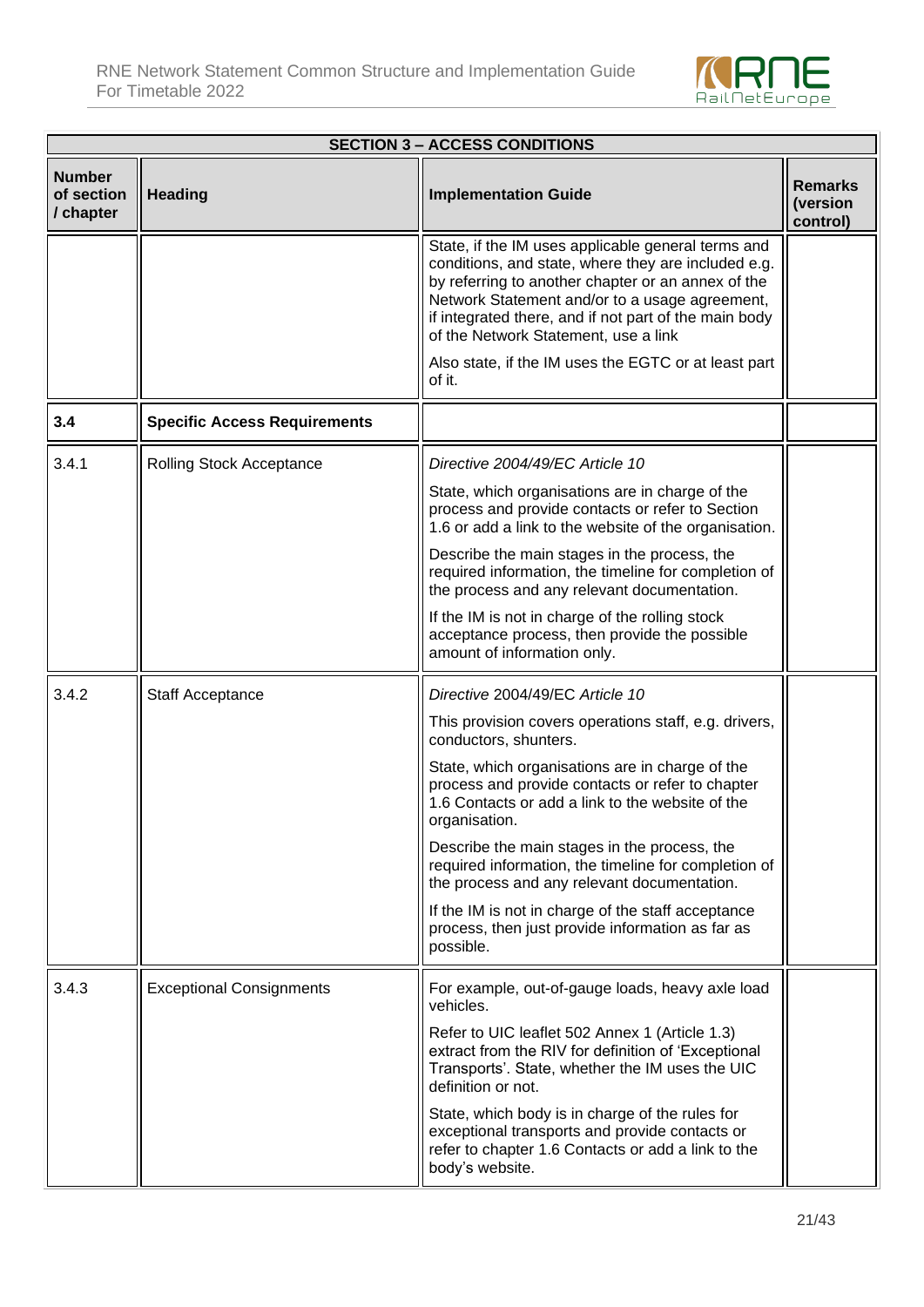

|                                          | <b>SECTION 3 – ACCESS CONDITIONS</b>        |                                                                                                                                                                                                                                               |                                        |  |
|------------------------------------------|---------------------------------------------|-----------------------------------------------------------------------------------------------------------------------------------------------------------------------------------------------------------------------------------------------|----------------------------------------|--|
| <b>Number</b><br>of section<br>/ chapter | <b>Heading</b>                              | <b>Implementation Guide</b>                                                                                                                                                                                                                   | <b>Remarks</b><br>(version<br>control) |  |
|                                          |                                             | Refer to chapter 4.7 Exceptional Transport and<br>Dangerous Goods for the capacity allocation<br>process and Section 5 Services and Charges and<br>section 7 Service Facilities for details of other<br>relevant services provided by the IM. |                                        |  |
| 3.4.4                                    | Dangerous Goods                             | Refer to RID for the definition of 'Dangerous<br>Goods'.                                                                                                                                                                                      |                                        |  |
|                                          |                                             | State, whether or not the IM uses the RID<br>regulations and if there are any exceptions.                                                                                                                                                     |                                        |  |
|                                          |                                             | Refer to any national regulations for dangerous<br>goods and provide contacts (or refer to chapter<br>1.6 Contacts) for applications to move dangerous<br>goods.                                                                              |                                        |  |
|                                          |                                             | Refer to Section 4.7 Exceptional Transport and<br>Dangerous Goods for the capacity allocation<br>process and Section 5 Services and Charges and<br>section 7 Service Facilities for details of other<br>relevant services provided by the IM. |                                        |  |
|                                          |                                             | Consider the proposed text included in the specific<br>Recommended Texts' table below.                                                                                                                                                        |                                        |  |
| 3.4.5                                    | <b>Test Trains and Other Special Trains</b> | Describe the process of how test trains and other<br>special trains have to be organised and executed.                                                                                                                                        |                                        |  |

|                                          | <b>SECTION 3 – ACCESS CONDITIONS</b><br><b>Recommended Texts</b>                                                                                                                                                                 |  |  |
|------------------------------------------|----------------------------------------------------------------------------------------------------------------------------------------------------------------------------------------------------------------------------------|--|--|
| <b>Number</b><br>of section<br>/ chapter | Recommended text                                                                                                                                                                                                                 |  |  |
| 3.1                                      | Section 3 of this Network Statement describes the terms and conditions related to access to the railway<br>infrastructure for the minimum package of access services (train paths) managed by [IM].                              |  |  |
|                                          | These terms and conditions also apply to the part of the freight corridors which pass through the railway<br>infrastructure managed by [IM].                                                                                     |  |  |
| 3.4.4                                    | 'Dangerous goods' means materials and objects of which the carriage is prohibited under the RID<br>(Regulation concerning the International Carriage of Dangerous Goods by Rail) or authorised only under<br>certain conditions. |  |  |
|                                          | The transport of dangerous goods by rail is legislated by the RID, and the following national law:                                                                                                                               |  |  |
|                                          | $\bullet$ (); (); ();                                                                                                                                                                                                            |  |  |
|                                          | For details on the process for allocating capacity for the transport of dangerous goods, see chapter 4.7<br>and for the relevant services, see Section 5 and Section 7.                                                          |  |  |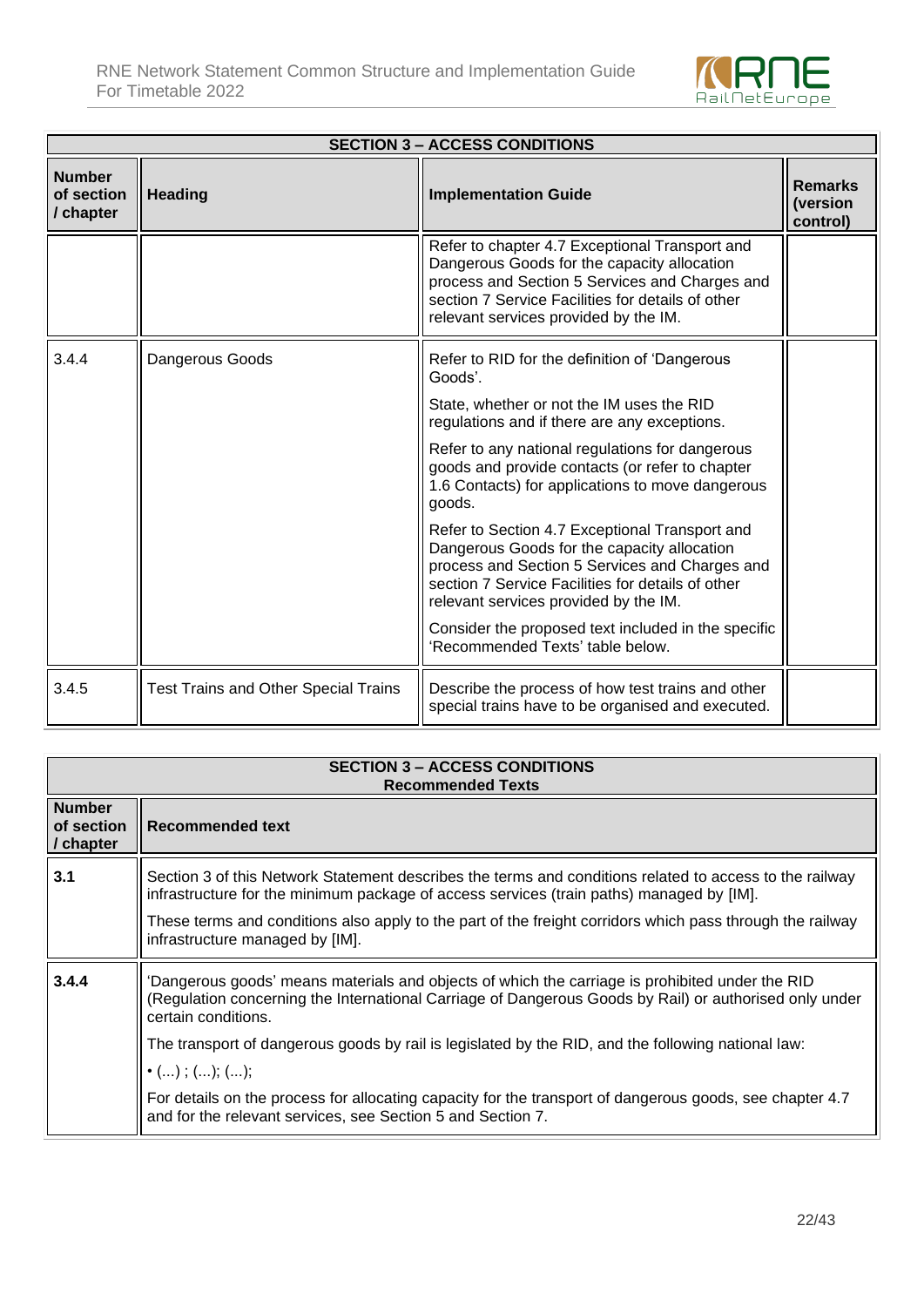

|                                          | <b>SECTION 4 - CAPACITY ALLOCATION</b>                                  |                                                                                                                                                      |                                        |  |
|------------------------------------------|-------------------------------------------------------------------------|------------------------------------------------------------------------------------------------------------------------------------------------------|----------------------------------------|--|
| <b>Number</b><br>of section<br>/ chapter | <b>Heading</b>                                                          | <b>Implementation Guide</b>                                                                                                                          | <b>Remarks</b><br>(version<br>control) |  |
| 4                                        | <b>CAPACITY ALLOCATION</b>                                              | Directive 2012/34/EU Chapter IV, Section 3 and<br>Annex IV 3.                                                                                        |                                        |  |
|                                          |                                                                         | The information (in section 4) should cover<br>capacity allocation both for domestic and<br>international traffic.                                   |                                        |  |
| 4.1                                      | <b>Introduction</b>                                                     |                                                                                                                                                      |                                        |  |
| 4.2                                      | <b>General Description of the Process</b>                               | Directive 2012/34/EU Article (39) and                                                                                                                |                                        |  |
|                                          |                                                                         | Annex IV 3. a)                                                                                                                                       |                                        |  |
|                                          |                                                                         | Describe:                                                                                                                                            |                                        |  |
|                                          |                                                                         | - where to find information on available capacity                                                                                                    |                                        |  |
|                                          |                                                                         | how to apply (which forms or tools to be used)<br>and state if PCS is used for the allocation of<br>international train paths by the IM              |                                        |  |
|                                          |                                                                         | how capacity allocation is decided                                                                                                                   |                                        |  |
|                                          |                                                                         | the bodies involved and state their<br>responsibilities                                                                                              |                                        |  |
|                                          |                                                                         | Also take into account the <b>RNE Guidelines</b><br>concerning non-RU Applicants.                                                                    |                                        |  |
|                                          |                                                                         | Make a reference to the corridor capacity<br>allocation processes.                                                                                   |                                        |  |
|                                          |                                                                         | For PCS, consider the proposed text included in<br>the specific 'Recommended Texts' table below.                                                     |                                        |  |
| 4.3                                      | <b>Reserving Capacity for Temporary</b><br><b>Capacity Restrictions</b> |                                                                                                                                                      |                                        |  |
| 4.3.1                                    | <b>General Principles</b>                                               | Commission Delegated Decision (EU) 2017/2075<br>$(10, 11$ and $14)$                                                                                  |                                        |  |
|                                          |                                                                         | <b>RNE Guidelines for Coordination / Publication of</b><br><b>Planned Temporary Capacity Restrictions for the</b><br><b>European Railway Network</b> |                                        |  |
|                                          |                                                                         | State that there is a coordination procedure with<br>the neighbouring IMs.                                                                           |                                        |  |
|                                          |                                                                         | Include thresholds, criteria for clustering capacity<br>restrictions and place of publication.                                                       |                                        |  |
| 4.3.2                                    | Deadlines and Information Provided to<br>Applicants                     | Commission Delegated Decision (EU) 2017/2075<br>(15)                                                                                                 |                                        |  |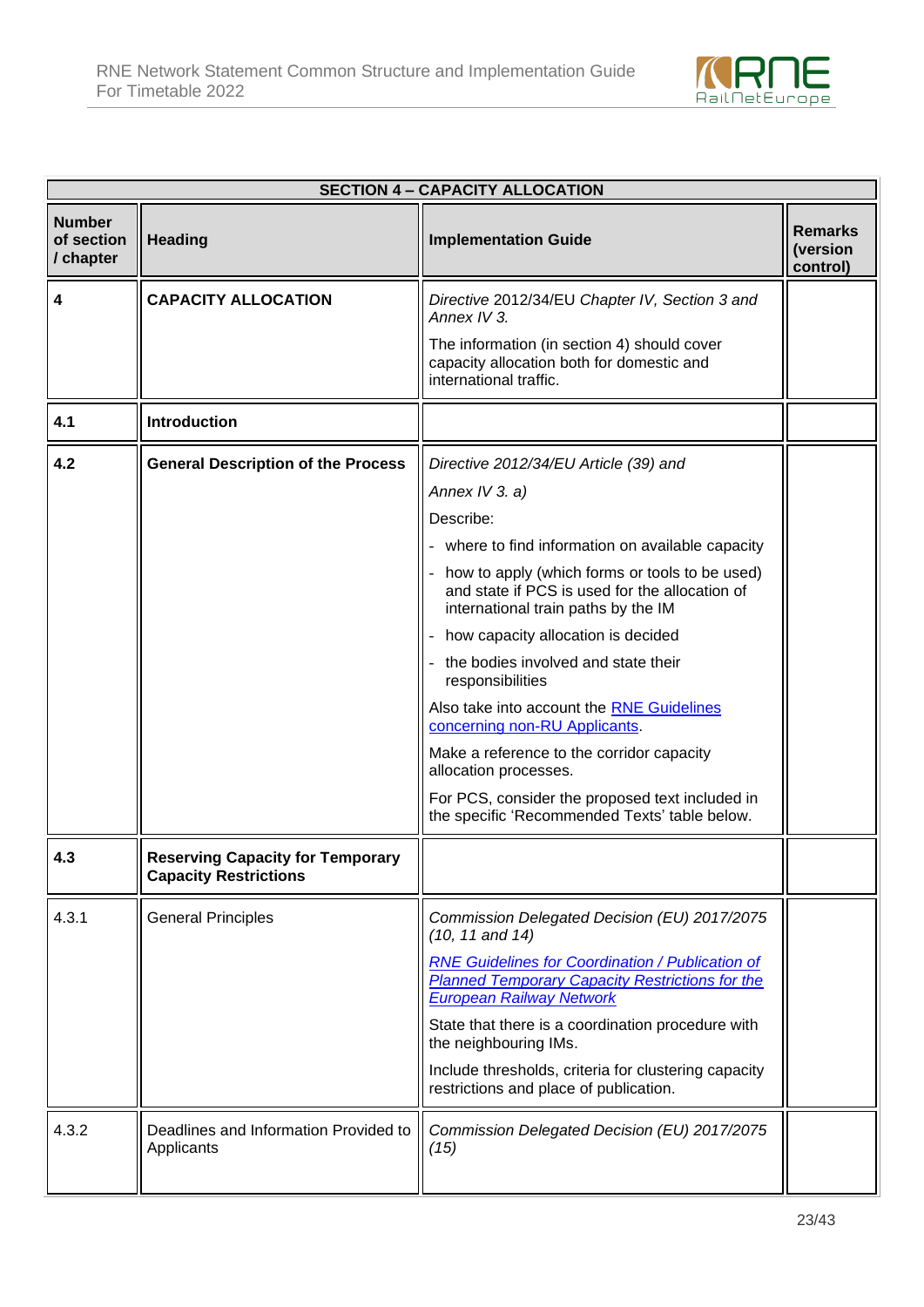

|                                          | <b>SECTION 4 - CAPACITY ALLOCATION</b> |                                                                                                                                                                                                                                                                                                                             |                                        |
|------------------------------------------|----------------------------------------|-----------------------------------------------------------------------------------------------------------------------------------------------------------------------------------------------------------------------------------------------------------------------------------------------------------------------------|----------------------------------------|
| <b>Number</b><br>of section<br>/ chapter | <b>Heading</b>                         | <b>Implementation Guide</b>                                                                                                                                                                                                                                                                                                 | <b>Remarks</b><br>(version<br>control) |
|                                          |                                        | <b>RNE Guidelines for Coordination / Publication of</b><br><b>Planned Temporary Capacity Restrictions for the</b><br><b>European Railway Network</b>                                                                                                                                                                        |                                        |
|                                          |                                        | Provide information on traffic restrictions, for<br>example imposed by the IM due to its own<br>infrastructure management needs. These can<br>include all kinds of temporary capacity restrictions<br>such as track works, possessions and other<br>capacity limitations, as well as restrictions on line<br>opening hours. |                                        |
|                                          |                                        | The information to be provided shall include:                                                                                                                                                                                                                                                                               |                                        |
|                                          |                                        | (a) the planned day,                                                                                                                                                                                                                                                                                                        |                                        |
|                                          |                                        | (b) time of day, and, as soon as it can be set, the<br>hour of the beginning and of the end of the<br>capacity restriction,                                                                                                                                                                                                 |                                        |
|                                          |                                        | (c) the section of line affected by the restriction,<br>and                                                                                                                                                                                                                                                                 |                                        |
|                                          |                                        | (d) where applicable, the capacity of diversionary<br>lines.                                                                                                                                                                                                                                                                |                                        |
|                                          |                                        | Publish the information in the Network Statement<br>as an annex or the link under which this<br>information can be found.                                                                                                                                                                                                   |                                        |
|                                          |                                        | Describe the consultation process with applicants<br>and the main operators of service facilities<br>concerned, especially the deadline for these<br>parties to provide their input.                                                                                                                                        |                                        |
|                                          |                                        | If applicable, refer to Chapter 4.8 for Path<br>Alteration Rules and Chapter 5.6 for<br>Alteration/Cancellation fees.                                                                                                                                                                                                       |                                        |
| 4.4                                      | <b>Impacts of Framework Agreements</b> | Article 42 of Directive 2012/34/EU and<br>Implementing Regulation 2016/545/EU                                                                                                                                                                                                                                               |                                        |
|                                          |                                        | State, if the IM offers framework agreements<br>and/or refer to Chapter 3.3.1                                                                                                                                                                                                                                               |                                        |
|                                          |                                        | If yes:                                                                                                                                                                                                                                                                                                                     |                                        |
|                                          |                                        | State, if you provide a timeline for framework<br>agreement requests.                                                                                                                                                                                                                                                       |                                        |
|                                          |                                        | Describe the capacity allocation process and<br>capacity coordination process.                                                                                                                                                                                                                                              |                                        |
|                                          |                                        | Describe how a framework agreement affects the<br>path capacity allocation process.                                                                                                                                                                                                                                         |                                        |
|                                          |                                        | Describe any other impact of framework<br>agreements.                                                                                                                                                                                                                                                                       |                                        |
|                                          |                                        |                                                                                                                                                                                                                                                                                                                             |                                        |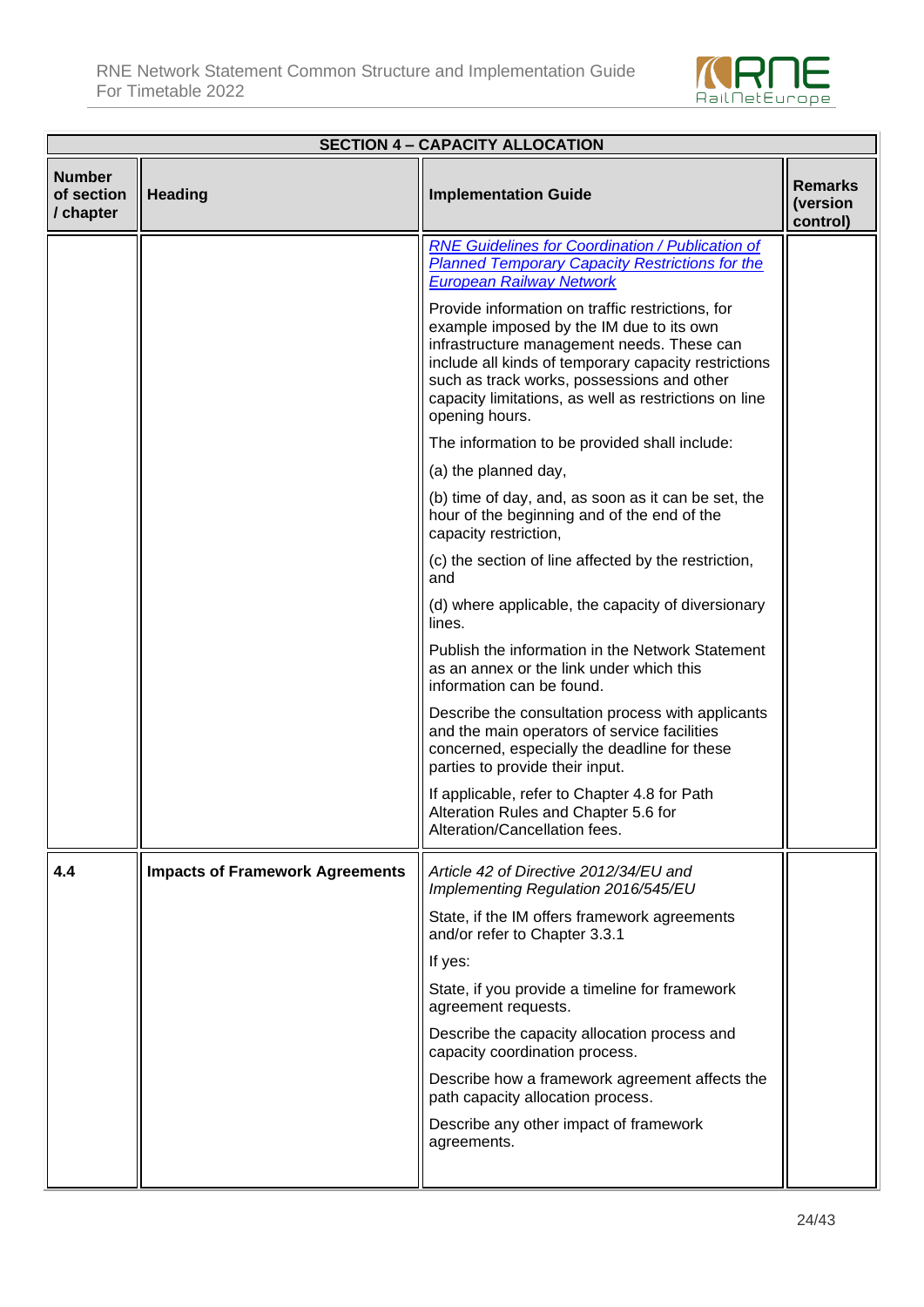

|                                          | <b>SECTION 4 - CAPACITY ALLOCATION</b> |                                                                                                                                              |                                        |  |
|------------------------------------------|----------------------------------------|----------------------------------------------------------------------------------------------------------------------------------------------|----------------------------------------|--|
| <b>Number</b><br>of section<br>/ chapter | <b>Heading</b>                         | <b>Implementation Guide</b>                                                                                                                  | <b>Remarks</b><br>(version<br>control) |  |
|                                          |                                        |                                                                                                                                              |                                        |  |
|                                          |                                        | Article 3 (3) of Regulation 2016/545/EU                                                                                                      |                                        |  |
|                                          |                                        | Include a framework capacity statement or provide<br>a link to a public website where the framework<br>capacity statement is made available. |                                        |  |
|                                          |                                        | Article 3 (3) of Regulation 2016/545/EU                                                                                                      |                                        |  |
|                                          |                                        | List additional criteria if applicable which the IM<br>takes into account before concluding a framework<br>agreement.                        |                                        |  |
|                                          |                                        | Article 8 of Regulation 2016/545/EU                                                                                                          |                                        |  |
|                                          |                                        | Describe the methodology for calculating the<br>maximum capacity for the purpose defined in (2).                                             |                                        |  |
|                                          |                                        | Article 11 (3) of Regulation 2016/545/EU                                                                                                     |                                        |  |
|                                          |                                        | Describe requirements concerning the proportion<br>of framework capacity that shall be used by the<br>parties to framework agreements.       |                                        |  |
| 4.5                                      | <b>Path Allocation Process</b>         | Directive 2012/34/EU Article 43 and Annex IV 3. c)<br>and Annex VII                                                                          |                                        |  |
| 4.5.1                                    | Annual Timetable Path Requests         | Describe the schedule for requesting capacity and<br>handling of capacity requests:                                                          |                                        |  |
|                                          |                                        | When will the applicant receive an answer<br>to his request?<br>Describe, which steps are to be followed<br>between request and final offer. |                                        |  |
|                                          |                                        | Procedure concerning international train paths<br>according to <b>RNE Handbook for international path</b><br>allocation                      |                                        |  |
| 4.5.2                                    | Late Annual Timetable Path Requests    | Same as above chapter.                                                                                                                       |                                        |  |
|                                          |                                        | See also <b>RNE Handbook</b> for international late path<br>request management                                                               |                                        |  |
| 4.5.3                                    | <b>Ad-Hoc Path Requests</b>            | Directive 2012/34/EU Article 48                                                                                                              |                                        |  |
|                                          |                                        | Same as above chapter.<br>See also <b>RNE Handbook for international ad-hoc</b>                                                              |                                        |  |
|                                          |                                        | request management                                                                                                                           |                                        |  |
| 4.5.4                                    | <b>Coordination Process</b>            | Directive 2012/34/EU Article 46 and                                                                                                          |                                        |  |
|                                          |                                        | Annex IV. 3. d)                                                                                                                              |                                        |  |
|                                          |                                        | Describe the coordination process, including in<br>which situation it will occur; details of activities<br>performed by IMs and applicants.  |                                        |  |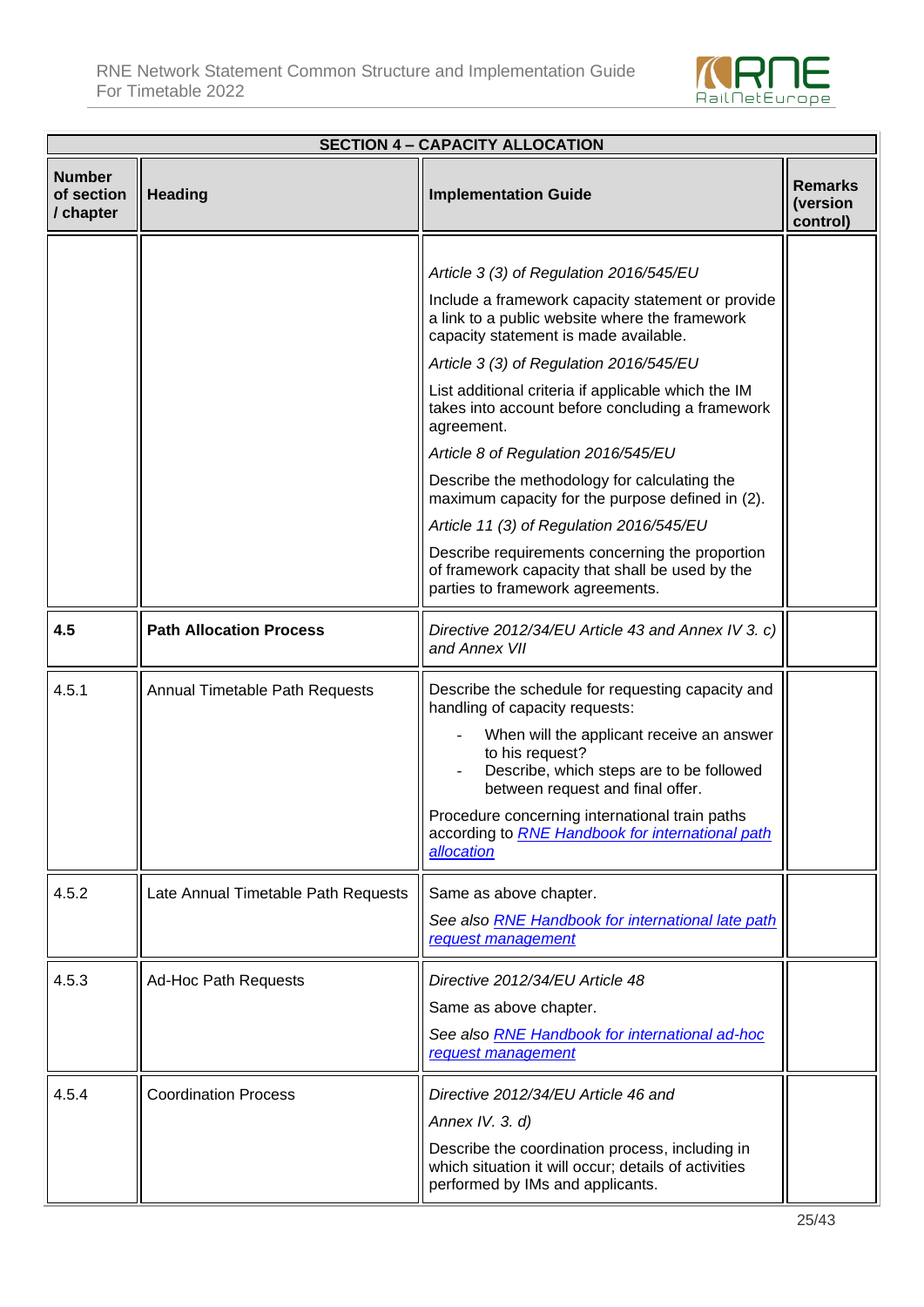

| <b>SECTION 4 - CAPACITY ALLOCATION</b>   |                                                            |                                                                                                                                                                                             |                                        |  |  |
|------------------------------------------|------------------------------------------------------------|---------------------------------------------------------------------------------------------------------------------------------------------------------------------------------------------|----------------------------------------|--|--|
| <b>Number</b><br>of section<br>/ chapter | <b>Heading</b>                                             | <b>Implementation Guide</b>                                                                                                                                                                 | <b>Remarks</b><br>(version<br>control) |  |  |
| 4.5.5                                    | <b>Dispute Resolution Process</b>                          | Directive 2012/34/EU Article 46 (3 and 6) and<br>Annex IV. 3. d)                                                                                                                            |                                        |  |  |
|                                          |                                                            | State, in which situations it will be applicable.                                                                                                                                           |                                        |  |  |
|                                          |                                                            | Provide contact names and addresses of the<br>bodies involved.                                                                                                                              |                                        |  |  |
|                                          |                                                            | Describe in detail the information applicants must<br>provide to the IM in case of a dispute.                                                                                               |                                        |  |  |
|                                          |                                                            | State any deadlines in the dispute resolution<br>process.                                                                                                                                   |                                        |  |  |
|                                          |                                                            | State, whether or not the dispute resolution<br>process can delay the capacity allocation process.                                                                                          |                                        |  |  |
|                                          |                                                            | State how the following information regarding the<br>consultation stage is disclosed:                                                                                                       |                                        |  |  |
|                                          |                                                            | (a) conflicting train paths requested by all other<br>applicants;                                                                                                                           |                                        |  |  |
|                                          |                                                            | (b) conflicting train paths allocated on a<br>preliminary basis to all other applicants;                                                                                                    |                                        |  |  |
|                                          |                                                            | (c) alternative train paths proposed on the relevant<br>routes in accordance with paragraph 2;                                                                                              |                                        |  |  |
|                                          |                                                            | (d) full details of the criteria being used in the<br>capacity allocation process.                                                                                                          |                                        |  |  |
| 4.6                                      | <b>Congested Infrastructure</b>                            | Directive 2012/34/EU Article 47 and                                                                                                                                                         |                                        |  |  |
|                                          |                                                            | Annex IV 3. e)                                                                                                                                                                              |                                        |  |  |
|                                          |                                                            | Quote or refer to the national law defining, when<br>an area (line and/or station) is to be considered as<br>congested.                                                                     |                                        |  |  |
|                                          |                                                            | Indicate (by maps or names of lines and<br>locations), which areas are, or are likely to<br>become, congested during the period of validity of<br>the Network Statement.                    |                                        |  |  |
|                                          |                                                            | Quote or refer to the priority criteria to be used<br>when an area is declared congested and the<br>procedure to be followed.                                                               |                                        |  |  |
|                                          |                                                            | Where infrastructure is congested, the Network<br>Statement should clearly indicate the IM's<br>procedure for undertaking Capacity Analysis and<br>preparing its Capacity Enhancement Plan. |                                        |  |  |
| 4.7                                      | <b>Exceptional Transport and</b><br><b>Dangerous Goods</b> | State whether or not the RU needs to notify the IM<br>(or any other body) about its exceptional transport<br>or dangerous goods when applying for train paths.                              |                                        |  |  |
|                                          |                                                            | State any deadlines that need to be met.                                                                                                                                                    |                                        |  |  |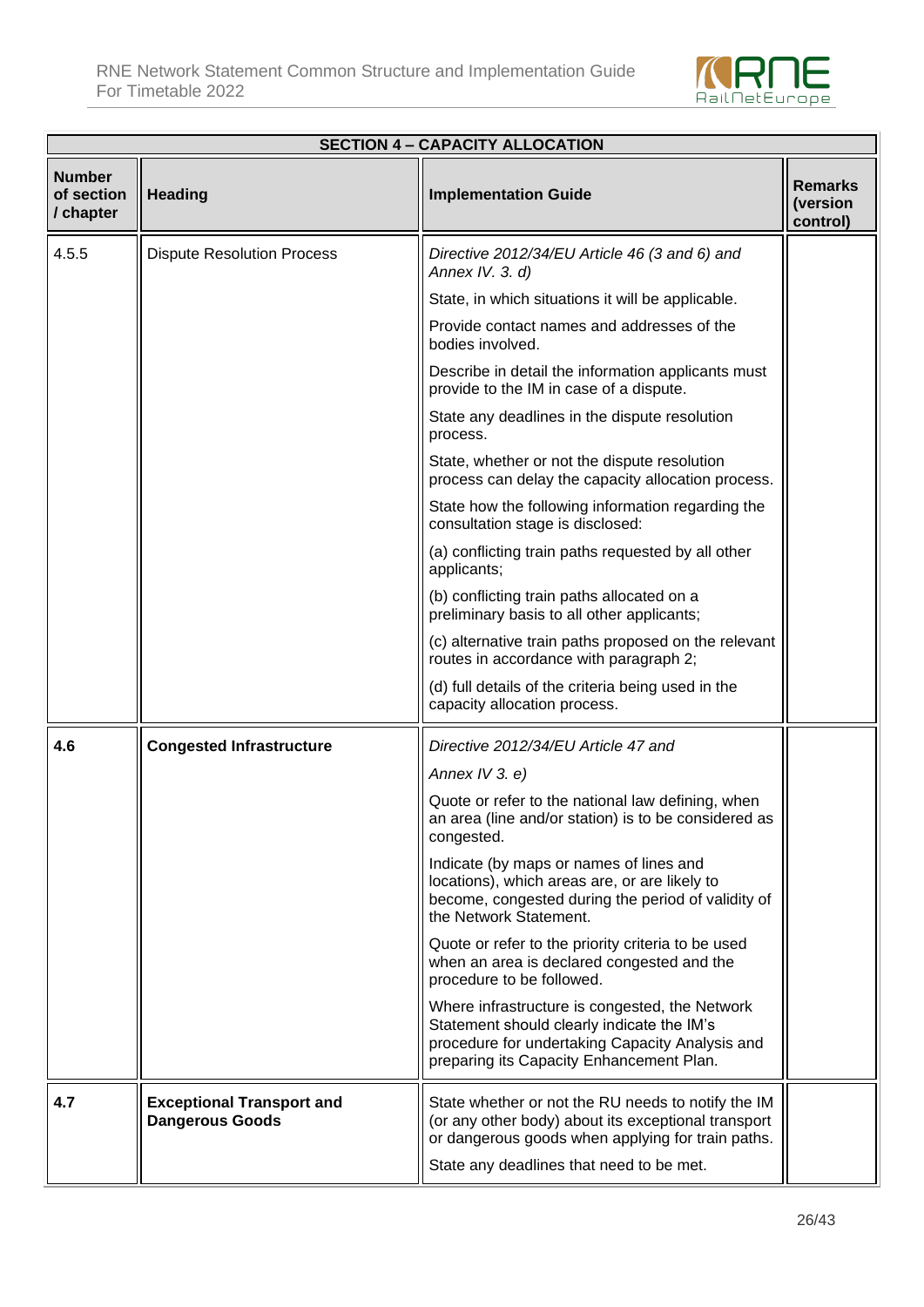

| <b>SECTION 4 - CAPACITY ALLOCATION</b>   |                                                                   |                                                                                                                                                                                                                                                                                                                                                                               |                                 |  |  |
|------------------------------------------|-------------------------------------------------------------------|-------------------------------------------------------------------------------------------------------------------------------------------------------------------------------------------------------------------------------------------------------------------------------------------------------------------------------------------------------------------------------|---------------------------------|--|--|
| <b>Number</b><br>of section<br>/ chapter | <b>Heading</b>                                                    | <b>Implementation Guide</b>                                                                                                                                                                                                                                                                                                                                                   | Remarks<br>(version<br>control) |  |  |
| 4.8                                      | <b>Rules After Path Allocation</b>                                |                                                                                                                                                                                                                                                                                                                                                                               |                                 |  |  |
| 4.8.1                                    | <b>Rules for Path Modification</b>                                | <b>RNE Handbook for international path modification</b><br>management                                                                                                                                                                                                                                                                                                         |                                 |  |  |
|                                          |                                                                   | Describe the timeline and rules for modification of<br>requests by applicants.                                                                                                                                                                                                                                                                                                |                                 |  |  |
|                                          |                                                                   | Refer to chapter 5.6.1 for penalties for modified<br>paths if applicable.                                                                                                                                                                                                                                                                                                     |                                 |  |  |
| 4.8.2                                    | <b>Rules for Path Alteration</b>                                  | RNE Handbook for international path alteration<br>management                                                                                                                                                                                                                                                                                                                  |                                 |  |  |
|                                          |                                                                   | Describe the timeline and rules for alterations<br>done by the IM.                                                                                                                                                                                                                                                                                                            |                                 |  |  |
|                                          |                                                                   | Refer to chapters 4.3. and 5.6.2 for penalties for<br>altered paths if applicable.                                                                                                                                                                                                                                                                                            |                                 |  |  |
| 4.8.3                                    | Non-Usage Rules                                                   | Directive 2012/34/EU Article 36 and Article 52 (2)                                                                                                                                                                                                                                                                                                                            |                                 |  |  |
|                                          |                                                                   | Describe the thresholds for non-usage of allocated<br>paths.                                                                                                                                                                                                                                                                                                                  |                                 |  |  |
|                                          |                                                                   | Refer to chapter 5.6.3 for penalties for non-used<br>paths if applicable.                                                                                                                                                                                                                                                                                                     |                                 |  |  |
| 4.8.4                                    | <b>Rules for Cancellation</b>                                     | Describe the deadlines for cancellation of planned<br>train services.                                                                                                                                                                                                                                                                                                         |                                 |  |  |
|                                          |                                                                   | Refer to chapter 5.6.4 for penalties for cancelled<br>paths if applicable.                                                                                                                                                                                                                                                                                                    |                                 |  |  |
| 4.9                                      | Redesign of the International<br><b>Timetabling Process (TTR)</b> | Provide information on TTR, if applicable to the<br>IM, as specified in the below subchapters.                                                                                                                                                                                                                                                                                |                                 |  |  |
| 4.9.1                                    | <b>Objectives of TTR</b>                                          | Describe what TTR and its objectives are.                                                                                                                                                                                                                                                                                                                                     |                                 |  |  |
|                                          |                                                                   | Provide link to existing documents and websites<br>where available.                                                                                                                                                                                                                                                                                                           |                                 |  |  |
|                                          |                                                                   | The information included about TTR in the<br>individual Network Statements 2022 should be in<br>line with what is/will be included in the TTR<br>national implementation plans for timetable 2022.<br>The below common structure and the respective<br>recommended texts are based on the overall TTR<br>implementation plan as agreed between the<br>members of RNE and FTE. |                                 |  |  |
| 4.9.2                                    | <b>Process Components</b>                                         | List and briefly describe the main process<br>components of TTR. These are capacity strategy,<br>capacity model (for this see chapter 4.9.3.1),                                                                                                                                                                                                                               |                                 |  |  |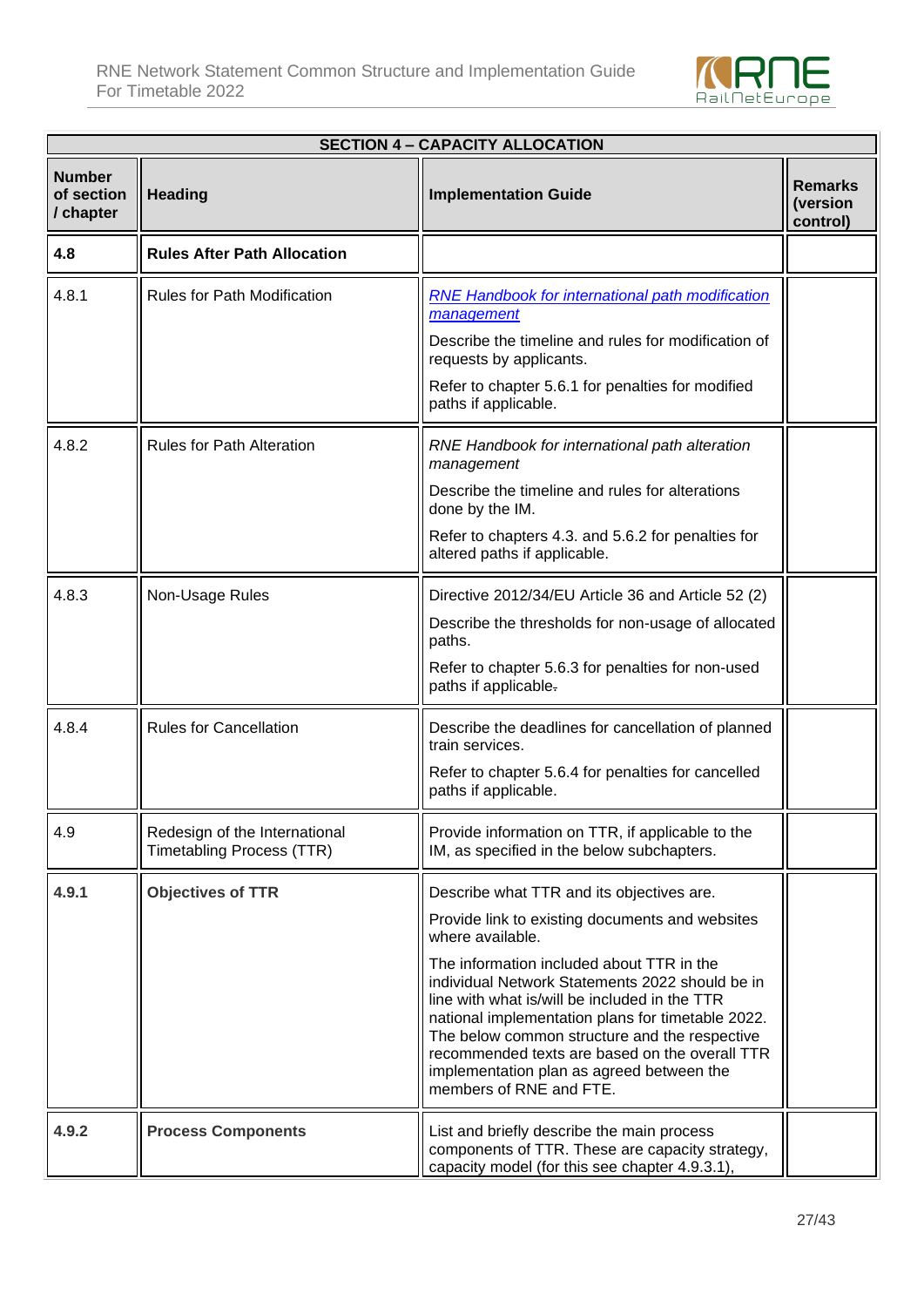

| <b>SECTION 4 - CAPACITY ALLOCATION</b>   |                                     |                                                                                                                                                                                                                                                                                                                                                                                                                                                                                                                                                                                                                                                                                                                                                                                                                                                                                                                                                                                                                                |                                        |  |
|------------------------------------------|-------------------------------------|--------------------------------------------------------------------------------------------------------------------------------------------------------------------------------------------------------------------------------------------------------------------------------------------------------------------------------------------------------------------------------------------------------------------------------------------------------------------------------------------------------------------------------------------------------------------------------------------------------------------------------------------------------------------------------------------------------------------------------------------------------------------------------------------------------------------------------------------------------------------------------------------------------------------------------------------------------------------------------------------------------------------------------|----------------------------------------|--|
| <b>Number</b><br>of section<br>/ chapter | <b>Heading</b>                      | <b>Implementation Guide</b>                                                                                                                                                                                                                                                                                                                                                                                                                                                                                                                                                                                                                                                                                                                                                                                                                                                                                                                                                                                                    | <b>Remarks</b><br>(version<br>control) |  |
|                                          |                                     | TCRs (for this see chapter 4.3), Annual Request<br>and Rolling Planning Request methods.                                                                                                                                                                                                                                                                                                                                                                                                                                                                                                                                                                                                                                                                                                                                                                                                                                                                                                                                       |                                        |  |
| 4.9.3                                    | Implementation                      | Provide information whether the IM implements<br>TTR and its implementation timeline displayed on<br>a graph.                                                                                                                                                                                                                                                                                                                                                                                                                                                                                                                                                                                                                                                                                                                                                                                                                                                                                                                  |                                        |  |
| 4.9.3.1                                  | <b>Capacity Needs Announcements</b> | Provide information to applicants about the<br>possibility for them to give input into the capacity<br>model by announcing their capacity needs as<br>follows:<br>When and how they can announce their<br>capacity needs (new service or production<br>plans) to the IM (given that at X-18 all<br>foreseeable capacity needs should be<br>known, applicants should be given a<br>chance to announce these capacity needs<br>before X-18.)<br>Which information must be provided (e.g.<br>harmonised announcements for<br>international traffic).<br>How the IM will use this information to<br>develop the capacity model and what<br>other criteria will be used.<br>Explanation that CNAs are non-binding<br>indications of capacity needs, which are<br>however used as a basis to design the<br>capacity offer.<br>What happens in case the IM identifies<br>overlapping capacity needs in this phase,<br>including information on the procedure between<br>IM and applicants to discuss capacity needs<br>announcements. |                                        |  |
| 4.9.3.2                                  | <b>Capacity Model</b>               | Provide information about the capacity model as<br>follows:<br>What it is and its purpose                                                                                                                                                                                                                                                                                                                                                                                                                                                                                                                                                                                                                                                                                                                                                                                                                                                                                                                                      |                                        |  |
| 4.9.4                                    | <b>TTR Pilot Project</b>            | Provide information that TTR pilot projects are<br>being conducted and describe the following<br>aspects:<br>Objectives of the pilot<br>Scope of the pilot<br>Link to the Pilot Information Document or<br>to the website where it is publicly available<br>or to an Annex of the Network Statement                                                                                                                                                                                                                                                                                                                                                                                                                                                                                                                                                                                                                                                                                                                            |                                        |  |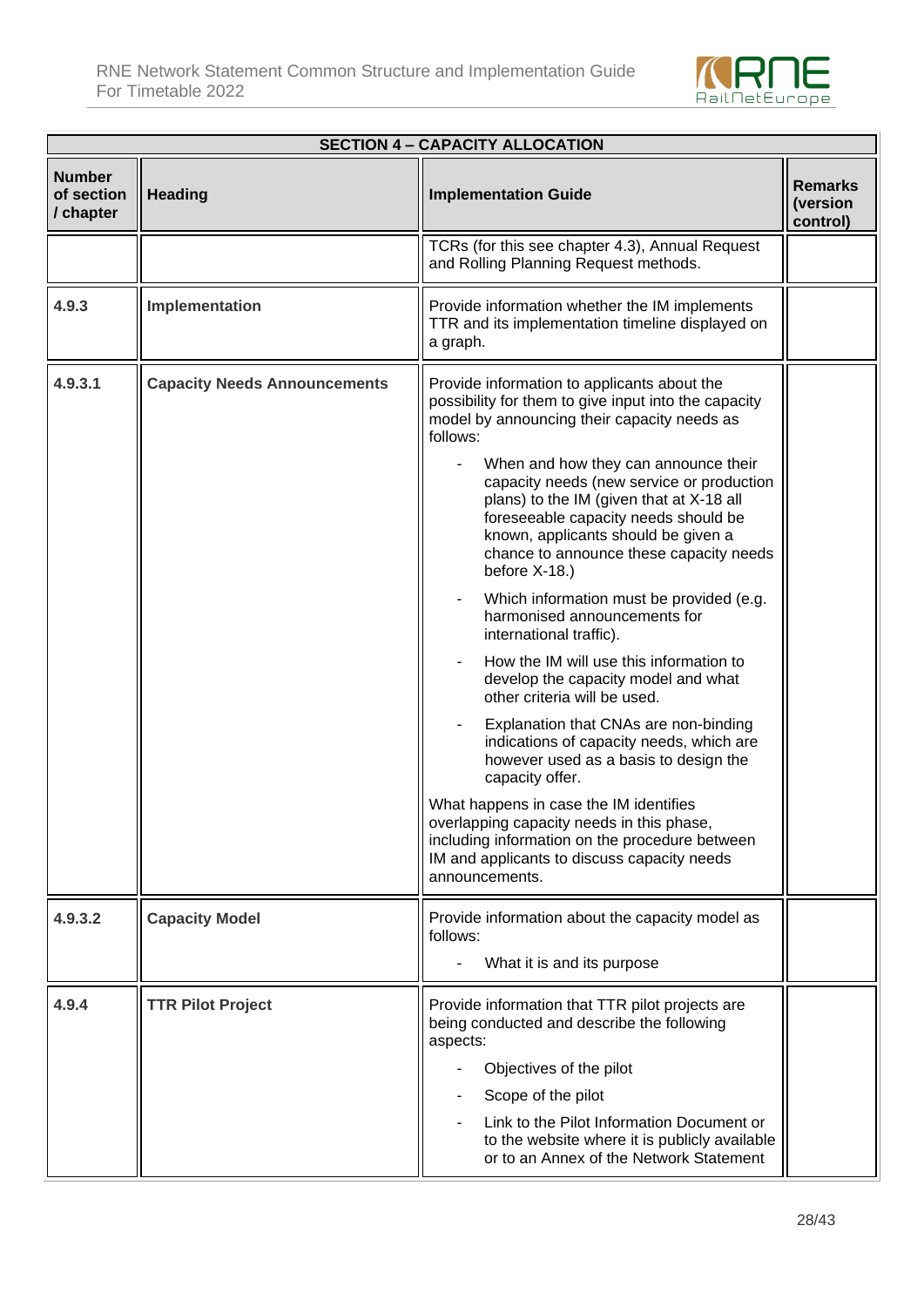

| <b>SECTION 4 - CAPACITY ALLOCATION</b>   |                |                                                             |                                 |  |
|------------------------------------------|----------------|-------------------------------------------------------------|---------------------------------|--|
| <b>Number</b><br>of section<br>/ chapter | <b>Heading</b> | <b>Implementation Guide</b>                                 | Remarks<br>(version<br>control) |  |
|                                          |                | State if and in which pilot project the IM<br>participates. |                                 |  |

| <b>SECTION 4 - CAPACITY ALLOCATION</b><br><b>Recommended Texts</b> |                                                                                                                                                                                                                                                                                                                                                                                                                                                                                                                                     |  |  |
|--------------------------------------------------------------------|-------------------------------------------------------------------------------------------------------------------------------------------------------------------------------------------------------------------------------------------------------------------------------------------------------------------------------------------------------------------------------------------------------------------------------------------------------------------------------------------------------------------------------------|--|--|
| <b>Number of</b><br>section / chapter                              | <b>Recommended text</b>                                                                                                                                                                                                                                                                                                                                                                                                                                                                                                             |  |  |
| 4.1                                                                | This chapter defines the procedures for the allocation of capacity.                                                                                                                                                                                                                                                                                                                                                                                                                                                                 |  |  |
| 4.2<br><b>About PCS</b>                                            | PCS is an international path request coordination system for Railway Undertakings (RUs) and<br>other applicants, Infrastructure Managers (IMs,) Allocation Bodies (ABs) and Rail Freight Corridors<br>(RFCs). The internet-based application optimises international path coordination by ensuring that<br>path requests and offers are harmonised by all involved parties. Furthermore, PCS is the only tool<br>for publishing the binding PaP and Reserve Capacity offer and for managing international path<br>requests on RFCs. |  |  |
|                                                                    | Access to PCS is free of charge. A user account can be requested via the RNE PCS Support:<br>support.pcs@rne.eu.                                                                                                                                                                                                                                                                                                                                                                                                                    |  |  |
|                                                                    | More information can be found on http://pcs.rne.eu.                                                                                                                                                                                                                                                                                                                                                                                                                                                                                 |  |  |
| 4.9.1<br>Objectives of<br><b>TTR</b>                               | RailNetEurope (RNE) and Forum Train Europe (FTE), supported by the European Rail Freight<br>Association (ERFA) are currently working on a Redesign of the International Timetabling Process<br>(TTR). The objective of TTR is to harmonise and improve the European rail timetabling system to<br>significantly increase the competitiveness of railway transports.                                                                                                                                                                 |  |  |
|                                                                    | TTR consists of different components, including in particular an improved planning of the<br>distribution of infrastructure capacity (including temporary capacity restrictions) and the<br>introduction of new capacity allocation processes.                                                                                                                                                                                                                                                                                      |  |  |
|                                                                    | The purpose is to better serve all market needs and achieve an optimised use of existing<br>infrastructure capacity. In particular for passenger traffic it will mean earlier availability of the final<br>timetable allowing earlier and more reliable ticket purchasing for passengers. For the majority of<br>freight traffic, it will mean more possibilities for short-term path requests and thus more flexibility to<br>better meet customers' needs.                                                                        |  |  |
|                                                                    | Detailed information on the project can be found on ttr.rne.eu and<br>http://www.forumtraineurope.eu/services/ttr/ as well as on the [IM's name]`s website: [please add<br>link, if applicable].                                                                                                                                                                                                                                                                                                                                    |  |  |
|                                                                    | TTR is planned to be fully implemented for the timetable 2025 provided that it is supported by the<br>European and national legal framework.                                                                                                                                                                                                                                                                                                                                                                                        |  |  |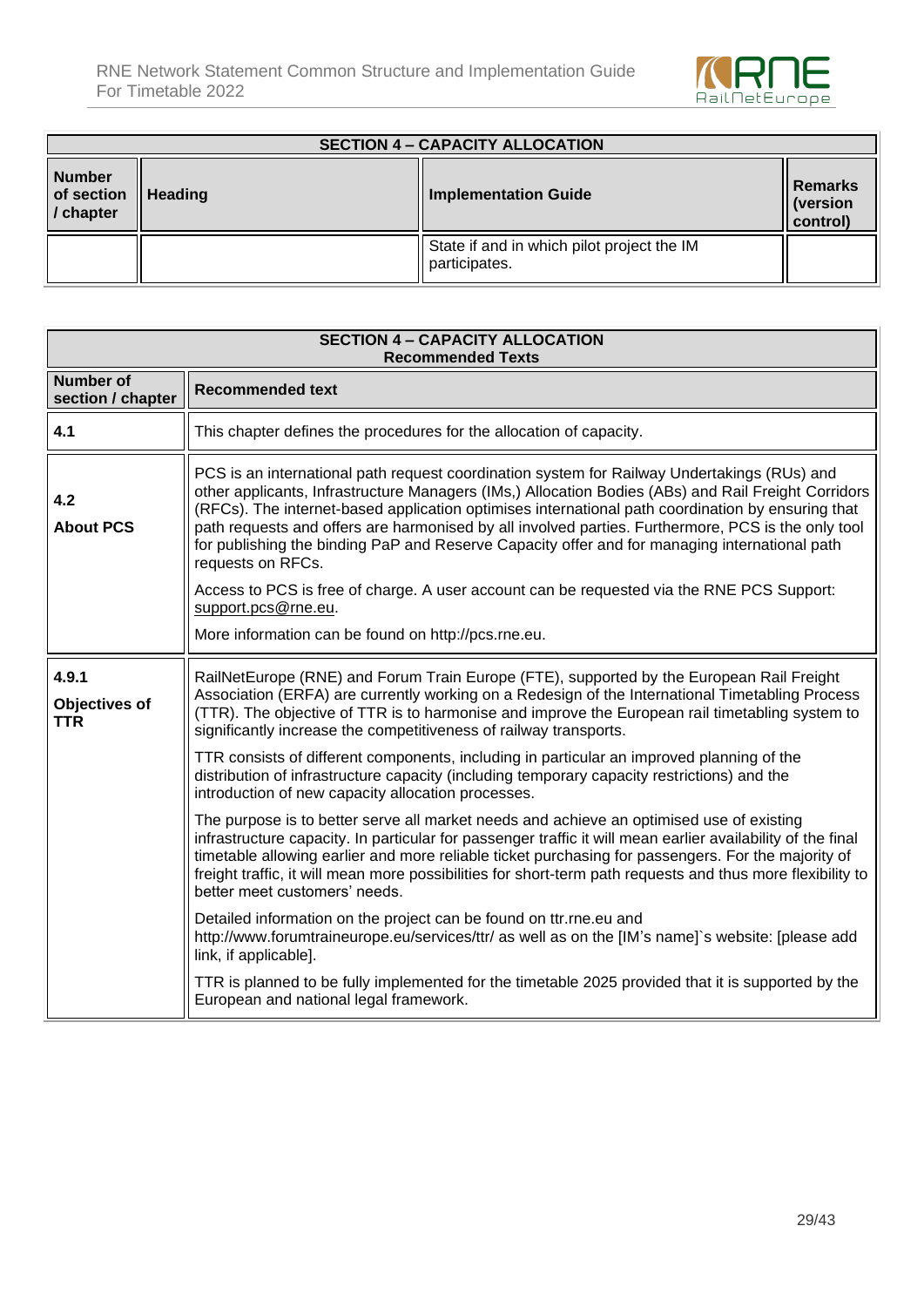

| <b>SECTION 4 - CAPACITY ALLOCATION</b><br><b>Recommended Texts</b>                                                                                                                                                                                                                                                                                                                                                                                                                                                                                                                                                                  |                                                                                                                                                                                                                                                                                                                                                                                                                                                                                                    |                                                                 |                                                              |                                      |
|-------------------------------------------------------------------------------------------------------------------------------------------------------------------------------------------------------------------------------------------------------------------------------------------------------------------------------------------------------------------------------------------------------------------------------------------------------------------------------------------------------------------------------------------------------------------------------------------------------------------------------------|----------------------------------------------------------------------------------------------------------------------------------------------------------------------------------------------------------------------------------------------------------------------------------------------------------------------------------------------------------------------------------------------------------------------------------------------------------------------------------------------------|-----------------------------------------------------------------|--------------------------------------------------------------|--------------------------------------|
| <b>Number of</b><br>section / chapter                                                                                                                                                                                                                                                                                                                                                                                                                                                                                                                                                                                               | <b>Recommended text</b>                                                                                                                                                                                                                                                                                                                                                                                                                                                                            |                                                                 |                                                              |                                      |
| 4.9.2                                                                                                                                                                                                                                                                                                                                                                                                                                                                                                                                                                                                                               | The TTR process is built around the following components:<br><b>Capacity Strategy</b>                                                                                                                                                                                                                                                                                                                                                                                                              |                                                                 |                                                              |                                      |
| <b>Process</b><br><b>Components</b>                                                                                                                                                                                                                                                                                                                                                                                                                                                                                                                                                                                                 |                                                                                                                                                                                                                                                                                                                                                                                                                                                                                                    |                                                                 |                                                              |                                      |
|                                                                                                                                                                                                                                                                                                                                                                                                                                                                                                                                                                                                                                     | <b>Advanced</b><br><b>Planning</b><br>Phase                                                                                                                                                                                                                                                                                                                                                                                                                                                        |                                                                 | <b>Capacity Model</b><br><b>Capacity Partitioning</b>        |                                      |
|                                                                                                                                                                                                                                                                                                                                                                                                                                                                                                                                                                                                                                     |                                                                                                                                                                                                                                                                                                                                                                                                                                                                                                    |                                                                 | <b>Capacity Planning &amp; Publication Product Portfolio</b> |                                      |
|                                                                                                                                                                                                                                                                                                                                                                                                                                                                                                                                                                                                                                     |                                                                                                                                                                                                                                                                                                                                                                                                                                                                                                    |                                                                 | <b>Path / Capacity Requests</b>                              |                                      |
|                                                                                                                                                                                                                                                                                                                                                                                                                                                                                                                                                                                                                                     | <b>Capacity</b>                                                                                                                                                                                                                                                                                                                                                                                                                                                                                    | <b>For Annual TT</b><br><b>Capacity</b>                         | <b>For Rolling Planning</b><br><b>Capacity</b>               | <b>For Ad Hoc</b><br><b>Capacity</b> |
|                                                                                                                                                                                                                                                                                                                                                                                                                                                                                                                                                                                                                                     | <b>Request</b><br>Phase                                                                                                                                                                                                                                                                                                                                                                                                                                                                            | Path<br><b>Allocation</b>                                       | Path / Capacity<br><b>Allocation</b>                         | Path<br><b>Allocation</b>            |
|                                                                                                                                                                                                                                                                                                                                                                                                                                                                                                                                                                                                                                     |                                                                                                                                                                                                                                                                                                                                                                                                                                                                                                    |                                                                 | Path Modification / Alteration / Cancellation                |                                      |
|                                                                                                                                                                                                                                                                                                                                                                                                                                                                                                                                                                                                                                     |                                                                                                                                                                                                                                                                                                                                                                                                                                                                                                    |                                                                 | <b>Train Operation</b>                                       |                                      |
|                                                                                                                                                                                                                                                                                                                                                                                                                                                                                                                                                                                                                                     |                                                                                                                                                                                                                                                                                                                                                                                                                                                                                                    | The essential components are described in further detail below. |                                                              |                                      |
|                                                                                                                                                                                                                                                                                                                                                                                                                                                                                                                                                                                                                                     | • Capacity Strategy (X-*60 to X*-36 months): The capacity strategy is the long-term capacity<br>planning of the IM for a dedicated line, a part of a network or entire network. The major aim of the<br>capacity strategy is to provide a first overview of available capacity on the infrastructure in the<br>future and of future capacity needs. It enables the IM to share future capacity needs with<br>neighbouring IMs and applicants.                                                      |                                                                 |                                                              |                                      |
| • Capacity Model (X*-30 to X*-18 months) with Capacity Partitioning: The capacity model gives a<br>more detailed definition of the demand forecast, and allows the partitioning of capacity into Annual<br>Planning, Rolling Planning, and Temporary Capacity Restrictions and unplanned capacity (where<br>available). Applicants have the possibility to give input into the capacity model by announcing their<br>capacity needs and can provide their reaction on the proposed capacity partitioning. The capacity<br>needs announcements and the capacity model are described respectively in chapters 4.9.3.1 and<br>4.9.3.2. |                                                                                                                                                                                                                                                                                                                                                                                                                                                                                                    |                                                                 |                                                              |                                      |
|                                                                                                                                                                                                                                                                                                                                                                                                                                                                                                                                                                                                                                     | • International alignment on TCRs: Temporary Capacity Restrictions (TCR) may occur in case of<br>maintenance, renewal, or building of the infrastructure or other restrictions of use, which have an<br>impact on the available capacity on a line. They refer to TCRs with major, high, medium and minor<br>impact as well as to possessions (unavailability of paths due to e.g. maintenance). TCRs are<br>necessary to keep the infrastructure and its equipment in good condition and to allow |                                                                 |                                                              |                                      |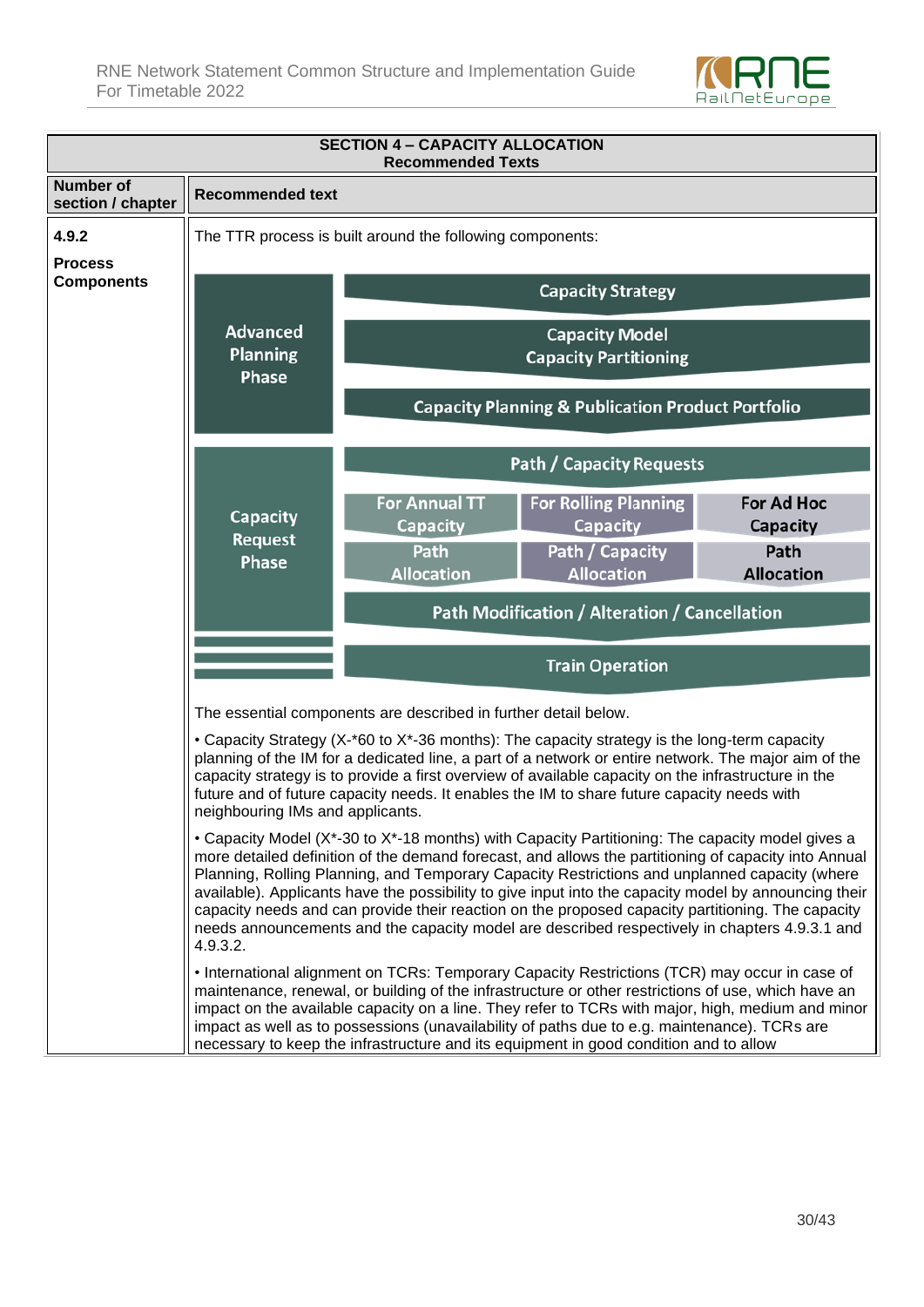

| <b>SECTION 4 - CAPACITY ALLOCATION</b><br><b>Recommended Texts</b> |                                                                                                                                                                                                                                                                                                                                                                                                                                                                    |  |  |  |
|--------------------------------------------------------------------|--------------------------------------------------------------------------------------------------------------------------------------------------------------------------------------------------------------------------------------------------------------------------------------------------------------------------------------------------------------------------------------------------------------------------------------------------------------------|--|--|--|
| <b>Number of</b><br>section / chapter                              | <b>Recommended text</b>                                                                                                                                                                                                                                                                                                                                                                                                                                            |  |  |  |
|                                                                    | infrastructure development in accordance with market needs (see chapter 4.3 for more<br>information).                                                                                                                                                                                                                                                                                                                                                              |  |  |  |
|                                                                    | Capacity for Annual requests: Capacity to be coordinated at a defined deadline or made<br>available for requests placed after this deadline.                                                                                                                                                                                                                                                                                                                       |  |  |  |
|                                                                    | Capacity for Rolling Planning requests: Dedicated capacity based on capacity bands for a<br>defined time window or path, all these being used with specific requesting deadlines.                                                                                                                                                                                                                                                                                  |  |  |  |
|                                                                    | Capacity for ad hoc requests: Unplanned capacity or residual capacity for requests<br>submitted less than 30 days before operation.                                                                                                                                                                                                                                                                                                                                |  |  |  |
|                                                                    | *X stands for the day of timetable change 2025                                                                                                                                                                                                                                                                                                                                                                                                                     |  |  |  |
| 4.9.3<br>Implementation                                            | [IM's name] participates in the project implementation at national level according to the common<br>timeline as described in the following graph. The TTR approach, especially the innovative process<br>components are tested in pilots (see chapter 4.9.4) with the goal of evaluating the system and<br>providing possible adjustments or improvements to the project prior to national TTR process<br>implementation (for more information see chapter 4.9.4). |  |  |  |
|                                                                    | As a first step of the national process implementation, [IM's name] plans to elaborate the capacity<br>model during timetable 2021-2022.                                                                                                                                                                                                                                                                                                                           |  |  |  |
|                                                                    | [Provide the implementation timeline in form of a graph here (see below general RNE TTR<br>implementation plan, which is only an example for demonstration purposes in the NS CS). To be<br>provided by the TTR national implementation managers based on the national TTR<br>project/implementation plans.]                                                                                                                                                       |  |  |  |
|                                                                    | TIME-<br>Capacity<br>Capacity<br>Capacity<br>Path<br><b>TABLE</b><br><b>Model</b><br>Strategy<br>Planning<br>Request<br>2025<br>Start:<br>Start:<br>Start:<br>Start:<br>Start:<br><b>June 2022</b><br>August 2021<br>August 2023<br>December 2023<br>December 2024                                                                                                                                                                                                 |  |  |  |
|                                                                    | For more information, please contact the TTR national implementation manager of [IM's name]:<br>[add contact details or refer to chapter 1.6 Contacts]                                                                                                                                                                                                                                                                                                             |  |  |  |
| 4.9.3.1<br><b>Capacity Needs</b><br><b>Announcements</b>           | Applicants can announce their capacity needs to [IM's name] between X*-30 and X*-18 months for<br>timetable 2025 by means of [please specify: e.g. contact person/department within IM where the<br>announcements can be placed; IT tool or template to be used].                                                                                                                                                                                                  |  |  |  |
|                                                                    | Applicants should provide the following information in their capacity needs announcements:                                                                                                                                                                                                                                                                                                                                                                         |  |  |  |
|                                                                    | - Type of information 1,                                                                                                                                                                                                                                                                                                                                                                                                                                           |  |  |  |
|                                                                    | - Type of information 2,                                                                                                                                                                                                                                                                                                                                                                                                                                           |  |  |  |
|                                                                    | - etc. [please complete the list applicable to your IM].<br>Capacity needs announcements are considered as non-binding indications by applicants about                                                                                                                                                                                                                                                                                                             |  |  |  |
|                                                                    | expected future capacity needs.                                                                                                                                                                                                                                                                                                                                                                                                                                    |  |  |  |
|                                                                    | In case [IM's name] identifies overlapping capacity needs announcements, [IM's name] will<br>discuss with the applicants concerned with a view to identify possible solutions. [IM's name] will<br>use the information provided as input to the capacity model (for more information about the<br>capacity model see chapter 4.9.3.2). Under no circumstances can [IM' s name] guarantee the                                                                       |  |  |  |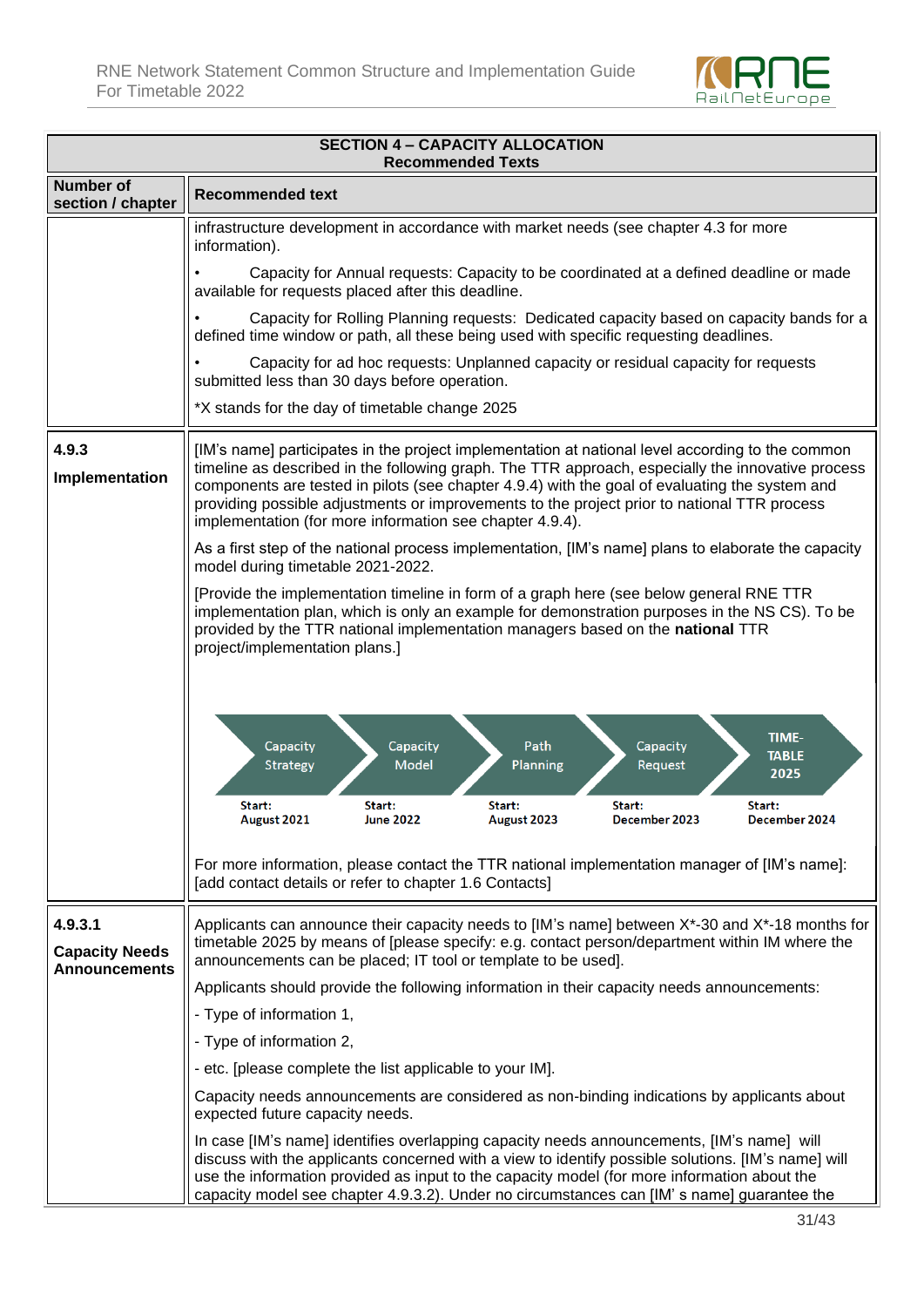

| <b>SECTION 4 - CAPACITY ALLOCATION</b><br><b>Recommended Texts</b> |                                                                                                                                                                                                                                                                                                                                                                                                                                                                                                                    |  |  |
|--------------------------------------------------------------------|--------------------------------------------------------------------------------------------------------------------------------------------------------------------------------------------------------------------------------------------------------------------------------------------------------------------------------------------------------------------------------------------------------------------------------------------------------------------------------------------------------------------|--|--|
| <b>Number of</b><br>section / chapter                              | <b>Recommended text</b>                                                                                                                                                                                                                                                                                                                                                                                                                                                                                            |  |  |
|                                                                    | inclusion of all expressed capacity needs announcements into the final capacity model, nor can<br>capacity needs announcements result in any priority in the following capacity allocation process.                                                                                                                                                                                                                                                                                                                |  |  |
|                                                                    | *X stands for the day of timetable change 2025                                                                                                                                                                                                                                                                                                                                                                                                                                                                     |  |  |
| 4.9.3.2<br><b>Capacity Model</b>                                   | The capacity model is based on [IM's name]'s capacity strategy (see chapter 4.9.2.1), market<br>requirements (e.g. new service plans) and TCRs (Temporary Capacity Restrictions, see chapter<br>4.9.2.3) and serves as the baseline for all capacity requests. To fulfil this purpose, it assigns the<br>capacity to the various commercial and technical needs ('capacity partitioning'), which generally<br>are:                                                                                                 |  |  |
|                                                                    | - Capacity required for TCRs;                                                                                                                                                                                                                                                                                                                                                                                                                                                                                      |  |  |
|                                                                    | - Capacity available for annual requests (see chapter 4.9.2);                                                                                                                                                                                                                                                                                                                                                                                                                                                      |  |  |
|                                                                    | - Capacity safeguarded for Rolling Planning requests (see chapter 4.9.2);                                                                                                                                                                                                                                                                                                                                                                                                                                          |  |  |
|                                                                    | - Unplanned capacity.                                                                                                                                                                                                                                                                                                                                                                                                                                                                                              |  |  |
| 4.9.4<br><b>TTR Pilot</b>                                          | Existing process components have been streamlined and improved, and some innovative process<br>components and products newly created to fully cover all market requirements.                                                                                                                                                                                                                                                                                                                                       |  |  |
| Project                                                            | In order to test the new process, especially the innovative process components, across Europe,<br>pilot projects across several European countries have been operational since timetable 2019-<br>2020. The purpose is to assess how the new TTR process effectively responds to the relevant<br>objectives. It should also provide a possibility to adjust any critical aspects and make further<br>adjustments before the actual implementation of the project and demonstrate first benefits for the<br>market. |  |  |
|                                                                    | In particular, the pilots are enabling a first application of the capacity model and are testing the<br>benefits for the market of the Rolling Planning requests.                                                                                                                                                                                                                                                                                                                                                  |  |  |
|                                                                    | The pilot lines along five Rail Freight Corridors where the new system is tested are:                                                                                                                                                                                                                                                                                                                                                                                                                              |  |  |
|                                                                    | • Mannheim – Miranda de Ebro (on RFC Atlantic)                                                                                                                                                                                                                                                                                                                                                                                                                                                                     |  |  |
|                                                                    | • Antwerp - Rotterdam (on RFC North Sea - Mediterranean)                                                                                                                                                                                                                                                                                                                                                                                                                                                           |  |  |
|                                                                    | • Munich - Verona (on RFC ScanMed) Mannheim - Northern Italy (on RFC Rhine-Alpine)                                                                                                                                                                                                                                                                                                                                                                                                                                 |  |  |
|                                                                    | · Břeclav - Tarvisio-B./Jesenice/Spielfeld (on RFC Baltic-Adriatic)                                                                                                                                                                                                                                                                                                                                                                                                                                                |  |  |
|                                                                    | To be used by IMs participating in a pilot project:                                                                                                                                                                                                                                                                                                                                                                                                                                                                |  |  |
|                                                                    | [IM's name] is involved in the [Pilot line] pilot. Further information related to the [Pilot line] pilot can<br>be found in the Pilot Information Document: link to the document and [state where national pilot<br>information is available].                                                                                                                                                                                                                                                                     |  |  |
|                                                                    | For more information, you may also contact the pilot manager: [add contact details or refer to<br>chapter 1.6 Contacts or the Pilot Information Document]                                                                                                                                                                                                                                                                                                                                                          |  |  |
|                                                                    | For details about the capacity dedicated as 'safeguarded capacity for Rolling Planning requests'<br>please see Annex X [publication of your IM displaying the Rolling Planning capacity] [or IM<br>website link where the information will be published].                                                                                                                                                                                                                                                          |  |  |
|                                                                    | In order to have enough time for the preparation of a good-quality offer, Rolling Planning requests<br>can be placed at the earliest four months prior to the first day of operation and at the latest one<br>month prior to the first day of operation. However, requests need to respect the published                                                                                                                                                                                                           |  |  |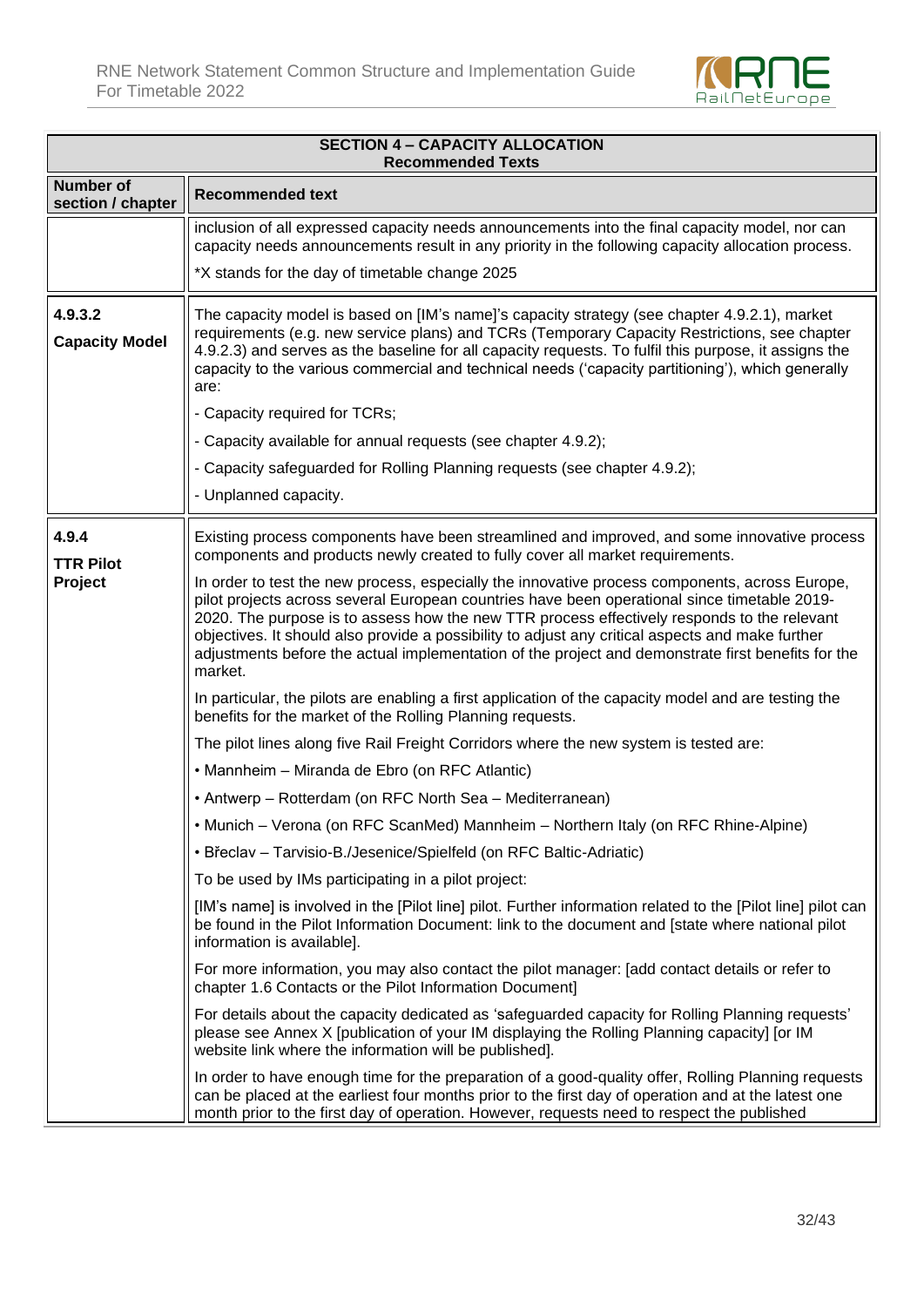

| <b>SECTION 4 - CAPACITY ALLOCATION</b><br><b>Recommended Texts</b>                                                                                |                                                                                                                                                          |  |  |
|---------------------------------------------------------------------------------------------------------------------------------------------------|----------------------------------------------------------------------------------------------------------------------------------------------------------|--|--|
| <b>Number of</b><br>section / chapter                                                                                                             | <b>Recommended text</b>                                                                                                                                  |  |  |
| characteristics of the capacity band. After the above-mentioned deadlines, the unused<br>safeguarded capacity is added to the remaining capacity. |                                                                                                                                                          |  |  |
|                                                                                                                                                   | For Rolling Planning requests, [IM name] will prepare the answer (draft offer) to a path request as soon as possible or at the latest within four weeks. |  |  |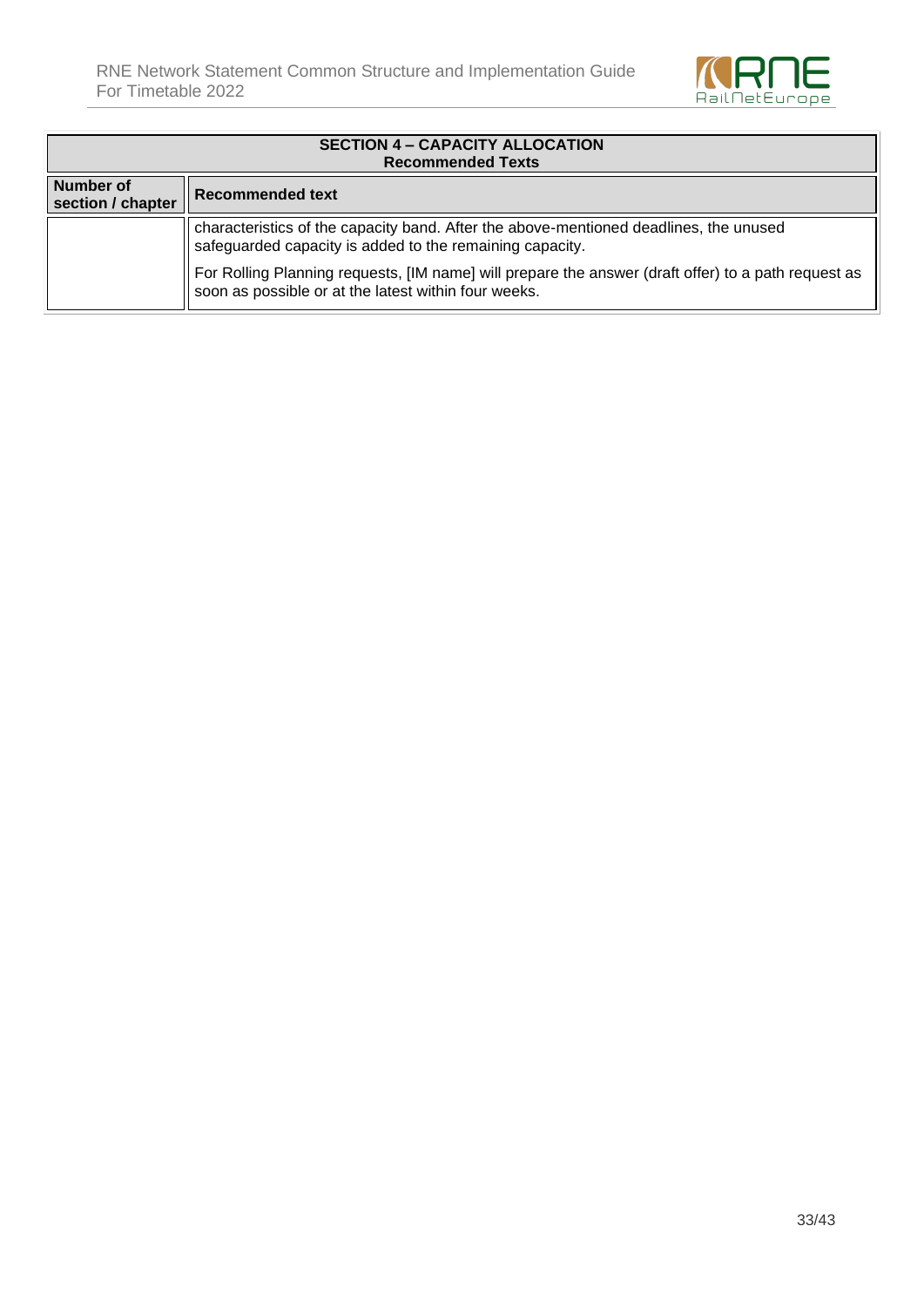

| <b>SECTION 5 – SERVICES AND CHARGES</b>  |                                              |                                                                                                                                                                                                                           |                                        |  |
|------------------------------------------|----------------------------------------------|---------------------------------------------------------------------------------------------------------------------------------------------------------------------------------------------------------------------------|----------------------------------------|--|
| <b>Number</b><br>of section<br>/ chapter | <b>Heading</b>                               | <b>Implementation Guide</b>                                                                                                                                                                                               | <b>Remarks</b><br>(version<br>control) |  |
| 5                                        | <b>SERVICES AND CHARGES</b>                  |                                                                                                                                                                                                                           |                                        |  |
| 5.1                                      | <b>Introduction</b>                          | Directive 2012/34/EU Article 13                                                                                                                                                                                           |                                        |  |
|                                          |                                              | Refer to the four different groups of services listed<br>in Annex II Directive 2012/34/EU and state,<br>whether the IM supplies any services in addition to<br>them.                                                      |                                        |  |
| 5.2                                      | <b>Charging Principles</b>                   | Directive 2012/34/EU Article 29 (1),<br>Articles 31-36., and Annex IV (2)                                                                                                                                                 |                                        |  |
|                                          |                                              | State what the basis for the IM's charges is, e.g.<br>marginal cost, full costs, mark-ups, are there<br>exceptions to the principles, etc.                                                                                |                                        |  |
|                                          |                                              | State to what extent Directive 2012/34/EU Articles<br>31.4 (scarcity charges), 31.5 (environmental<br>charges), 32 (mark-ups, ETCS), 33 (discounts), 34<br>(compensation) and 36 (reservation charges) are<br>applicable. |                                        |  |
|                                          |                                              | Alternatively, indicate a website where the<br>charging framework and the charging rules are<br>published. (Art. 29 par. 3)                                                                                               |                                        |  |
|                                          |                                              | The list of market segments shall be published<br>here and be reviewed at least every five years.                                                                                                                         |                                        |  |
|                                          |                                              | Directive 2012/34/EU Article 41 (2),<br>Regulation 2015/10 Article 3 (2), Article 6                                                                                                                                       |                                        |  |
|                                          |                                              | The financial guarantees, incl. credit ratings of the<br>applicants, shall be mentioned here, if applicable.                                                                                                              |                                        |  |
| 5.3                                      | Minimum Access Package and<br><b>Charges</b> | Directive 2012/34/EU, Annex II (1), Description of<br>the services                                                                                                                                                        |                                        |  |
|                                          |                                              | The minimum access package shall comprise:                                                                                                                                                                                |                                        |  |
|                                          |                                              | (a) handling of requests for railway infrastructure<br>capacity;                                                                                                                                                          |                                        |  |
|                                          |                                              | (b) the right to utilise granted capacity;                                                                                                                                                                                |                                        |  |
|                                          |                                              | (c) use of the railway infrastructure, including track<br>points and junctions;                                                                                                                                           |                                        |  |
|                                          |                                              | (d) train control including signalling, regulation,<br>dispatching and the communication and provision<br>of information on train movement;                                                                               |                                        |  |
|                                          |                                              | (e) use of electrical supply equipment for traction<br>current, where available;                                                                                                                                          |                                        |  |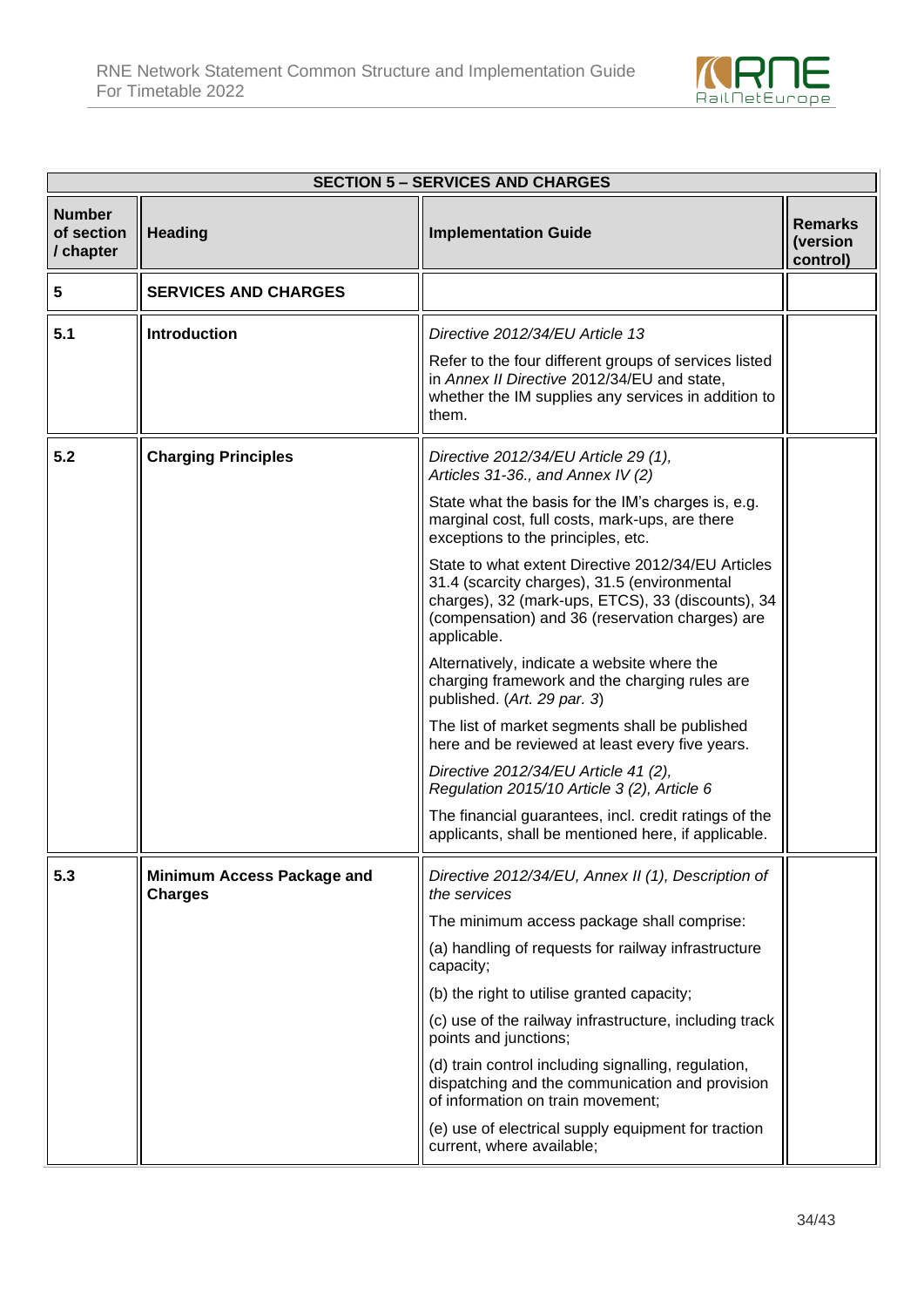

| <b>SECTION 5 – SERVICES AND CHARGES</b>  |                                           |                                                                                                                                                                                                 |                                 |  |  |
|------------------------------------------|-------------------------------------------|-------------------------------------------------------------------------------------------------------------------------------------------------------------------------------------------------|---------------------------------|--|--|
| <b>Number</b><br>of section<br>/ chapter | <b>Heading</b>                            | <b>Implementation Guide</b>                                                                                                                                                                     | Remarks<br>(version<br>control) |  |  |
|                                          |                                           | (f) all other information required to implement or<br>operate the service for which capacity has been<br>granted.                                                                               |                                 |  |  |
|                                          |                                           | State/, which charges are applied within the<br>minimum access package (i.e. basic charge,<br>shunting fee, short-term stabling, other).                                                        |                                 |  |  |
|                                          |                                           | Provide methods for calculating charges<br>(formulas, coefficients).                                                                                                                            |                                 |  |  |
|                                          |                                           | Provide tariffs or a reference to the price list.                                                                                                                                               |                                 |  |  |
| 5.4                                      | <b>Additional Services and Charges</b>    | Directive 2012/34/EU, Annex II (3)                                                                                                                                                              |                                 |  |  |
|                                          |                                           | Product definition – including usage conditions for<br>each of the services listed, also stating, if the<br>services are delivered by the IM, or by other<br>suppliers, who may be referred to. |                                 |  |  |
|                                          |                                           | Provide tariffs or a reference to the price list.                                                                                                                                               |                                 |  |  |
| 5.5                                      | <b>Ancillary Services and Charges</b>     | Directive 2012/34/EU, Annex II (4)                                                                                                                                                              |                                 |  |  |
|                                          |                                           | Product definition – including usage conditions for<br>each of the services listed, also stating, if the<br>services are delivered by the IM, or by other<br>suppliers, who may be referred to. |                                 |  |  |
|                                          |                                           | Provide tariffs or a reference to the price list.                                                                                                                                               |                                 |  |  |
| 5.6                                      | <b>Financial Penalties and Incentives</b> |                                                                                                                                                                                                 |                                 |  |  |
| 5.6.1                                    | <b>Penalties for Path Modification</b>    | Describe the criteria and conditions under which<br>they apply along with the penalty fee.                                                                                                      |                                 |  |  |
|                                          |                                           | Regulation 2016/545/EU Articles 16, 17                                                                                                                                                          |                                 |  |  |
|                                          |                                           | Describe, if modification or termination of<br>framework agreements are penalised, if<br>applicable.                                                                                            |                                 |  |  |
| 5.6.2                                    | <b>Penalties for Path Alteration</b>      | Describe the criteria, if and conditions under which<br>they apply along with the penalty fee.                                                                                                  |                                 |  |  |
| 5.6.3                                    | Penalties for Non-usage                   | Directive 2012/34/EU Article 36                                                                                                                                                                 |                                 |  |  |
|                                          |                                           | Charges for paths that are allocated but not used.                                                                                                                                              |                                 |  |  |
|                                          |                                           | Describe the criteria and conditions under which<br>they apply along with the penalty fee if applicable:                                                                                        |                                 |  |  |
|                                          |                                           | reservation charge for capacity that is<br>allocated but not used.                                                                                                                              |                                 |  |  |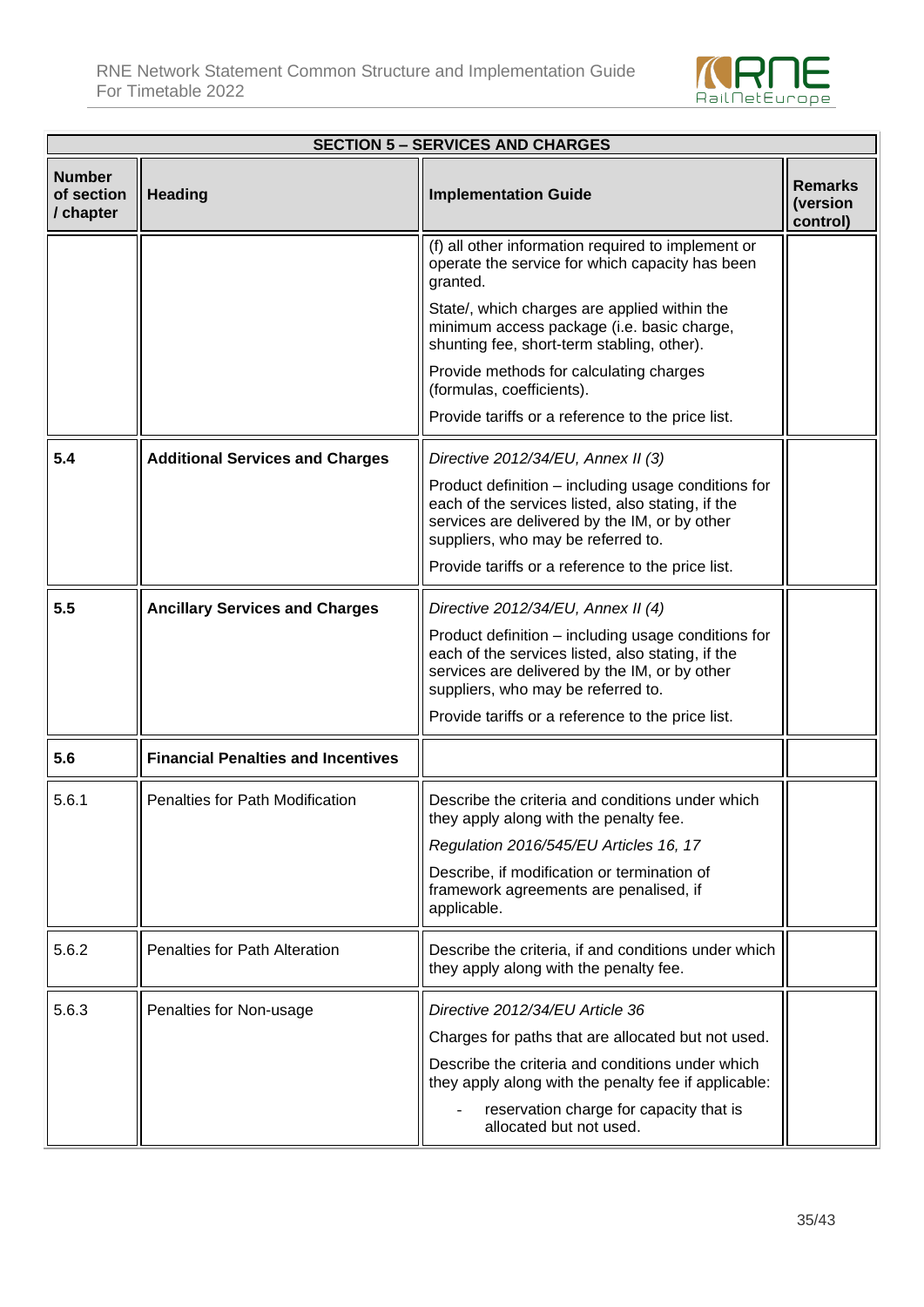

| <b>SECTION 5 – SERVICES AND CHARGES</b>  |                                 |                                                                                                                                                                                                                                                                                                                                                                                                                                                                                                                                                                                                                                                                           |                                        |  |  |
|------------------------------------------|---------------------------------|---------------------------------------------------------------------------------------------------------------------------------------------------------------------------------------------------------------------------------------------------------------------------------------------------------------------------------------------------------------------------------------------------------------------------------------------------------------------------------------------------------------------------------------------------------------------------------------------------------------------------------------------------------------------------|----------------------------------------|--|--|
| <b>Number</b><br>of section<br>/ chapter | <b>Heading</b>                  | <b>Implementation Guide</b>                                                                                                                                                                                                                                                                                                                                                                                                                                                                                                                                                                                                                                               | <b>Remarks</b><br>(version<br>control) |  |  |
|                                          |                                 | In addition, describe fees for capacity requested<br>but not allocated (booking fees, administrative<br>fees - if applicable).                                                                                                                                                                                                                                                                                                                                                                                                                                                                                                                                            |                                        |  |  |
| 5.6.4                                    | Penalties for Path Cancellation | Describe the criteria and conditions under which<br>they apply along with the penalty fee, if applicable:<br>capacity that is allocated but cancelled by<br>the applicant                                                                                                                                                                                                                                                                                                                                                                                                                                                                                                 |                                        |  |  |
| 5.6.5                                    | Incentives / Discounts          | If incentives/discounts are provided, the Network<br>Statement shall clearly specify, which lines are<br>concerned, which types of trains are entitled to<br>discounted charges, and during which time period<br>the discount is applicable. Provide separately<br>information on incentives resulting from EU law<br>(ETCS, NDTAC, framework agreements) and<br>national law.                                                                                                                                                                                                                                                                                            |                                        |  |  |
| 5.7                                      | <b>Performance Scheme</b>       | Directive 2012/34/EU Article 35, Annex IV 5 and<br>Annex VI (2).<br>The further structure of the information about<br>Performance Scheme could be for instance:<br>5.7.1 General principles and objectives<br>5.7.2 Performance monitoring<br>5.7.3 Financial model<br>5.7.4 Governance and dispute resolution system                                                                                                                                                                                                                                                                                                                                                     |                                        |  |  |
| 5.8                                      | <b>Changes to Charges</b>       | Directive 2012/34/EU Article 32 (6) and Annex IV<br>(2)<br>Planned changes.<br>Statements guaranteeing the charges for the<br>whole timetable year. And if not, description of<br>how and when applicants will receive information<br>on changes and/or description of how changes are<br>going to be decided on and published.<br>State that any modification to the essential<br>elements of the charging system shall be made<br>public at least three months in advance of the<br>deadline for the publication of the Network<br>Statement.<br>Include information on changes in charges already<br>decided upon or foreseen in the next five years, if<br>available. |                                        |  |  |
| 5.9                                      | <b>Billing Arrangements</b>     | State, who bills customers for the services, the<br>terms and conditions including non-payment, etc.                                                                                                                                                                                                                                                                                                                                                                                                                                                                                                                                                                      |                                        |  |  |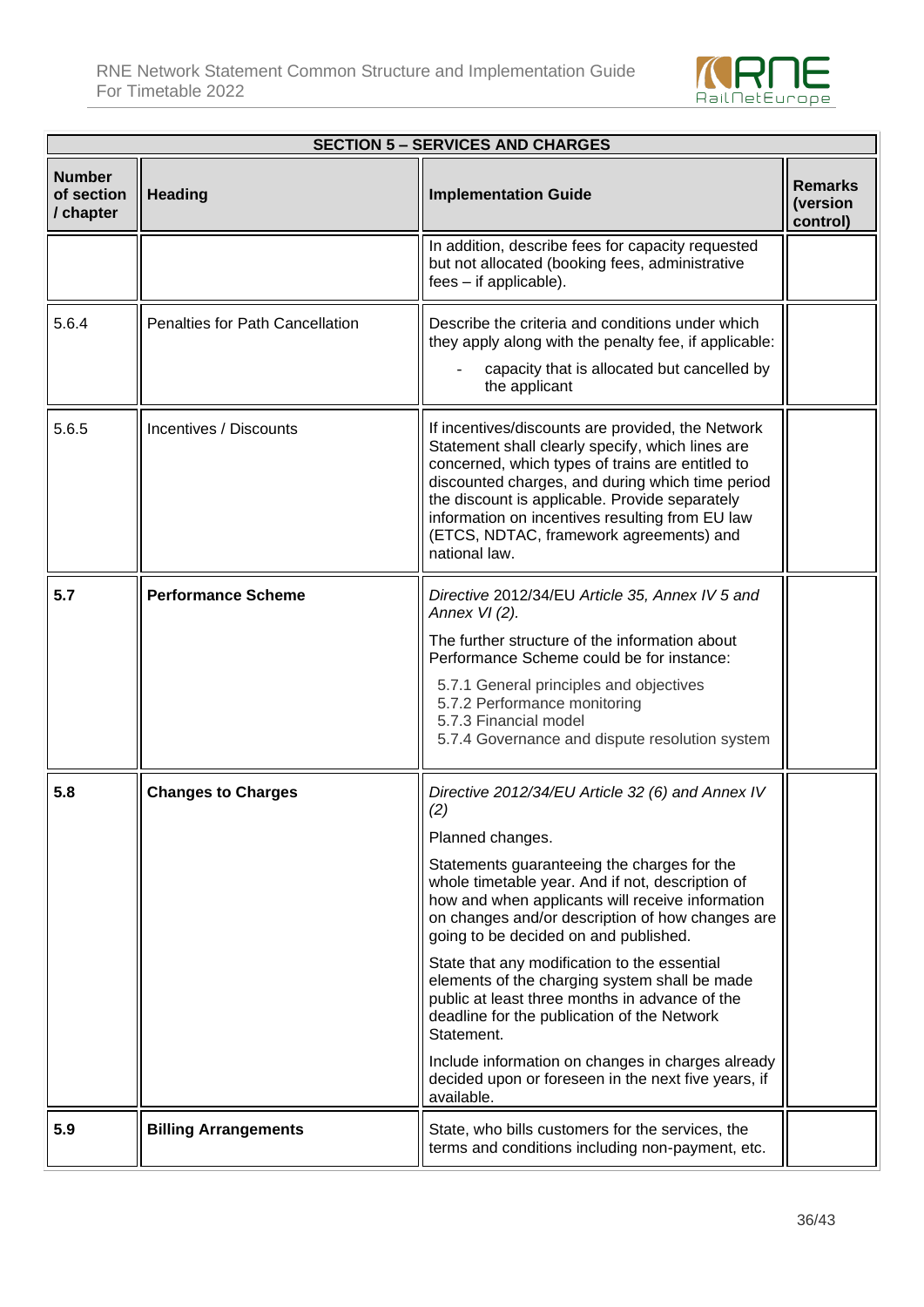

|                                          | <b>SECTION 6 - OPERATIONS</b> |                                                                                                                                                                                                                                                                    |                                        |  |
|------------------------------------------|-------------------------------|--------------------------------------------------------------------------------------------------------------------------------------------------------------------------------------------------------------------------------------------------------------------|----------------------------------------|--|
| <b>Number</b><br>of section<br>/ chapter | <b>Heading</b>                | <b>Implementation Guide</b>                                                                                                                                                                                                                                        | <b>Remarks</b><br>(version<br>control) |  |
| 6                                        | <b>OPERATIONS</b>             | Note: Other, operational cooperation must be<br>included in Section 6. Operations, not in Section 1.                                                                                                                                                               |                                        |  |
| 6.1                                      | <b>Introduction</b>           | Rules concerning the obligations of the applicant<br>and/or the IM to be followed for train and shunting<br>operations                                                                                                                                             |                                        |  |
| 6.2                                      | <b>Operational Rules</b>      | Directive 2007/59/EC ANNEX VI - 8. LANGUAGE<br>paragraph (2)                                                                                                                                                                                                       |                                        |  |
|                                          |                               | List of operational (incl. safety) rules or a<br>reference or link, if listed in another place.                                                                                                                                                                    |                                        |  |
|                                          |                               | Name the entity responsible for establishing and<br>publishing these rules (e.g. the IM, the RB or the<br>Ministry of Transport, others) and its contacts (if<br>not yet mentioned in chapter 1.6 Contacts).                                                       |                                        |  |
|                                          |                               | The operational language(s) could be stated, in<br>compliance with the TSI OPE.                                                                                                                                                                                    |                                        |  |
|                                          |                               | If in sections between the borders and the stations<br>situated close to the borders and designated for<br>cross-border operations the driver has been<br>exempted by the IM from the requirements to<br>communicate at level B1 of the CEFR, indicate it<br>here. |                                        |  |
|                                          |                               | State all existing cross-border-agreements if not<br>yet mentioned in another place.                                                                                                                                                                               |                                        |  |
| 6.3                                      | <b>Operational Measures</b>   |                                                                                                                                                                                                                                                                    |                                        |  |
| 6.3.1                                    | Principles                    | Refer to existing procedures and contractual<br>arrangements (in each case by an annex or a<br>link).                                                                                                                                                              |                                        |  |
| 6.3.2                                    | <b>Operation Regulation</b>   | Describe or refer to existing directives or policies<br>regarding disposition/dispatching under normal<br>(planned) operational conditions.                                                                                                                        |                                        |  |
| 6.3.3                                    | <b>Disturbances</b>           | Directive 2012/34/EU Article 54                                                                                                                                                                                                                                    |                                        |  |
|                                          |                               | 913/2010/EU Article 17(2)<br>Describe or refer to existing directives or policies<br>regarding disposition/dispatching in case of<br>disturbances (unforeseen operational conditions).                                                                             |                                        |  |
|                                          |                               | Mention here also bi- or multilateral agreements,<br>especially concerning RFCs, e.g. RNE ICM<br>Handbook.                                                                                                                                                         |                                        |  |
|                                          |                               | Consider the proposed text included in the specific<br>'Recommended Texts' table below.                                                                                                                                                                            |                                        |  |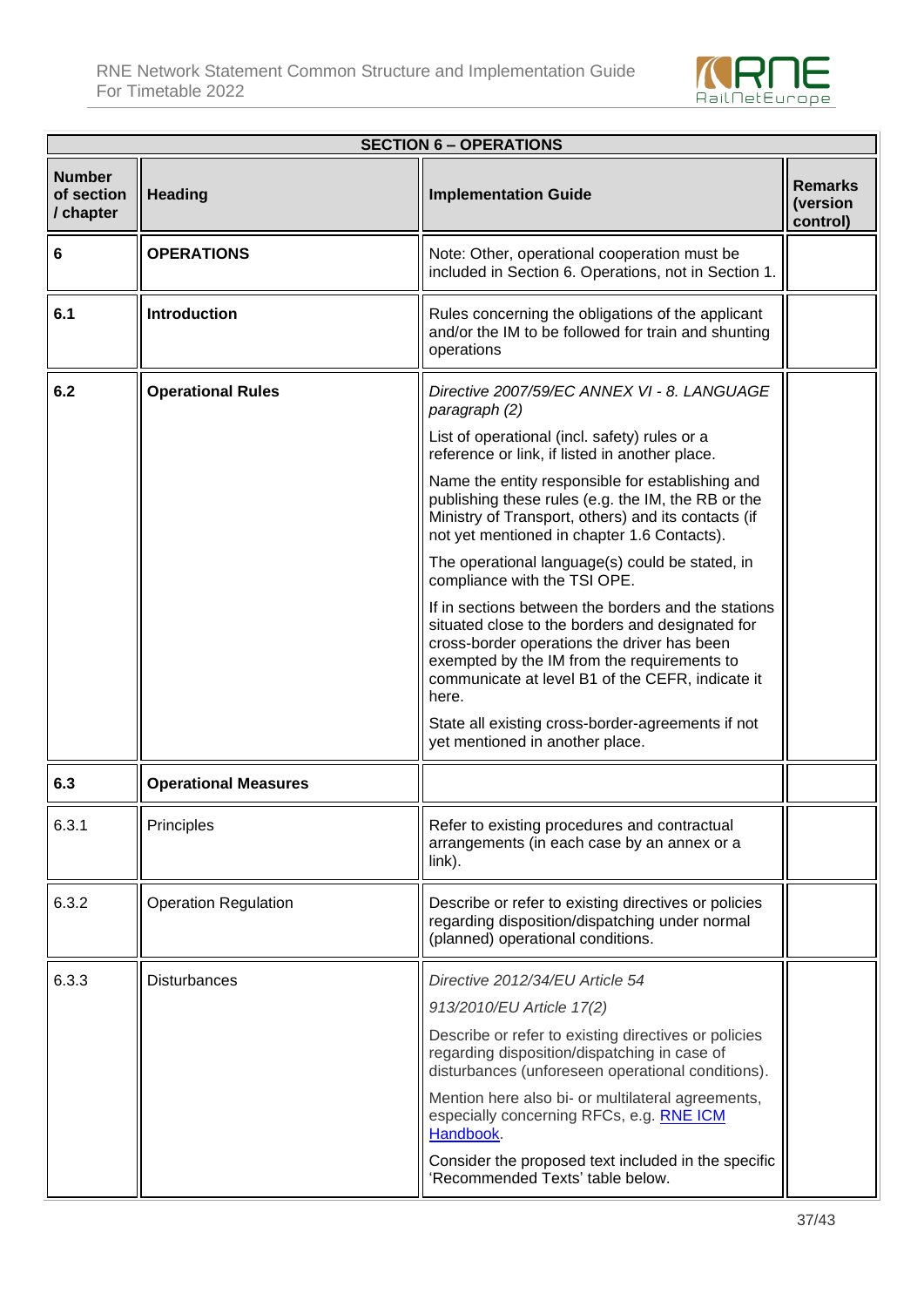

| <b>SECTION 6 - OPERATIONS</b>            |                                                                                                                                                                                                                                                                                                                                                                                                                |                                                                                                                                                                                                                                                                                                                                                                                                                                                                                                                                                |                                        |  |
|------------------------------------------|----------------------------------------------------------------------------------------------------------------------------------------------------------------------------------------------------------------------------------------------------------------------------------------------------------------------------------------------------------------------------------------------------------------|------------------------------------------------------------------------------------------------------------------------------------------------------------------------------------------------------------------------------------------------------------------------------------------------------------------------------------------------------------------------------------------------------------------------------------------------------------------------------------------------------------------------------------------------|----------------------------------------|--|
| <b>Number</b><br>of section<br>/ chapter | <b>Heading</b>                                                                                                                                                                                                                                                                                                                                                                                                 | <b>Implementation Guide</b>                                                                                                                                                                                                                                                                                                                                                                                                                                                                                                                    | <b>Remarks</b><br>(version<br>control) |  |
| 6.4                                      | <b>Tools for Train Information and</b><br><b>Monitoring</b>                                                                                                                                                                                                                                                                                                                                                    | List or refer to domestic or international tools<br>permitting to follow train operations and additional<br>information (e.g. delays) in real time such as<br>RNE's TIS.                                                                                                                                                                                                                                                                                                                                                                       |                                        |  |
|                                          |                                                                                                                                                                                                                                                                                                                                                                                                                | Consider the proposed text included in the specific<br>'Recommended Texts' table below.                                                                                                                                                                                                                                                                                                                                                                                                                                                        |                                        |  |
|                                          |                                                                                                                                                                                                                                                                                                                                                                                                                |                                                                                                                                                                                                                                                                                                                                                                                                                                                                                                                                                |                                        |  |
| <b>Number</b><br>of section<br>/ chapter | <b>Recommended text</b>                                                                                                                                                                                                                                                                                                                                                                                        |                                                                                                                                                                                                                                                                                                                                                                                                                                                                                                                                                |                                        |  |
| 6.3.3                                    | About International Contingency Management (ICM):                                                                                                                                                                                                                                                                                                                                                              |                                                                                                                                                                                                                                                                                                                                                                                                                                                                                                                                                |                                        |  |
|                                          | If large incidents with significant international impact occur, international coordination of incident<br>management is needed.                                                                                                                                                                                                                                                                                |                                                                                                                                                                                                                                                                                                                                                                                                                                                                                                                                                |                                        |  |
|                                          | For international disruptions longer than 3 days with a high impact on international traffic, the<br>International Contingency Management applies.                                                                                                                                                                                                                                                             |                                                                                                                                                                                                                                                                                                                                                                                                                                                                                                                                                |                                        |  |
|                                          | Rail Freight Corridors act as facilitators with respect to the disruption management and the<br>communication process. They have developed and published re-routing overviews and operational<br>scenarios together with their member IMs. A reference to the re-routing overview and scenarios can also<br>be found in Book 4, chapter 5 of the Corridor Information Document (see chapter 1.7.1 of this NS). |                                                                                                                                                                                                                                                                                                                                                                                                                                                                                                                                                |                                        |  |
|                                          | Describe here the allocation principles to be applied in case of international disruptions (national rules or<br>the rules described in chapter 3.2 of the ICM Handbook).                                                                                                                                                                                                                                      |                                                                                                                                                                                                                                                                                                                                                                                                                                                                                                                                                |                                        |  |
|                                          | The RUs are involved according to national incident management procedures and are in charge of<br>communicating train-specific information to their customers.                                                                                                                                                                                                                                                 |                                                                                                                                                                                                                                                                                                                                                                                                                                                                                                                                                |                                        |  |
|                                          | Describe here how the RUs will be informed about the international disruption and how they will be<br>involved in the process of solving the disruption.                                                                                                                                                                                                                                                       |                                                                                                                                                                                                                                                                                                                                                                                                                                                                                                                                                |                                        |  |
|                                          | More details are described in the International Contingency Management Handbook, which can be found<br>at                                                                                                                                                                                                                                                                                                      |                                                                                                                                                                                                                                                                                                                                                                                                                                                                                                                                                |                                        |  |
|                                          | to allow for better international cooperation of IMs and ABs.                                                                                                                                                                                                                                                                                                                                                  | http://rne.eu/wp-content/uploads/International Contingency Management Handbook final v1.5.pdf OR<br>on the RNE website. This handbook describes standards that aim to allow continuation of traffic flows at<br>the highest possible level despite an international disruption and assure transparency of the status of the<br>disruption and its impact on traffic flows for all relevant stakeholders across Europe. It defines disruption<br>management and communication processes that complement national incident management procedures |                                        |  |
| 6.4                                      | About TIS:                                                                                                                                                                                                                                                                                                                                                                                                     |                                                                                                                                                                                                                                                                                                                                                                                                                                                                                                                                                |                                        |  |
|                                          |                                                                                                                                                                                                                                                                                                                                                                                                                | TIS is a web-based application that supports international train management by delivering real-time train<br>data concerning international trains. The relevant data are obtained directly from [IM name]'s systems<br>and all the information from the different IMs is combined into one train run from departure or origin to<br>final destination. In this manner, a train can be monitored from start to end across borders.                                                                                                              |                                        |  |
|                                          | between RUs and terminal operators.                                                                                                                                                                                                                                                                                                                                                                            | RUs and terminal operators may also be granted access to the TIS and they can join the RNE TIS<br>Advisory Board. All members of this Board grant all other members full access to TIS data if they are<br>involved in the same train run. Without it, mutual agreements have to be signed between RUs and                                                                                                                                                                                                                                     |                                        |  |
|                                          |                                                                                                                                                                                                                                                                                                                                                                                                                | Access to TIS is free of charge. A user account can be requested via the RNE TIS Support:                                                                                                                                                                                                                                                                                                                                                                                                                                                      |                                        |  |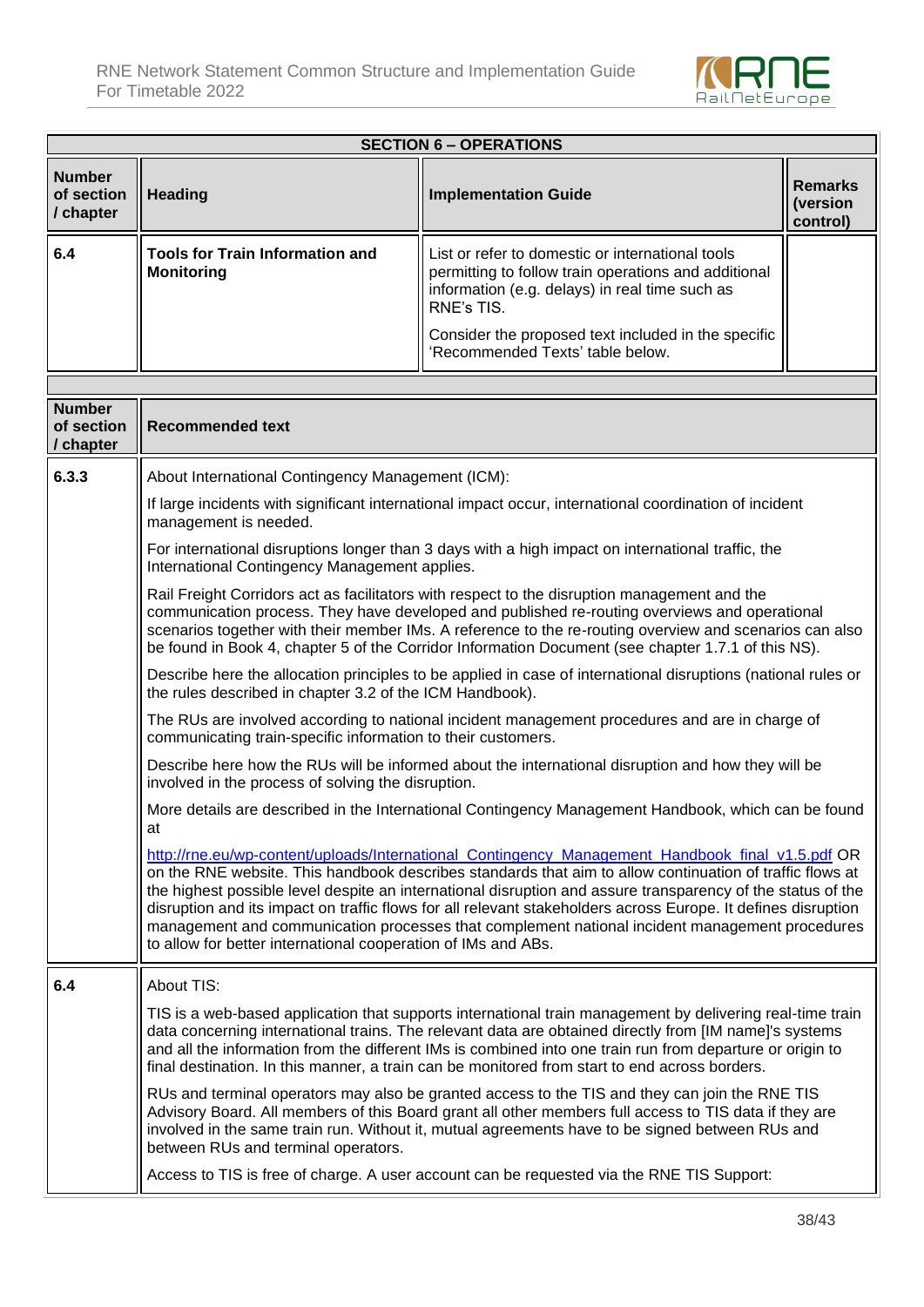

| <b>SECTION 6 – OPERATIONS</b>            |                                                    |                             |                                        |
|------------------------------------------|----------------------------------------------------|-----------------------------|----------------------------------------|
| <b>Number</b><br>of section<br>/ chapter | <b>Heading</b>                                     | <b>Implementation Guide</b> | <b>Remarks</b><br>(version<br>control) |
|                                          | support.tis@rne.eu                                 |                             |                                        |
|                                          | More information can be found on http://tis.rne.eu |                             |                                        |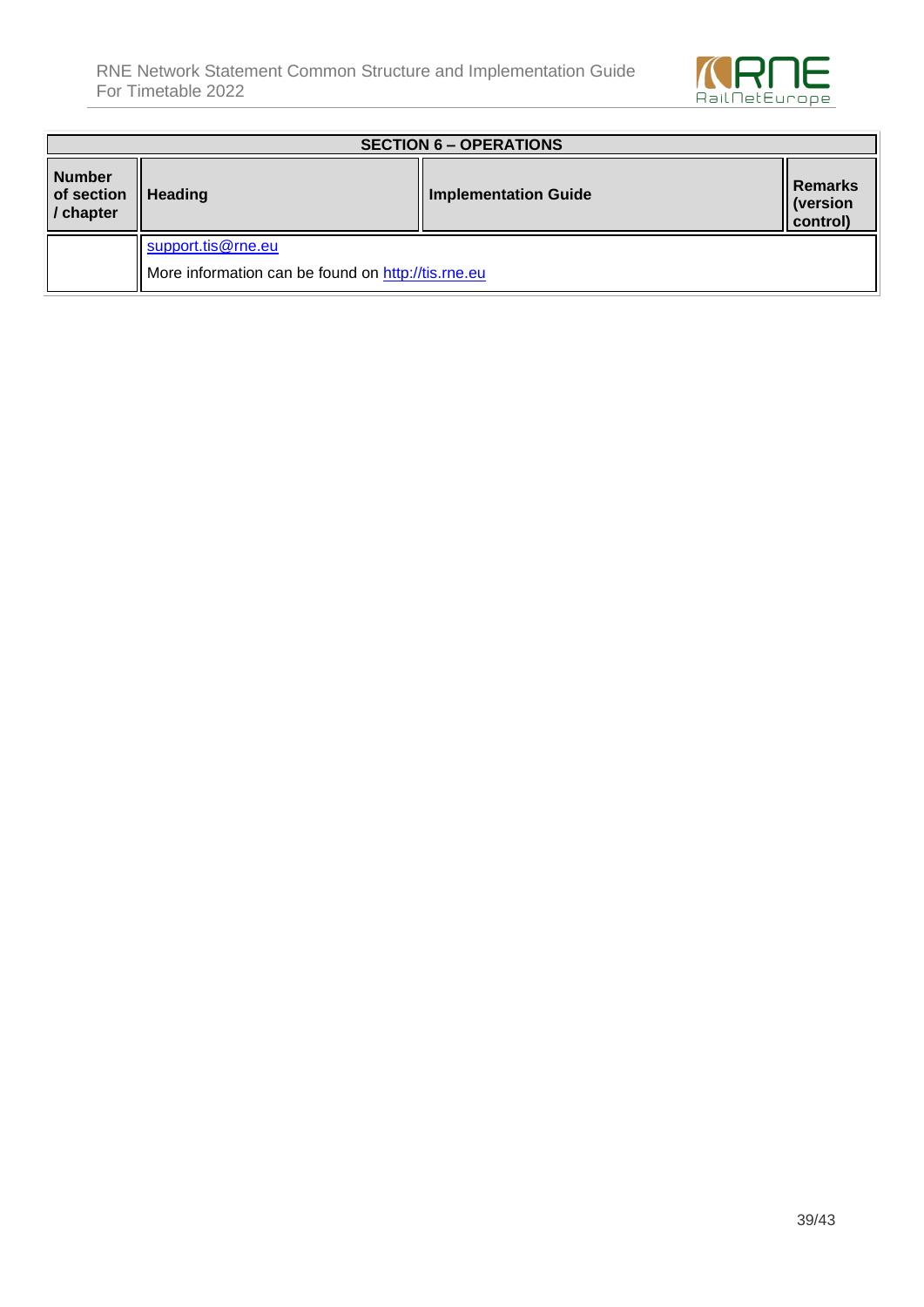

| <b>SECTION 7 - SERVICE FACILITIES</b>    |                                                |                                                                                                                                                                                                                                                                                                                                                                                                                                                                                                                                                                                                                                                                                     |                                        |  |
|------------------------------------------|------------------------------------------------|-------------------------------------------------------------------------------------------------------------------------------------------------------------------------------------------------------------------------------------------------------------------------------------------------------------------------------------------------------------------------------------------------------------------------------------------------------------------------------------------------------------------------------------------------------------------------------------------------------------------------------------------------------------------------------------|----------------------------------------|--|
| <b>Number of</b><br>section /<br>chapter | <b>Heading</b>                                 | <b>Implementation Guide</b>                                                                                                                                                                                                                                                                                                                                                                                                                                                                                                                                                                                                                                                         | <b>Remarks</b><br>(version<br>control) |  |
| $\overline{7}$                           | <b>SERVICE FACILITIES</b>                      | Information in this section is provided by the IM<br>according to the portfolio of SFs operated by him<br>or connected to his network and the availability of<br>data/information. Note that contrary to the former<br>legal situation, information on SFs has to be<br>provided at the same validity and legal quality<br>level as information on tracks since entry into<br>force of EU Implementing Regulation 2017/2177.<br>Information on SFs not managed by the IM can<br>be integrated through the procedure described in<br>Art. 5 (1) Reg. 2017/2177.                                                                                                                      |                                        |  |
| 7.1                                      | <b>Introduction</b>                            | Directive 2012/34/EU Art. 13, 27 (2), 31, Annex IV<br>and Implementing Regulation No, 2017/2177/EU                                                                                                                                                                                                                                                                                                                                                                                                                                                                                                                                                                                  |                                        |  |
| 7.2                                      | <b>Service Facility Overview</b>               | State that the information given in this section<br>corresponds to the provisions of Art. 4 of<br>Regulation 2017/2177. If the relevant information<br>is published in a separate list or a portal (e.g.<br>European Rail Facilities Portal or existing IM<br>portals like DB Netz AG's APN+) note the<br>conditions of Art. 5 of Implementing Regulation<br>2017/2177 and add a link to it.<br>Article 5 (2) of Regulation 2017/2177<br>Specify here in the Network Statement or on the<br>web portal the deadline to provide information or<br>the link to be published in the Network Statement.<br>Make a reference to the common template.                                     |                                        |  |
| 7.3                                      | <b>Service Facilities Managed by the</b><br>ΙM | General remark:<br>Details on the different types of SFs provided in<br>the subchapters of each SF can be varied<br>depending on the kind of SF, e.g. its access<br>conditions, conditions for applying to capacity or<br>charges. If these contents or procedures are<br>similar for several kinds of SFs operated by the<br>IM, refer to the chapter concerned ('see above<br>chapter 7.3.x') to avoid repetitions.<br>Mention how the provisions of Art 15 of<br>Regulation 2017/2177 are detailed. If needed,<br>refer to chapter 2.6.<br>If the information to be published in this chapter is<br>available on a portal, add a link to it here and skip<br>the below chapters. |                                        |  |
| 7.3.1                                    | Common provisions                              | Provisions commonly applicable to each type of<br>service facility should be described.                                                                                                                                                                                                                                                                                                                                                                                                                                                                                                                                                                                             |                                        |  |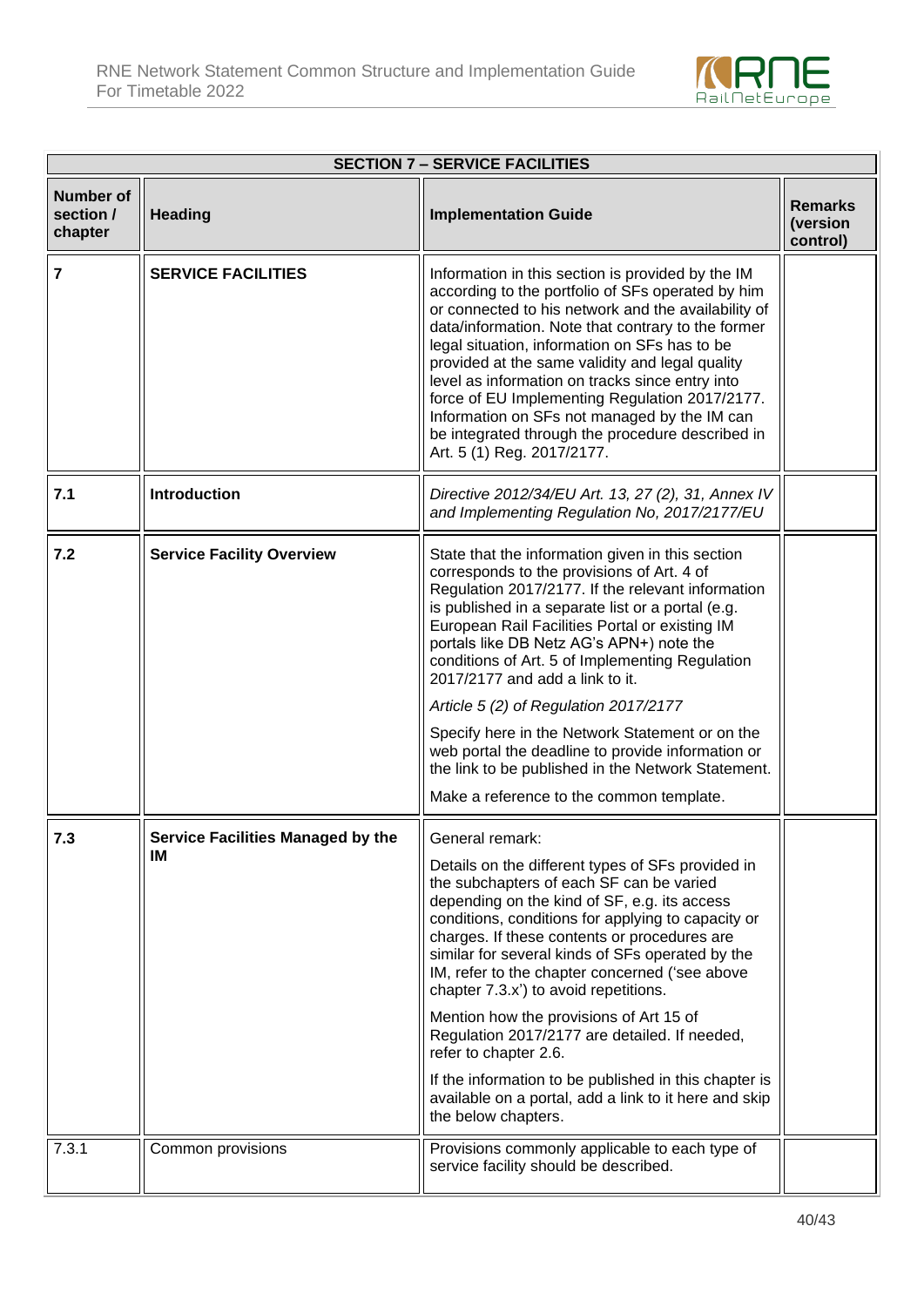

|                                          | <b>SECTION 7 - SERVICE FACILITIES</b> |                                                                                                                                                                                                                                                                                                                                                                                                                  |                                        |  |  |
|------------------------------------------|---------------------------------------|------------------------------------------------------------------------------------------------------------------------------------------------------------------------------------------------------------------------------------------------------------------------------------------------------------------------------------------------------------------------------------------------------------------|----------------------------------------|--|--|
| <b>Number of</b><br>section /<br>chapter | <b>Heading</b>                        | <b>Implementation Guide</b>                                                                                                                                                                                                                                                                                                                                                                                      | <b>Remarks</b><br>(version<br>control) |  |  |
| 7.3.2                                    | <b>Passenger Stations</b>             | Directive 2012/34/EU Annex II. 2 a)                                                                                                                                                                                                                                                                                                                                                                              |                                        |  |  |
| 7.3.2.1                                  | <b>General Information</b>            | List all passenger stations operated by the IM<br>according to no 7.2 regardless of their size or<br>importance. The list can be organised in<br>alphabetic order, by network or regional level, or<br>(track) line by track (line).                                                                                                                                                                             |                                        |  |  |
| 7.3.2.2                                  | <b>Services</b>                       | Give a description of all rail-related services,<br>which are supplied in the facility, and their type:<br>1. basic - Art. 3 no 1 EU-Reg. no 2017/2177<br>2. additional - Directive 2012/34/EU Annex II 3.<br>3. ancillary - Directive 2012/34/EU Annex II 4.<br>Specify in a general or detailed manner, which<br>services are provided in each passenger station<br>or clusters of them in an annex or a link. |                                        |  |  |
| 7.3.2.3                                  | Service Facility Description          | Provide a description of the technical<br>characteristics of the SF according to Art. 4 no 2<br>c) EU-Reg. no 2017/2177.<br>Specify in a general or detailed manner, which<br>services are provided in each passenger station<br>or clusters of them in an annex or a link.                                                                                                                                      |                                        |  |  |
| 7.3.2.4                                  | Charges                               | Directive 2012/34/EU Article 31 (7)<br>Describe<br>charging principles including potential<br>discounts,<br>the charging system and tariffs                                                                                                                                                                                                                                                                      |                                        |  |  |
| 7.3.2.5                                  | <b>Access Conditions</b>              | Describe criteria derived from chapters 3.2<br>General Access Requirements and 3.4<br>Contractual Arrangements.                                                                                                                                                                                                                                                                                                  |                                        |  |  |
| 7.3.2.6                                  | Capacity Allocation                   | Implementing Regulation 2017/2177/EU Article<br>10 and 11 to 13<br>Directive 2012/34/EU Article 28<br>Describe the procedure of capacity allocation<br>procedure for requesting access or<br>services<br>response to requests<br>coordination process,<br>priority criteria and their application,<br>search for viable alternatives,<br>conclusion of the necessary agreements<br>or<br>refusal of access.      |                                        |  |  |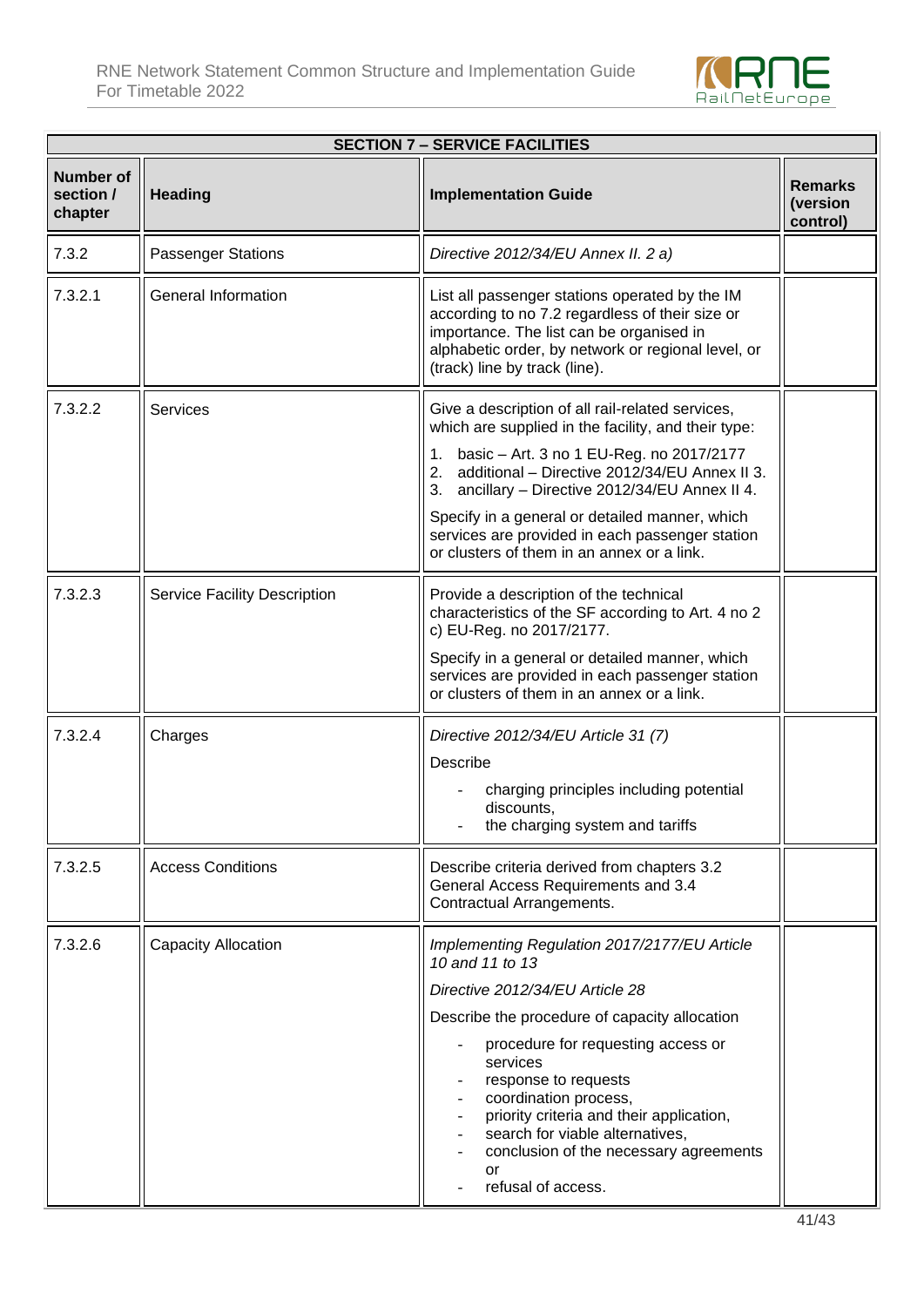

| <b>SECTION 7 - SERVICE FACILITIES</b>    |                                                                                              |                                                                           |                                        |
|------------------------------------------|----------------------------------------------------------------------------------------------|---------------------------------------------------------------------------|----------------------------------------|
| <b>Number of</b><br>section /<br>chapter | <b>Heading</b>                                                                               | <b>Implementation Guide</b>                                               | <b>Remarks</b><br>(version<br>control) |
| 7.3.3                                    | <b>Freight Terminals</b>                                                                     | Directive 2012/34/EU Annex II 2 b)<br>Note general remark to chapter 7.3. |                                        |
| 7.3.4                                    | Marshalling Yards and Train<br>Formation Facilities, including<br><b>Shunting Facilities</b> | Directive 2012/34/EU Annex II 2 c)<br>Note general remark to chapter 7.3. |                                        |
| 7.3.5                                    | <b>Storage Sidings</b>                                                                       | Directive 2012/34/EU Annex II 2 d)<br>Note general remark to chapter 7.3. |                                        |
| 7.3.6                                    | <b>Maintenance Facilities</b>                                                                | Directive 2012/34/EU Annex II 2 e)<br>Note general remark to chapter 7.3. |                                        |
| 7.3.7                                    | Other Technical Facilities, Including<br><b>Cleaning and Washing Facilities</b>              | Directive 2012/34/EU Annex II 2 f)<br>Note general remark to chapter 7.3. |                                        |
| 7.3.8                                    | Maritime and Inland Port Facilities                                                          | Directive 2012/34/EU Annex II 2 g)<br>Note general remark to chapter 7.3. |                                        |
| 7.3.9                                    | <b>Relief Facilities</b>                                                                     | Directive 2012/34/EU Annex II 2 h)<br>Note general remark to chapter 7.3. |                                        |
| 7.3.10                                   | <b>Refuelling Facilities</b>                                                                 | Directive 2012/34/EU Annex II 2 i)<br>Note general remark to chapter 7.3. |                                        |